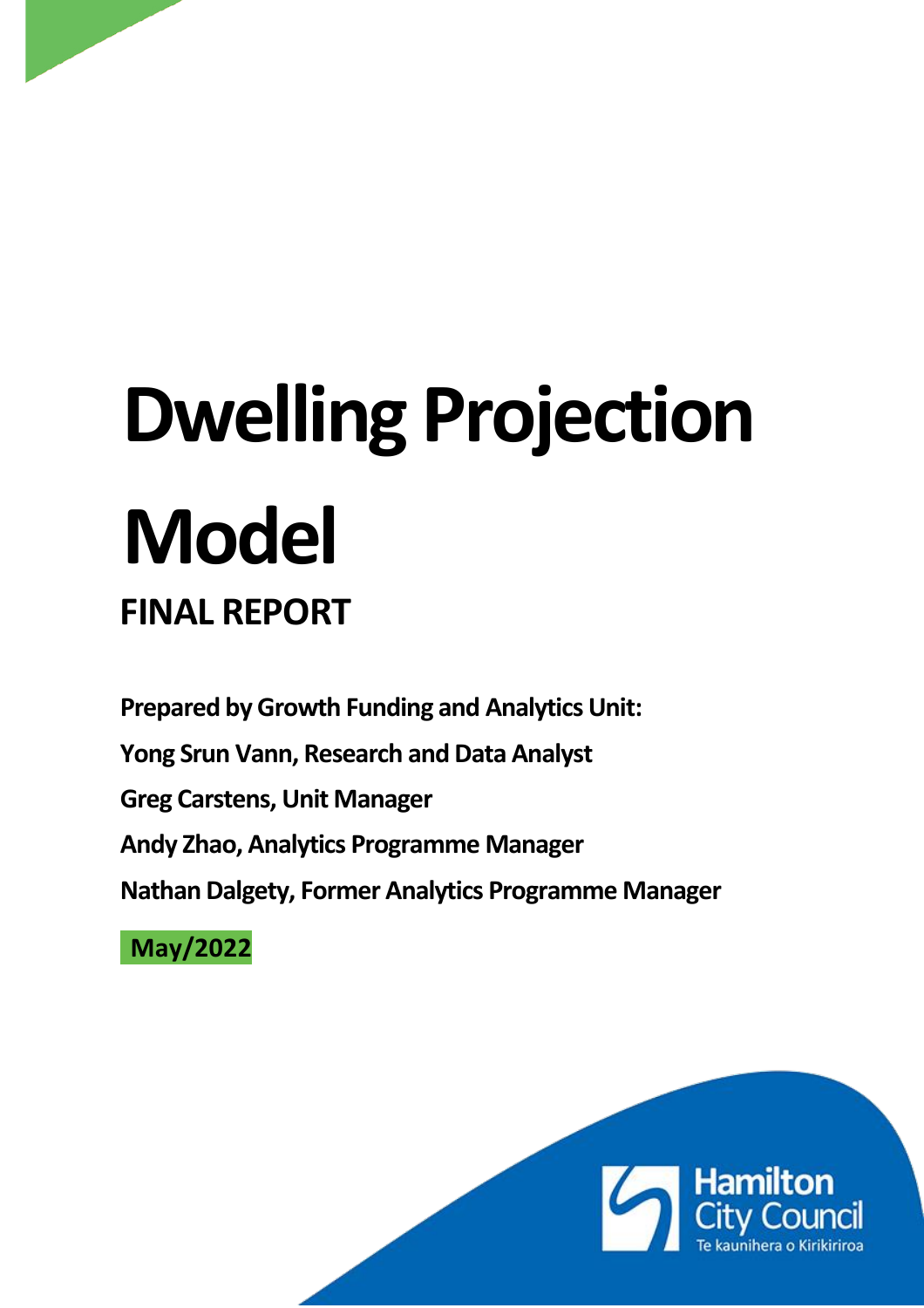# **Abstract**

Residential construction has played an increasingly important role in New Zealand's economic development, so forecasting residential construction demand is vital for both policy formulation and implementation, and for designing effective regional infrastructure development plans. However, research on forecasting residential construction demand in New Zealand at a regional level is sparse. Using local data and knowledge of Hamilton City, this study proposes a comprehensive forecasting method that can predict the number of new dwellings consented and completed in the short and medium term. The proposed method combines two consecutive models which have different forecasting methodologies: Submodel 1 implements multivariant forecasting frameworks using econometric methods to predict the number of new dwellings consented; the output from Sub-model 1 is fed into Submodel 2 to predict the number of new dwellings completed by applying a machine learning method to council's rich building inspection dataset. This study finds that the use of economic variables and a combination method can enhance forecast accuracy in terms of low mean absolute percentage errors (MAPE) and acceptable root mean square standard error (RMSE). The output produced serves as valuable input for developing local urban and infrastructure planning and growth strategies. Furthermore, the robust method proposed in this study not only contributes to the literature but also provides practical direction to local authorities and researchers in developing new dwelling forecasting methodology at a regional level.

Keywords: modelling, forecasting, dwellings consented, dwellings completed, econometrics, machine learning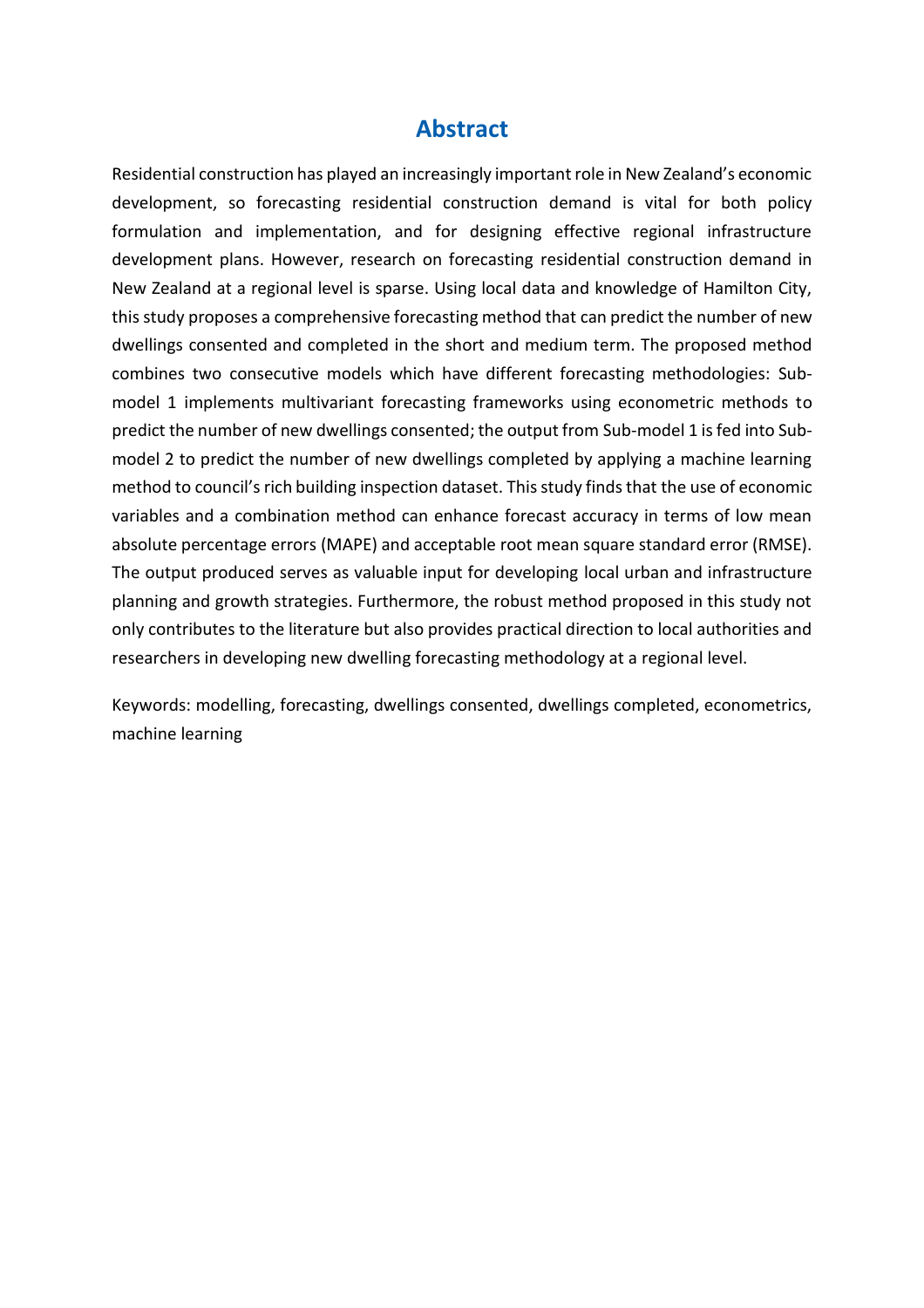# **Table of Contents**

|                               | <b>Section 1 - INTRODUCTION</b>                                              | 5        |
|-------------------------------|------------------------------------------------------------------------------|----------|
|                               | <b>Section 2 - LITERATURE REVIEW</b>                                         | 8        |
|                               | 2.1 Theoretical Relationship and Selecting Macroeconomic Variables           | 8        |
|                               | 2.2 Forecasting Techniques                                                   | 11       |
|                               | <b>Section 3 - METHODOLOGY</b>                                               | 15       |
|                               | 3.1 Understanding Residential Building Construction Process                  | 15       |
|                               | 3.2 Combination Approach                                                     | 16       |
|                               | 3.3 Sub-model 1: Dwellings Consented Projection                              | 17       |
| 3.3.1                         | Sub-model 1: Methodology Framework                                           | 17       |
| 3.3.2                         | <b>Forecasting Construction</b>                                              | 26       |
|                               | 3.4 Sub-model 2: Dwellings Completed Projection                              | 27       |
| 3.4.1                         | <b>Methodology Framework</b>                                                 | 27       |
| 3.4.2                         | <b>Gradient Boosting Model (GBM)</b>                                         | 29       |
|                               | 3.5 Forecasting Accuracy Evaluation                                          | 30       |
|                               | 3.6 Summary of Methodology Framework                                         | 31       |
|                               | <b>Section 4 - EMPIRICAL RESULTS</b><br>4.1 Empirical Results of Sub-Model 1 | 33<br>33 |
| 4.1.1                         | Unit Root Test:                                                              | 33       |
| 4.1.2                         | <b>Cointegration Test</b>                                                    | 33       |
| 4.1.3                         | Level-VAR Representation of VECMs                                            | 35       |
| 4.1.4                         | <b>Model Diagnostics</b>                                                     | 35       |
| 4.1.5                         | <b>VECM-3 Development</b>                                                    | 36       |
| 4.1.6                         | Forecasting Output and Performance Evaluation                                | 36       |
|                               | 4.2 Empirical Results of Sub-model 2                                         | 39       |
| 4.2.1                         | <b>GBM Modelling and Forecasting Performance Evaluation</b>                  | 39       |
| 4.2.2                         | Component 1: Existing Dwellings Consented in the Pipeline                    | 40       |
| 4.2.3                         | Component 2: New dwellings Consented from Sub-model 1                        | 41       |
| 4.2.4                         | <b>Total Predicted CCC</b>                                                   | 43       |
|                               | <b>Section 5 - DISCUSSION AND POLICY IMPLICATION</b>                         | 45       |
| <b>Section 6 - CONCLUSION</b> |                                                                              | 49       |

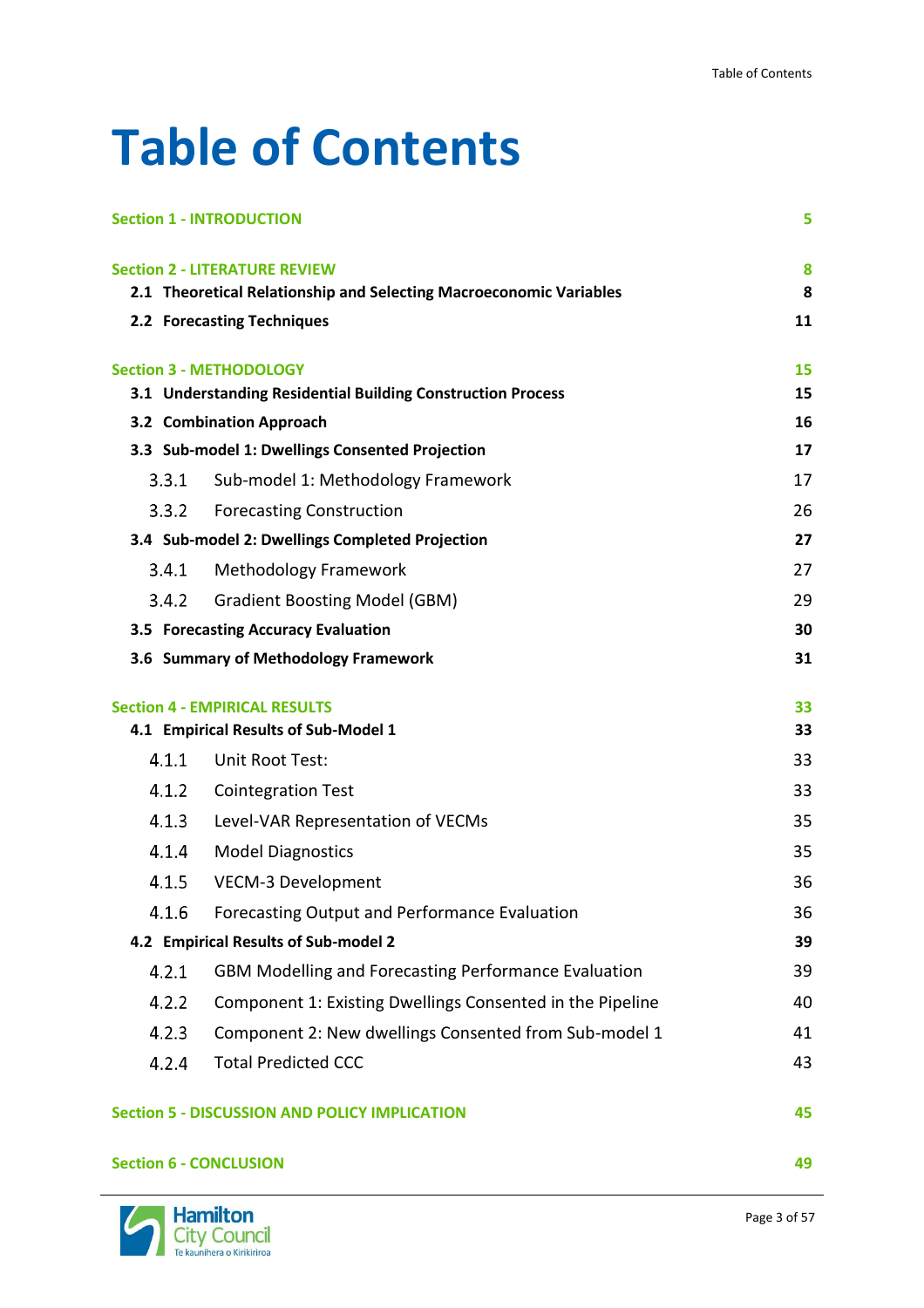# **List of Figures and Tables**

| Figure 9 Results of Predicted Number of CCC from Existing Dwellings Consented 41 |  |
|----------------------------------------------------------------------------------|--|
| Figure 10 Results of Predicted Number of CCC from New Dwellings Consented 43     |  |
|                                                                                  |  |
|                                                                                  |  |
|                                                                                  |  |
|                                                                                  |  |
|                                                                                  |  |

[Table 5 Results of Monthly Proportion....................................................................................42](#page-41-0) [Table 6 Results of Dwelling Proportion by Categories](#page-41-1) ............................................................42

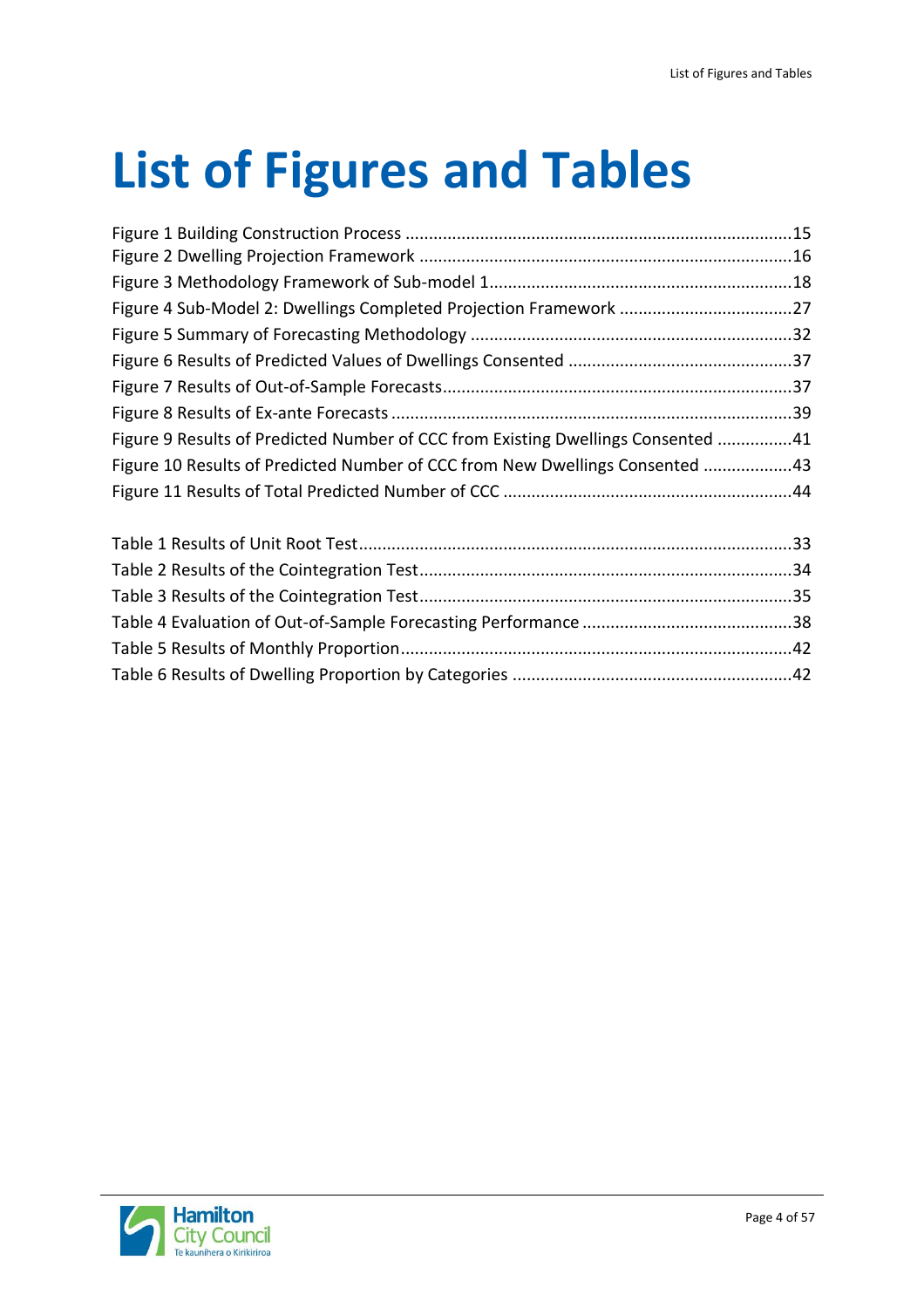INTRODUCTION

# <span id="page-4-0"></span>**SECTION 1 - INTRODUCTION**

Forecasting dwelling demand is important for policy development and urban planning because the construction market plays a significant role in economic development and provides business and employment opportunities. In particular, understanding future dwelling demand at a local level enables local government to design effective infrastructure investment plans and growth strategies, that will support the sustainability of regional economic growth and the enhancement of healthy development of the construction market.

As New Zealand's largest inland city, Hamilton has experienced rapid economic growth and rising population due to its attraction as a place to live, work and study. Along with this growth, there are changes in household formation and housing demand that impose upward pressure on the local housing market, construction sector and public policy. Keeping housing supply up with rising demand is challenging and becomes one of the local government's commitments to ensure a sustainable, competitive housing market. To accommodate this demand growth, Hamilton City Council (HCC) is looking closely at how it enables housing solutions through ensuring sufficient land and infrastructure capacity are available. Therefore, having a good understanding of future dwelling demand is crucial to making effective policy decisions on urban planning and capital investment.

HCC has assessed the capacity of land for housing in the city and the development capacity needed to sufficiently meet the future demand in accordance with the National Policy Statement for Urban Development 20201 (NPS-UD). HCC has been actively involved in research that helps forecast dwelling demand so that effective planning and infrastructure decisions can be made to meet future local housing demand and maintain sufficient housing capacity. An assessment of demand and capacity for housing development is conducted every three years for the Future Proof Area (FPA), which includes Hamilton City, Waikato District, and Waipa District. The report focuses on the projections for urban-dwelling demand in the region and evidence-based implications for planning and sufficient capacity.

In addition, the National Institute of Demographic and Economic Analysis (NIDEA) has developed population and household projections for the Waikato region over the period of 2018-2068 (Cameron & Cochrane, 2021). To date, the NIDEA's household projection has been used to estimate the demand for new dwellings in Hamilton City as it is the best projection per annum available to HCC. However, it is constructed based on demographic factors, such as population size and household formation, but ignores economic factors that could potentially affect the demand for dwellings and construction. Using NIDEA's household

<sup>1</sup> See details in Ministry of Housing and Urban Development at https://www.hud.govt.nz/urban-development/national-policy-statementon-urban-development-nps-ud/

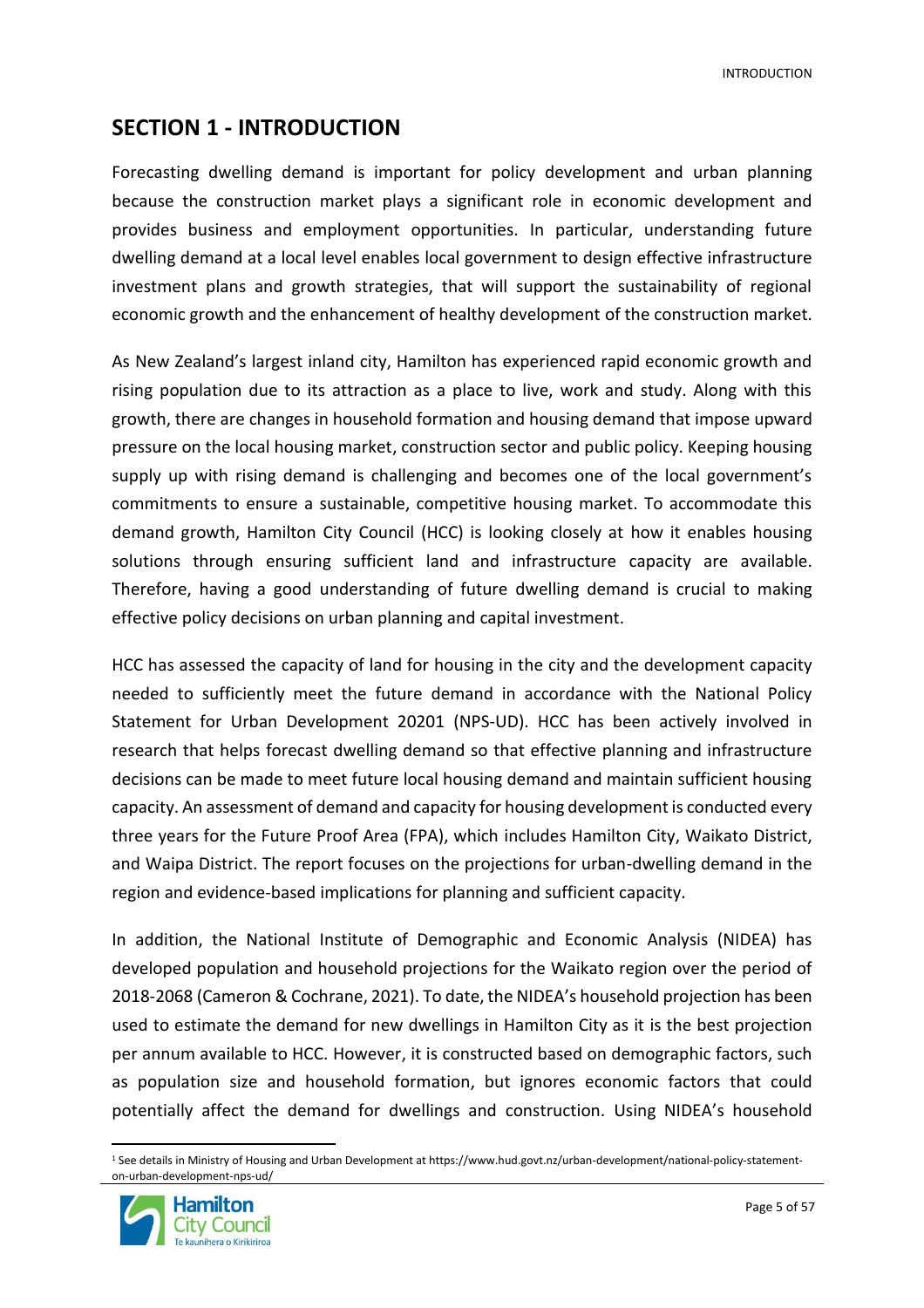projection as an indicator of dwelling demand could be less justified in practice because the number of households does not necessarily translate into the number of dwellings. Moreover, the household projection has under-projected compared to the actual number of new dwellings completed in recent years. Although the difference can be acceptable in the sense of the nature of forecasting, it could be that the NIDEA model overlooks the impacts of economic indicators.

The change in the number of new dwellings tends to follow the change in population size in the long term, but it is more closely correlated with economic indicators in the short term. Fundamentally, the development of the construction market is reliant on economic performance. For instance, the change in the demand for new dwellings saw a dip with the global financial crisis and a surprising rise amid the economic impacts of the COVID-19 pandemic regardless of the change in population size. As literature has pointed out that the construction sector has explainable relationships with general macroeconomic factors, the forecast on future demand for new dwellings should reflect the change in the economic environment (Chan, 2001; Hua, 2012; Lewis, 2009; Ofori & Han 2003).

There is no research that has incorporated economic variables into dwelling projections, especially for Hamilton City. Also, the currently available models in the literature only focus on construction demand in terms of the value and number of building consents (hereafter, consents), whereas forecasting the number of dwellings completed has not been studied. While not all dwellings consented will get CCC issued or take the same amount of time to get completed, the forecast on dwelling completed will better indicate when actual demand for council services will occur and what the impacts of economic disruptions such as supply chain issues, have on the completion of new dwellings.

Consequently, HCC's elected members have requested an improved modelling and forecasting method. This has become a research interest and motivation to build a forecasting model that can capture most, if not all, potential factors that are associated with dwelling demand and provide a reliable and robust forecast of both dwellings consented and completed in the short and medium term.

To build a more robust and agile forecasting model, a combination approach is developed by introducing two subsequent models which use various forecasting techniques. Sub-model 1 focuses on developing a forecasting model that can predict the number of dwellings consented on an annual frequency, whereas Sub-model 2 constructs a forecasting model for predicting the number of dwellings completed on a monthly basis. In each model, different techniques have been applied, including econometric and machine learning methods. This study has utilised the most recent data available from both local and national databases,

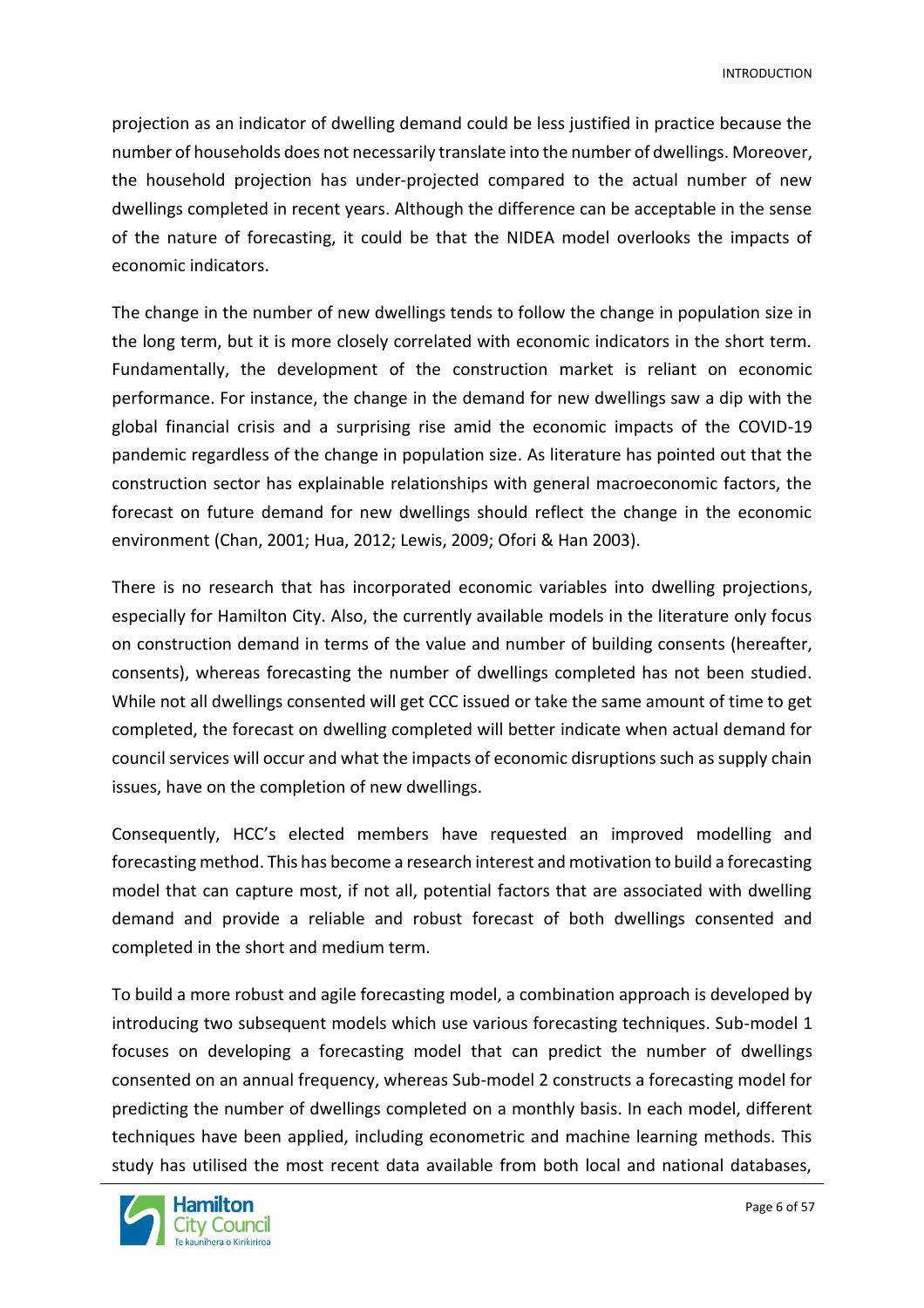including HCC, Statistics New Zealand (Stats NZ), The Treasury, Reserve Bank of New Zealand (RBNZ) and NIDEA. The combination approach has produced reliable and realistic forecasting outputs that have been validated from both an econometric and practical perspectives. The proposed methodology was built on open-source software that allows researchers to easily update the models and input data when needed.

From a practical perspective, this proposed methodology is highly beneficial. The forecast can be updated frequently to capture up-to-date information once the data are available, especially when Stats NZ releases new data, thus enabling decision-makers to make effective decisions responding to the recent market environment. Historically, elected members relied on NIDEA's household projection which is only updated every five years after Census data are released.

NIDEA's household projection is static and not able to adjust to economic changes such as the recent housing boom. Using a static projection to make long-term city-scale infrastructure investments, adds risk and uncertainty and can lead to inefficient allocation of capital. For example, HCC's current Long-term Plan (LTP) relies on growth projections to underpin its \$2 billion capital growth programme. In recent years the NIDEA projection has been well below the actual number of dwellings completed. Having projections that are too low is a significant risk for councils particularly in terms of infrastructure investment and ensuring that there is adequate land ready for development as required by the government. Projections that are too high also pose a risk as infrastructure investment could occur before it is needed. The new forecast will be a valuable input into HCC's Growth Model which estimates the growth in different areas of the city. It will also underpin HCC's growth modelling environment, including the Growth Model, the Three-Waters Models, the Transport Model, the Development Contribution Model and the Asset Management Models, which all rely on dwelling projection to simulate the models.

The remainder of the paper is structured as follows. Section 2 reviews the literature that is relevant to the development of the forecasting model. Section 3 introduces the methodology framework used in this study. Section 4 presents the forecasting output and model evaluation. Section 5 provides a discussion of models and policy implications. Finally, Section 6 concludes the study.

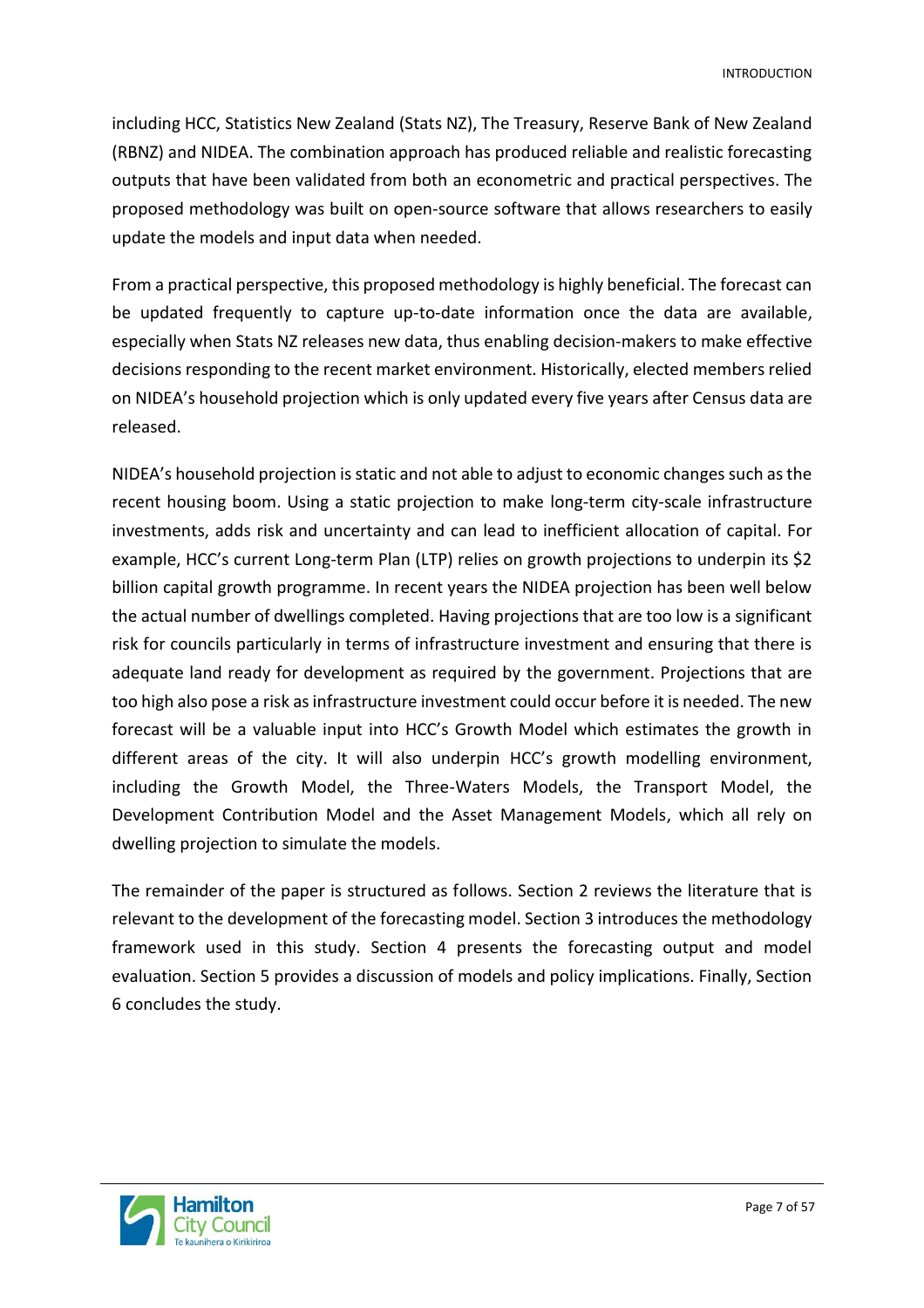LITERATURE REVIEW

# <span id="page-7-0"></span>**SECTION 2 - LITERATURE REVIEW**

This section reviews a collection of literature relevant to dwelling projection in different contexts and countries. The presentation is divided into two sub-sections. Section 2.1 presents the theoretical relationship of construction demand and selecting macroeconomic variables. Section 2.2 discusses the forecasting techniques implemented in the previous studies.

#### <span id="page-7-1"></span>**2.1 Theoretical Relationship and Selecting Macroeconomic Variables**

A more reliable forecast of construction demand would assist governments and stakeholders to design appropriate policies and strategies to ensure the sustainable development of this industry (Jiang & Liu, 2011). The knowledge of construction demand enables builders, firms, tenderers and other stakeholders to predict the future workload, design efficient planning and strategies and increase profitability (Hua, 2000). However, forecasting construction demand is arduous as there is a complex process that many factors potentially affect the construction demand. Construction demand often fluctuates and is hard to forecast due to its uncertain nature that is associated with the state of the economy and government policies. This also becomes of interest for researchers to seek methods to predict construction demand (Hua, 2012).

Existing literature relies on the general macroeconomic factors that have economic influences on construction demand to construct modelling and forecasting (Hua, 2012). Fluctuation in the construction market can be caused by changes in the local economic conditions (Bon, 1989; Briscoe, 1988; Hillebrandt, 1984; Hindle, 1993). The construction market is closely associated with other sectors and affects the momentum of economic movement (Chan, 2001; Lewis, 2009; Ofori & Han 2003), and apposite planning and strategies to ensure the sustainability of the housing development (Hampson & Brandon, 2004).

Theoretically, the construction activities are related to the economic environment, so economic volatility can impact the construction industry. The performance of the construction sector depends on the state-wide well-being of the economy (Hua, 2012). If the general economic condition is positive, the demand for physical assets is expected to increase, so more investment in construction is favourable. The business cycle can have a direct impact on construction demand. The earlier study by Tan (1989) suggested that the general business cycle is closely associated with construction demand; economic indicators may be used as leading indicators in explaining construction demand (Hua, 1996).

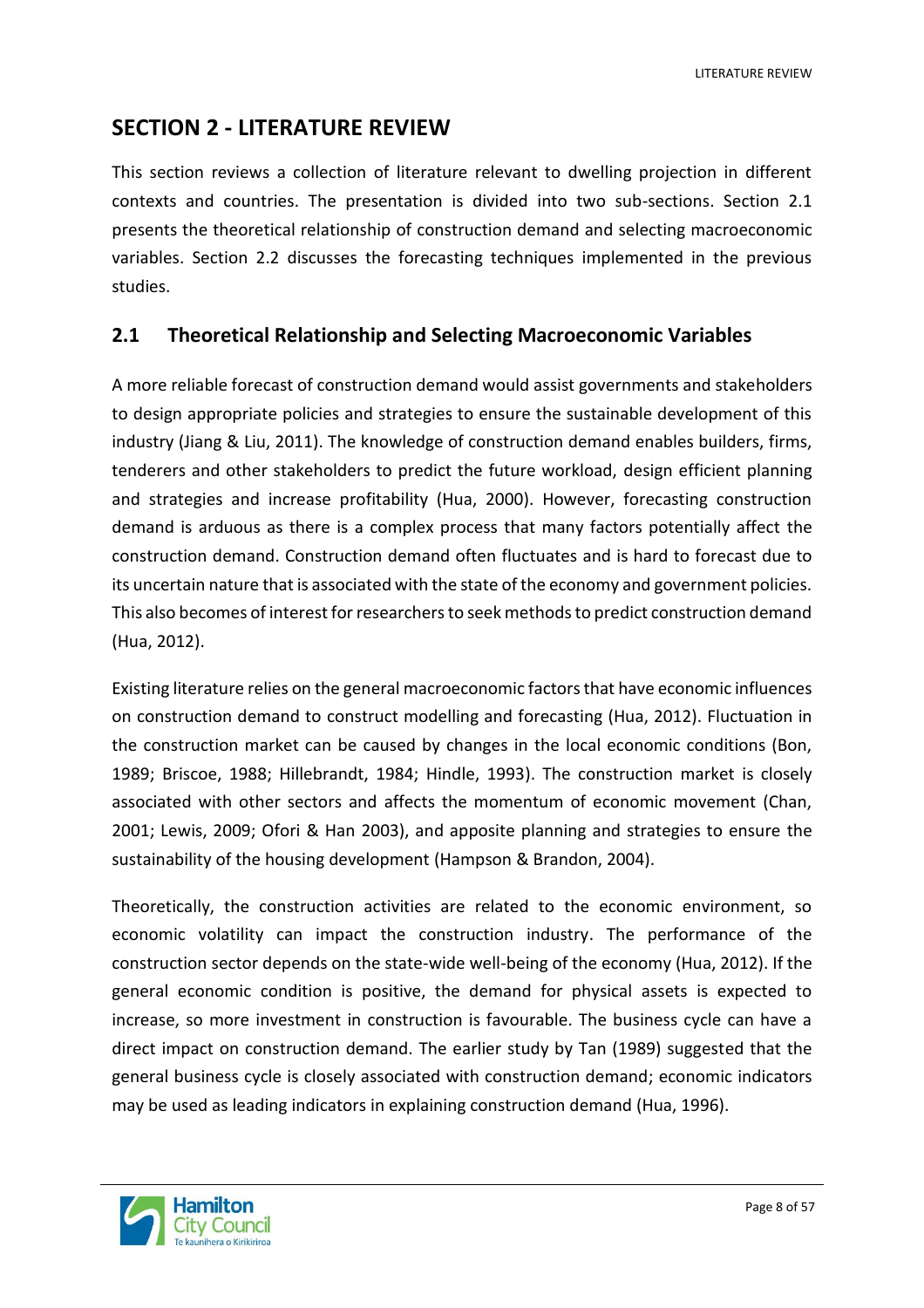Some important variables are found to have significant relationships with construction demand. The gross domestic product (GDP) has a positive impact on construction demand (Ofori & Han, 2003). House price is another important determinant of the construction market (Hua, 2012). Changes in population size can affect housing demand (Fan et al., 2011). The unemployment rate is used to indicate the macroeconomic stability that can affect the investment in the housing market (Ng et al., 2011). Moreover, the interest rate is a government policy to control money flow in the construction market (Fan et al., 2011).

Literature suggests that a multivariant model is a suitable approach for studying the construction market. Bork & Moller (2018) and Rapach & Strauss (2007) show that using macroeconomic factors outperforms in forecasting house prices in the USA. Although multivariant forecasting models outperform univariate forecasting models in most cases, adding too many unrelated variables, which do not have a direct effect on the dependent variable, may worsen the forecasting performance. Gupta et al. (2011) argued that a model with a small number of explanatory variables performs better than one with many variables. The two significant problems still exist in multivariant forecasting models: how to select the explanatory variables and how to assess whether the quantity of variables used has improved or worsened the forecasting accuracy.

The number of variables selected varies across the existing studies. Akintoye & Skimore (1994) adopted five variables: economic output, construction price, real interest rate, unemployment and profitability to predict the three types of construction demands in the UK. Hua (1996) selected a wide array of variables, which are national income per capita, construction demand, real GDP, building material price index, money supply, consumer price index, property price index, labour force, unemployment rate and homeownership. The explanatory variables included in Jiang & Liu (2011) have only four explanatory variables: population change, national income, interest rate and household expenditure. Hua (2012) included unemployment rate, disposable income, consent, housing stock, national saving, gross fixed capital formation, bank lending, money supply, construction cost, inflation, wage, earing and property price index. Jiang & Liu (2014) argued that the housing demand in the regional market depends on the market and economic condition in the region, in particular, the macroeconomic factors including construction prices, regional GDP, unemployment rates, interest rate and population.

In literature, the statistical selection of variables is important in the modelling process (Hua, 2012). The selection of explanatory variables in macroeconomic modelling follows two main criteria: economic theories and statistical adequacy. Firstly, statistical significance is the procedure of selecting the variables that are found to have a statistically significant

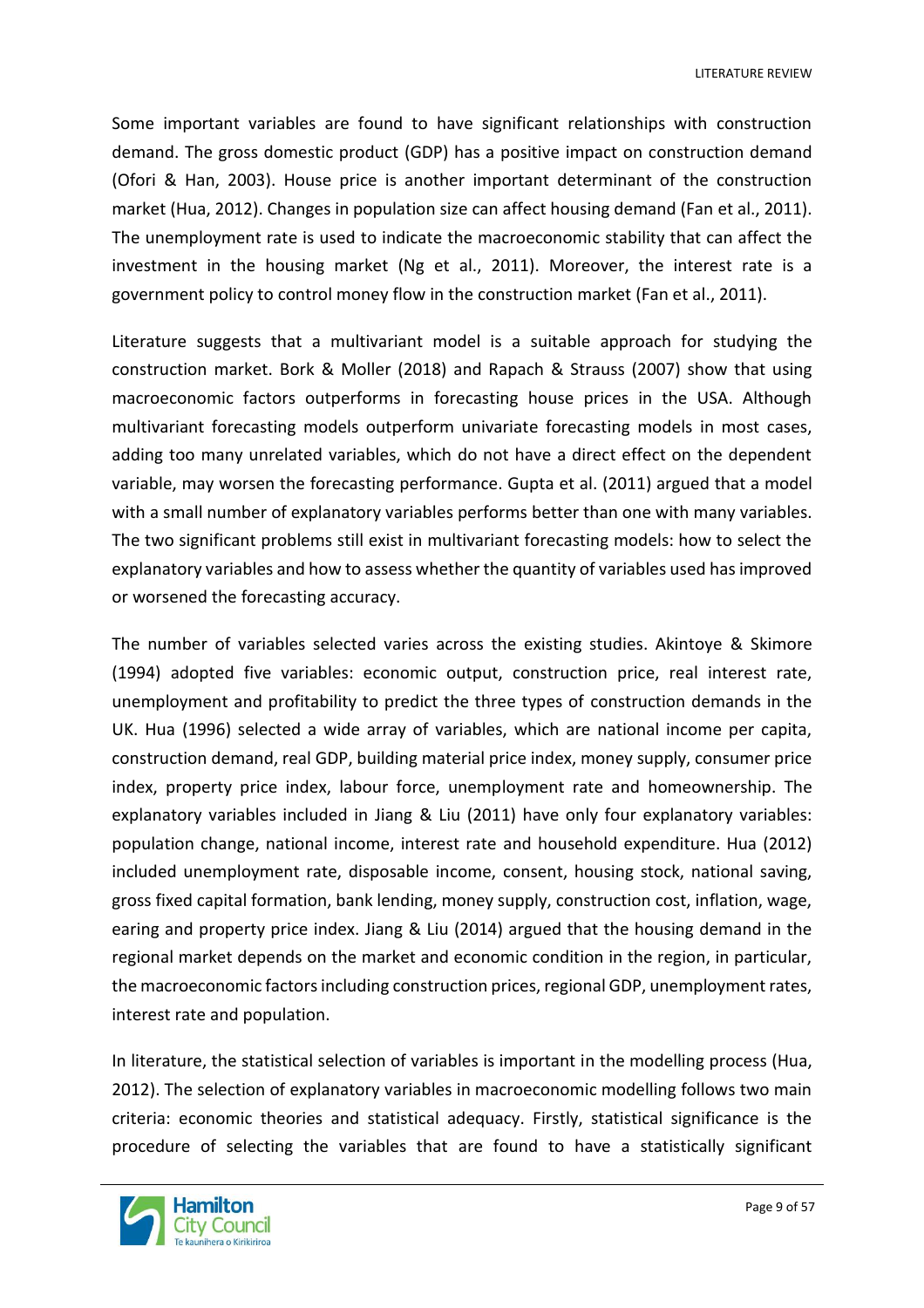LITERATURE REVIEW

relationship with the target variable. The statistical significance is recommended in selecting influencing economic variables. Hua (2000) collected a wide range of economic indicators based on literature reviews and then reduced them by using a Stepwise procedure. Secondly, the theoretical relationship remains a suitable approach for selecting economic variables. This approach is a review of literature and selection of all most possible economic and social factors that can affect construction demand. The authors need to determine the characteristics of the construction demand, identify the economic factors, confirm with economic theory and choose the most appropriate economic variables that can represent those factors (Hua, 2012).

Milunovich (2020) selected the explanatory variables based on the theoretical relationship suggested in the existing literature. The author found that multivariant forecasting frameworks with the inclusion of economic variables can well predict the out-of-sample house price and growth rates in Australia. Drought & McDonald (2011) investigated the ripple effects of the local house price effect in 10 urban areas in New Zealand by using VECM (Vector Error Correction Model). Only the variables that are considered to have some leading information and the key macroeconomic variables are included in the models. The results show that the local house price is constrained within the regions rather than spreading across the regions. This implies that the local economic factors play vital roles in leading local house prices rather than migration and spatial arbitrage. In this regard, it is suggested that the housing market should be studied at a regional or local level rather than a national level because the macroeconomic environment, including population growth, economic development and market structure, may be different across the regional markets (Jiang & Liu, 2014; Meen, 1996).

However, modelling construction demand comes with complexity and efficiency, so the local judgment and knowledge of the data and subject are also important in selecting the variables (Hua, 2012). This author contended that there is no best selection rule or clear-cut evidence to suggest such a case in modelling construction demand. Furthermore, although the selection of economic indicators can be justified by statistical significance, some important variables are theoretically significant and related to construction demand, so even though those variables are not statistically significant, this does not necessarily mean they are not important in modelling construction demand. The statistical significance can be partly influenced by the quality and quantity of the model (Hua, 1996).

Other studies suggest that adding too many explanatory variables can cause a greater problem in terms of overfitting. The forecasting performance of the econometric methods depends on the dataset and the dependent variable while it is advisable to try a wide range

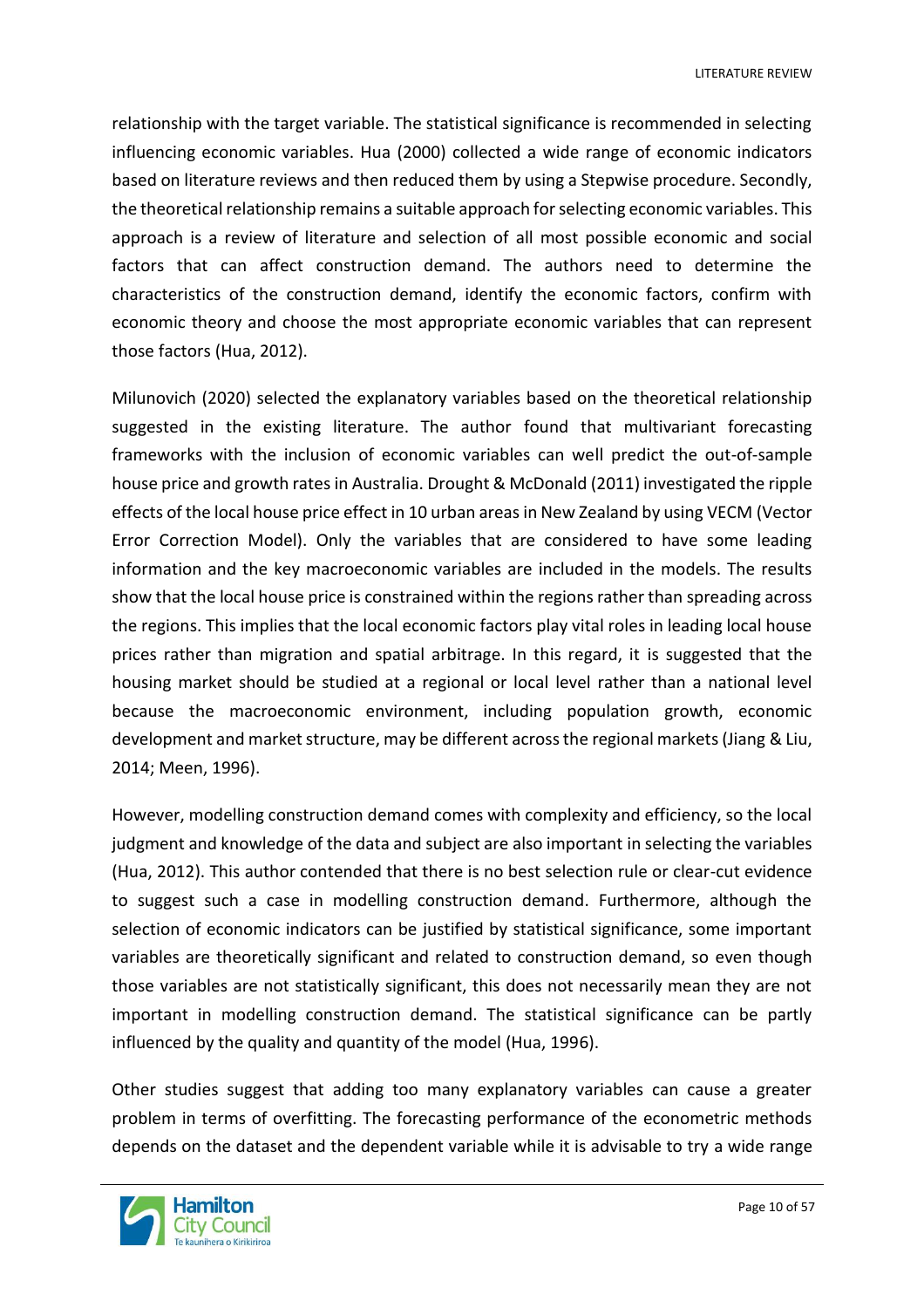of models before choosing the final one (Hallac et al., 2015; Jiang et al., 2017; Kuzin et al., 2013; Stock & Watson, 2012).

Faghih et al. (2021) suggested that the literature review, local judgment and intuition can help researchers to identify the variables used in modelling and forecasting. In practice, the authors predicted the average hourly earnings of construction labour using the VECM framework because VECM is a widely adopted model to estimate the short- and long-run relationships among a set of variables that are cointegrated. The authors obtained a collection of explanatory variables from the literature review to formulate the candidate VECMs where 150 proposed VECMs were created and finally only 25 of them passed the diagnostic tests. Their general framework of model selection is based on the creation of all VECM candidate models with a different set of independent variables and those who pass the diagnostic tests and have the best forecasting performance (Faghih et al., 2021).

#### <span id="page-10-0"></span>**2.2 Forecasting Techniques**

Statistical forecasting can be generally formulated in two types of models: univariate and multivariate models. The former refers to the model with the inclusion of only one variable, that depends on the past values itself to predict the future values, while the latter uses the multiple variables as explanatory variables (predictor variables) to predict the dependent variable (target variable).

The univariate model has been adopted to predict many macroeconomic variables in forecasting studies, in particular in the construction market. The univariate models include exponential smoothing, auto-regressive (AR) and autoregressive integrated moving average (ARIMA) of the Box-Jenkins (1970), known as the BJ approach. Merkies & Poot (1990) used the exponential smoothing technique to forecast the construction activities in the Netherlands and New Zealand. The AR model predicts the future values based on the historical time series data (Figueiredo et al., 2011) while the ARIMA model adds several econometric features to the data generating process, namely integrated order and moving average, on top of the AR model to be appropriately used with non-stationary data. For instance, Fan et al. (2010) used the AR approach to forecast the construction demand for commercial, industrial and residential types in Hong Kong. Hua & Pin (2000) and Wong et al. (2007) applied ARIMA to forecast construction demand.

However, univariate forecasting methods do not consider potentially exploitable data of the other time series in the same dataset, whereas multivariant models are developed to consider the external variables. The multivariant models become more popular in the forecasting literature due to their high forecasting accuracy power. One of the widely used multivariant

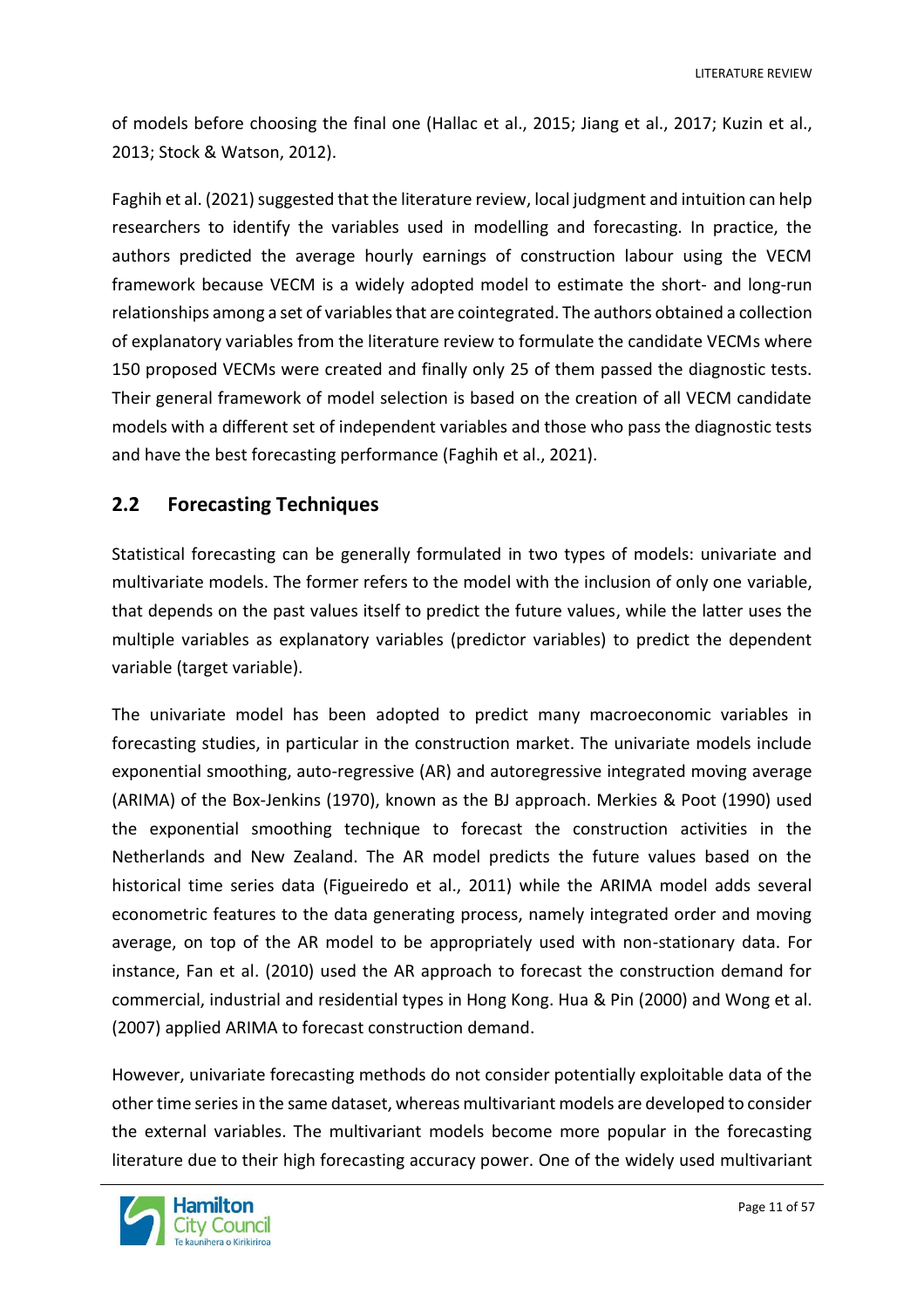forecasting techniques, the Multiple Regression (MR) model has been used in forecasting studies. Akintoye & Skitmore (1994), one of the early studies, used the MR model of five variables (GDP, price level, interest rate, unemployment and manufacturing profitability) to predict private sector construction demand in the UK. Tang et al. (1990) adopted MR to forecast the three construction market types in Thailand. Fan et al. (2010) employed MR to predict the construction volume in Hong Kong.

The most recent and widely adopted multivariant forecasting models are Vector Autoregression (VAR) and VECM (Johansen, 1991), which are an extension of AR models. The principle of these models is that the predicted value of the dependent variable is given by its past values and the explanatory variables included in the model. In econometrics, these models can produce the forecast outputs of each variable in the system based on its lags and lags of all the variables in the model. VECM is more appropriate for forecasting economic time series when the time series are cointegrated; it produces a long-run equilibrium relationship between the dependent and independent variables while a past equilibrium is used as an explanatory variable to explain the dynamic behaviour of the current variable (Fan et al., 2010). In other words, VECM estimates the long-run relationship between dependent and independent variables while the past equilibrium plays as predicting variables to explain the dynamic behaviour of the current variables (Jiang & Liu, 2014). It has been claimed to outperform other forecasting approaches (Fan et al., 2011; Wong & Ng, 2010). Likewise, VECM is found to have a better forecasting performance than the univariate model (Faghih & Kahshani, 2018).

VECM has been widely applied in forecasting various macroeconomic indicators, including economic output (Anderson et al., 2002), unemployment (Bruggemann, 2006), interest rate (Tan & Baharumshah, 1999) and exchange rate (Van et al., 2000). VECM can well predict labour demand in the Hong Kong construction market (Wong et al., 2007). VECM has been adopted to predict construction costs in many studies(Faghih et al., 2021; Moon & Shin, 2018; Shahandashti & Ashuri, 2013; Xu & Moon, 2012). VECM is also used to forecast the house price in New Zealand and is found to produce more accurate forecasts than most of the other models, including AR (Drought & McDonald, 2011).

Fan et al. (2011) used the VECM method to forecast the medium-term construction demand in Hong Kong. VECM has been recognized as a suitable technique to forecast the construction demand as the growth of the construction market is interdependent on the general economy and social development. VECM can capture both short-term dynamic and long-run relationships. The variables included in their study are GDP, interest rate, population growth and unemployment rate. VECM is found to produce MAPE (Mean Absolute Percentage Error)

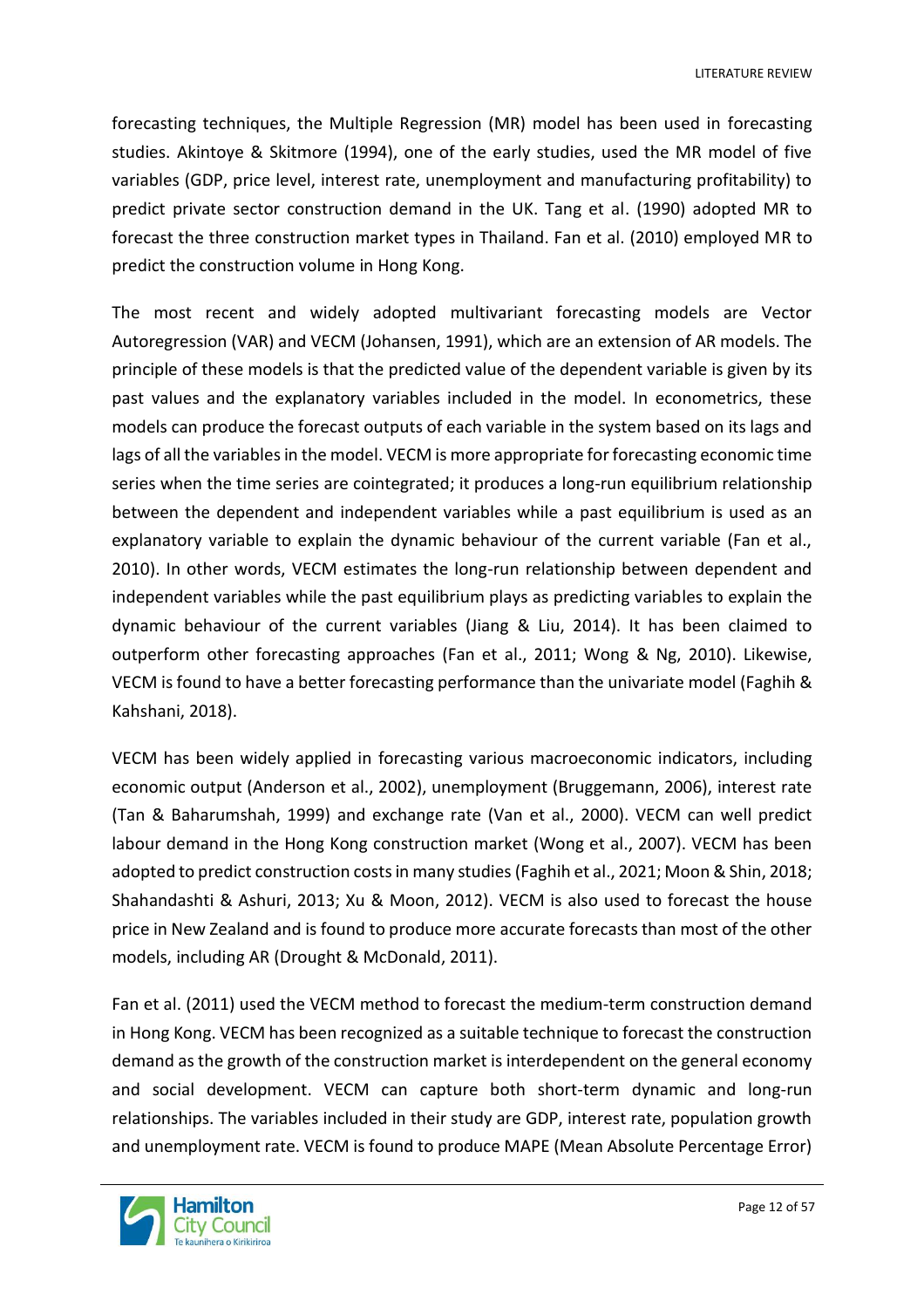with 3%. The VECM can successfully capture the economic fluctuations caused by economic austerity in the past decade (Fan et al., 2011).

Other studies also support that VECM provides high forecasting performance compared to other techniques. Jiang & Liu (2011) implemented the multivariate forecasting technique of VECM with dummy variables to predict the construction demand in Australia. The authors found that both VECMs with and without dummy variables are suitable for forecasting construction demand. VECM is considered a potential forecasting technique in construction studies (Faghih et al., 2021; Jiang & Liu, 2011, 2014).

Nevertheless, the common limitation of VECM is that it is unable to predict future shocks, including extreme economic disruptions or policy changes, so it is suggested to constantly update the VECM coefficients as the assumption of constant coefficients of the linear model may not always hold constant if the relationships between variables vary to the different economic conditions (Faghih et al., 2021). Thus, the author suggested that future studies should consider this limitation by developing a framework that allows for VECM adjustment in the modelling.

Apart from conventional econometric approaches, machine learning approaches have become an alternative forecasting approach due to their two main functions: being able to capture the non-linear relationship and using cross-validation to select the best model (Milunovich, 2020). Moreover, machine learning has been proved to provide better results if data have non-linear and noisy-type properties (Yu et al., 2009).

The Artificial Neural Network (ANN) model is one of the well-known machine learning methods in the forecasting study due to its powerful, flexible and easy functions (Patterson, 1996). The advantages of the neural network have been known for its ability to perform nonlinear modelling without needing to make any functional assumptions about time-series data (Buyukasahin & Ertekin, 2019; Hua, 2000). ANN model has been widely used in machine learning algorithms in many fields, including finance, energy, hydrology and network communications. In its network, the input layers are the input variables. The hidden layers serve as the layers of abstraction, pulling information from the input layers. No rules are setting the hidden layers in the design of ANN architecture. The rule of thumb is to start with one hidden layer and add more as needed. Another adopted rule of thumb is one-fourth of the size of the input layers. The smaller size of hidden layers has a less effective mapping process to pull all information from input layers, but although the larger size of hidden layers increases the processing power of the neural network, it makes the training more complicated and time-consuming. It is suggested that the optimal size of the hidden layer is five (Hua, 1996).

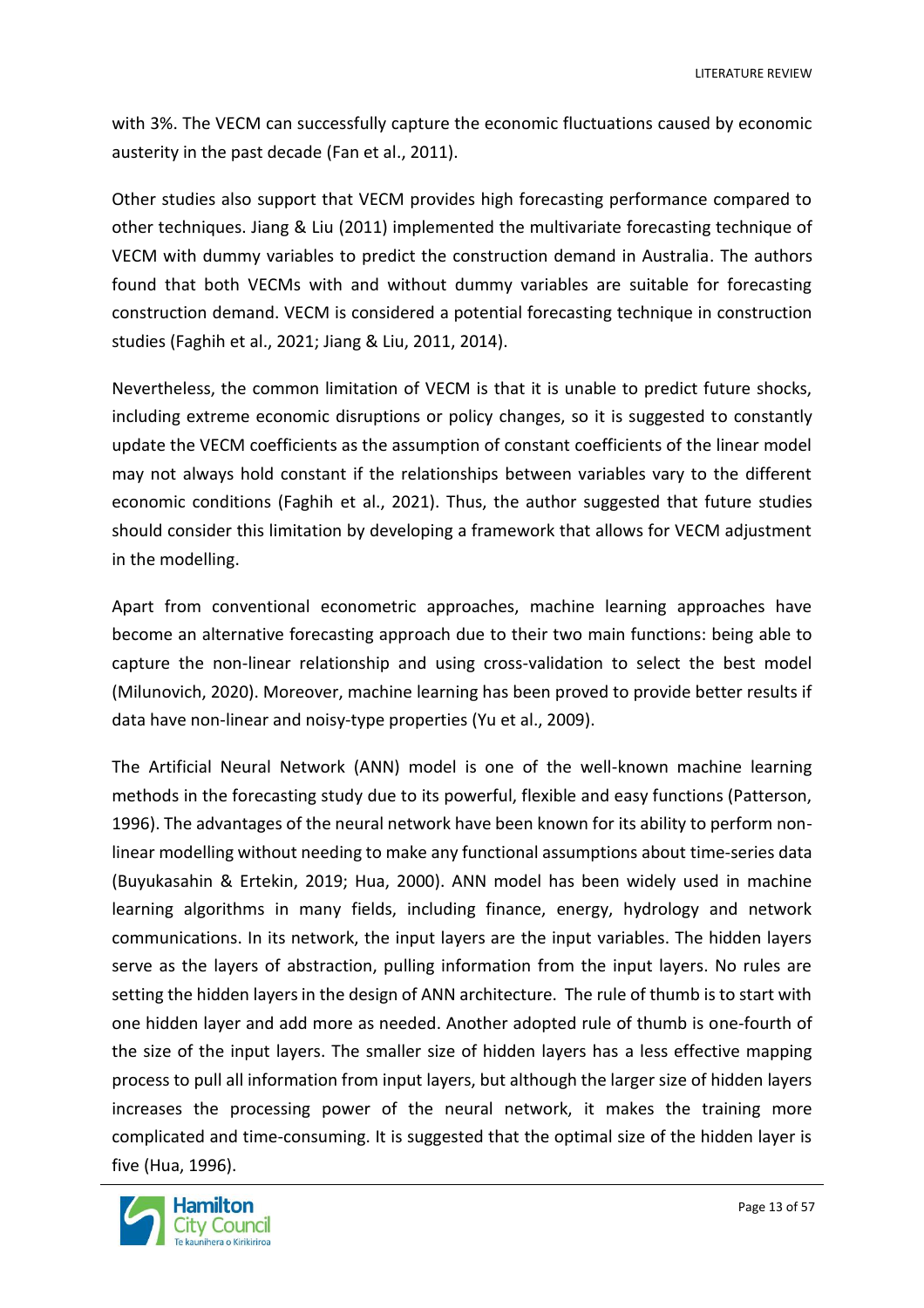LITERATURE REVIEW

The gradient boosting model (GBM) is another machine learning forecasting method that has earned popularity because of its scalability. It can run 10 times faster than the existing single machine learning algorithms (Truong et al., 2020). It has been broadly implemented in various studies (Nie et al., 2021; Truong et al., 2020; Yoon, 2021). The GBM is an ensemble machine learning model which was developed by Friedman (2001). This model makes a single leaf and builds regression trees, which are decision trees used to estimate a continuous real-valued function. The regression tree is derived from an iterative process that divides the data into smaller sub-data based on the number of nodes and branches. It involved three main elements: (1) the optimization of the loss function; (2) the utilization of weak learners to make predictions; (3) an additive model to add weak learners to minimise the loss function. In general, it uses a base weak learner and boosts the performance of a weak learner by iteratively shifting the focus towards problematic observations that are hard to forecast and thus build a stronger learner (Yoon, 2021).

Yoon (2021) used the Gradient boosting model (GBM) to forecast the real GDP growth in Japan from 2001-2018 and showed that GBM produced more accurate forecasts compared to the benchmarks, suggesting that GBM should be more widely used in macroeconomic forecasting. GBM is also applied to predict house price and energy consumption (Nie et al., 2021; Troung et al., 2019). Their results show that GBM is a decent forecasting method that can produce a lower value of forecasting errors.

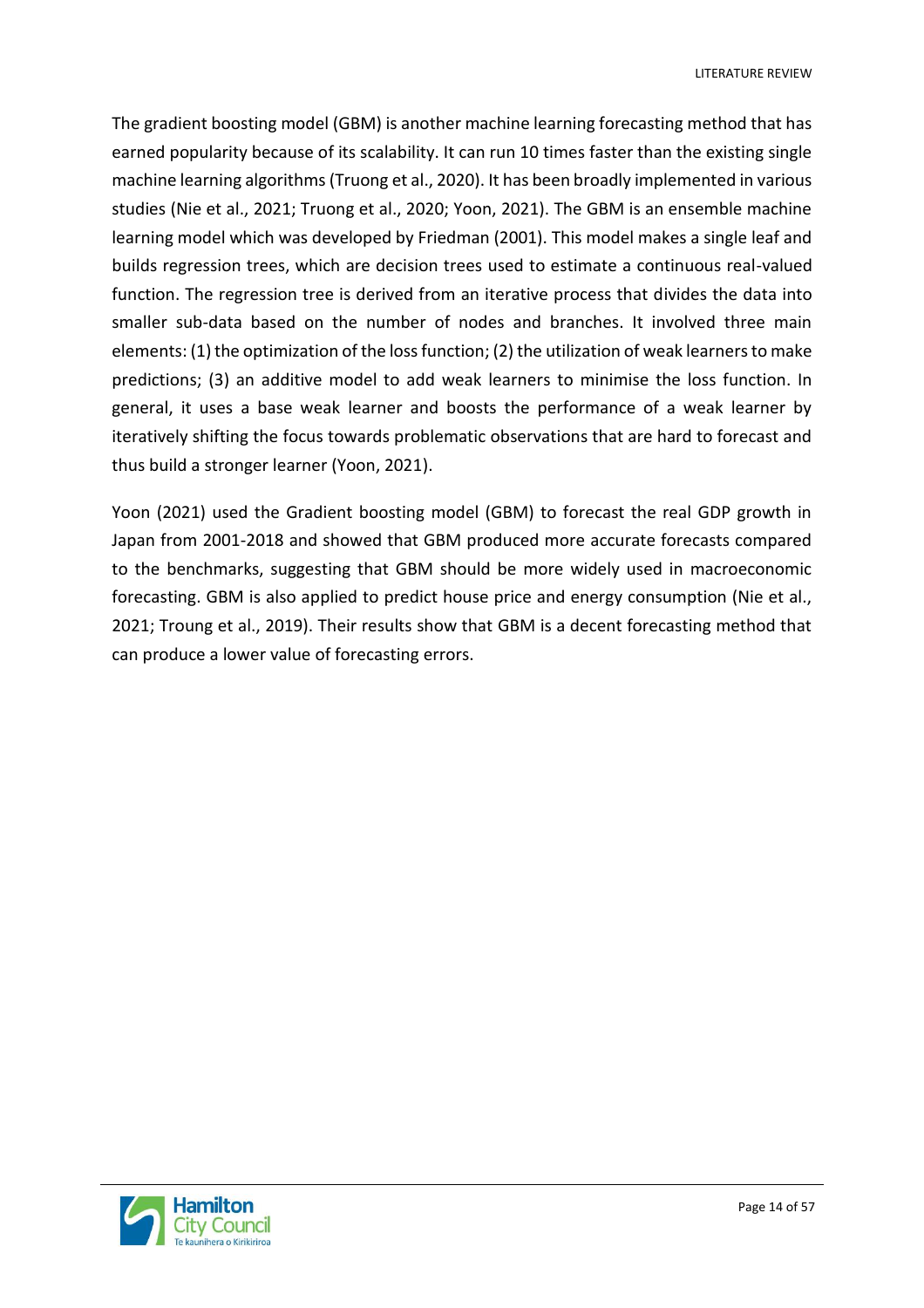# <span id="page-14-0"></span>**SECTION 3 - METHODOLOGY**

The objective of this study is to build a forecasting framework that can produce an output more practically useful for urban growth policy implementation and vitally, for HCC's strategic infrastructure planning. Therefore, the development of models in this study would be prioritized to the use case of the output. This also means the developed models should be robust and agile and the outputs should be practically useful for council-wide planning.

This study proposes a combination approach that combines two different sets of forecasting frameworks where several forecasting models were developed to predict the number of new dwellings consented and completed. The following presents details of the methodology framework used in this study.

#### <span id="page-14-1"></span>**3.1 Understanding Residential Building Construction Process**

Unlike the literature which only focuses on construction demand proxied by consent value or number, the main objective of this study is to forecast two variables: the number of residential dwellings consented (hereafter, DCS) and the number of residential dwellings completed that are issued for Code Compliance Certificate (hereafter, CCC). There are three main reasons the CCC projection is needed. First, although the prediction of DCS remains popular in literature and important policy input, the prediction of CCC which refers to the number of dwellings consented turning into completed dwellings is more relevant and useful for infrastructure investment planning purposes.

Second, the high-quality building inspection and CCC data are available from HCC's regulatory system and can be utilised to develop the forecasting modelling. Lastly and most importantly, CCC projection is the final production of the development process that indicates when people move into their house and the demand for council services materialise. The workflow from DCS-CCC can be illustrated by the building construction process shown in Figure 1.



<span id="page-14-2"></span>**Figure 1 Building Construction Process**

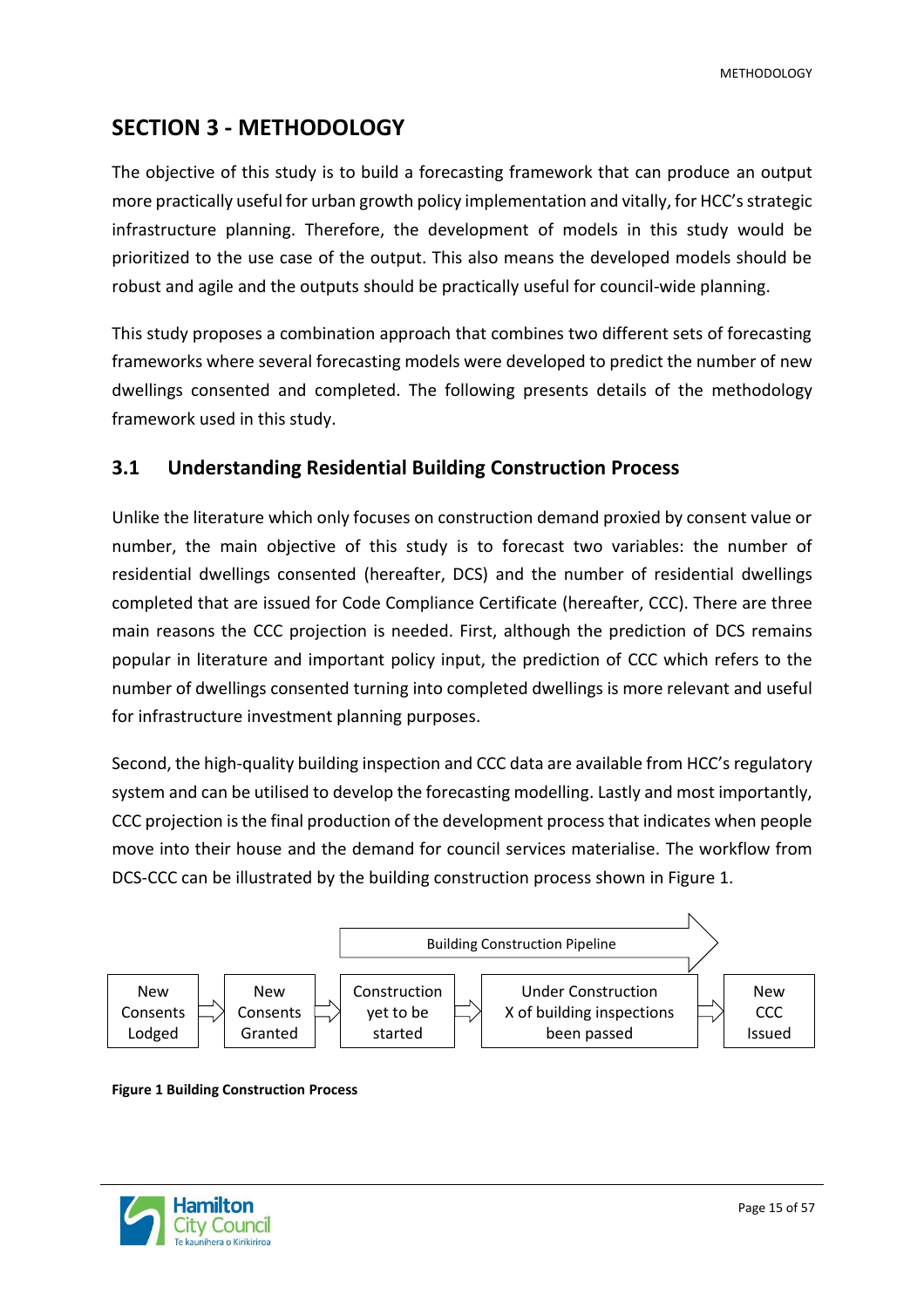Figure 1 illustrates the statutory process for building construction. Initially, the building consent islodged to get permission for construction. After the consent is granted, it will move to the stage of building construction pipeline where two cases are considered: (1) the consent has been granted but the construction has not yet started; (2) the consent has been granted and the construction has begun and passed *X* number of building inspections by the Council. Once all the required inspections are passed, the CCC application can be lodged and subsequently issued once all necessary documents are submitted. Therefore, this study aims to predict DCS and use them as inputs to predict CCC.

### <span id="page-15-0"></span>**3.2 Combination Approach**

As discussed in the previous section, forecasting the number of dwellings completed requires knowing the number of DCS in any specific year. Accordingly, a combination approach is proposed. This approach combines two different forecasting frameworks. In other words, it has two sub-models: the first sub-model focuses on forecasting DCS in the short and medium (hereafter, Sub-model 1); and the second sub-model forecasts the number of CCC in the short, medium and long terms (hereafter, Sub-model 2). The detail of each sub-model is presented in Figure 2:



#### <span id="page-15-1"></span>**Figure 2 Dwelling Projection Framework**

Figure 2 shows a summary of the methodology framework in each sub-model. Specifically, Sub-model 1 relies on the external indicators to predict DCS, i.e., the macroeconomic and

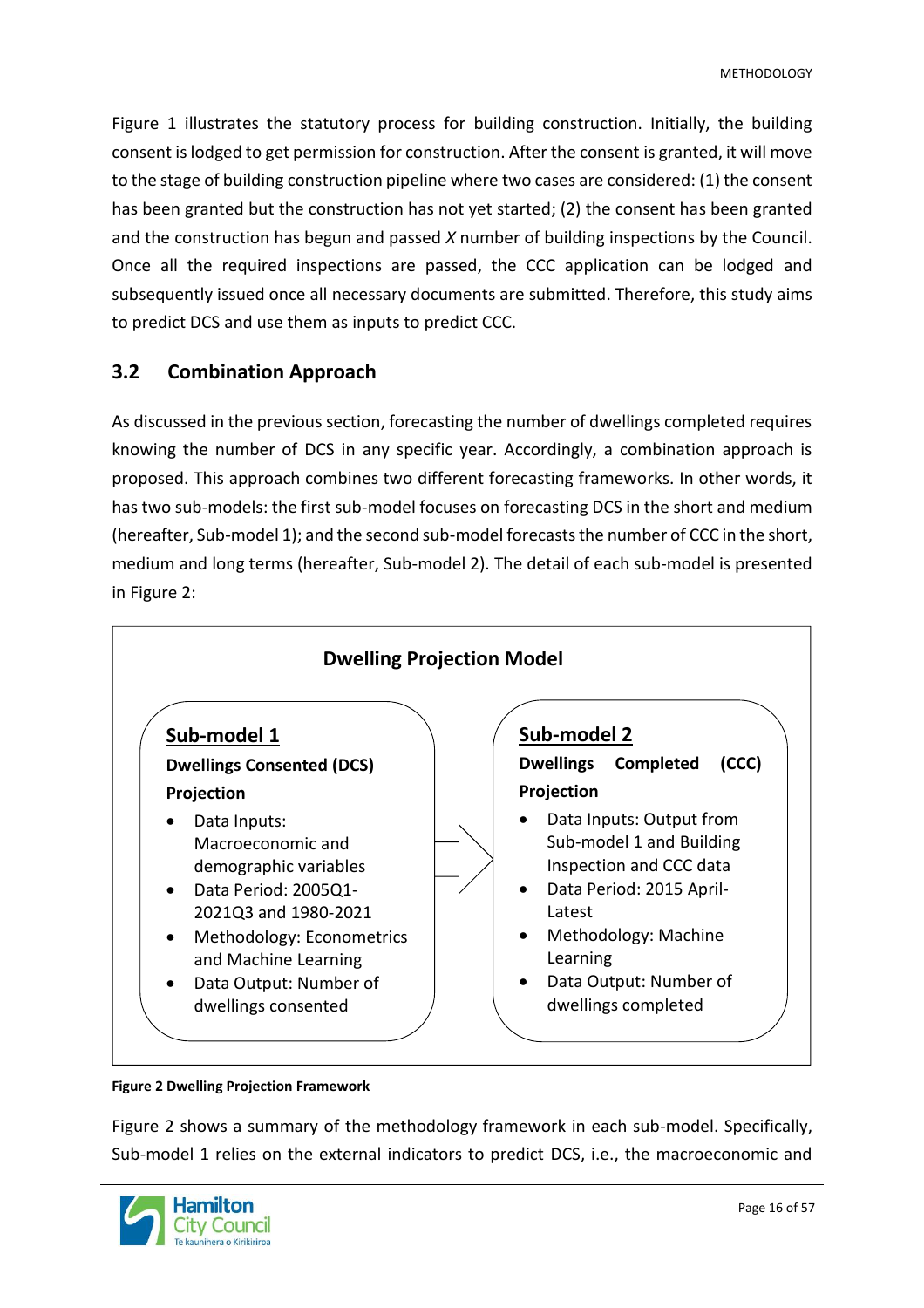demographic variables are used to capture the external impacts on DCS, which have been evidenced in the literature. In particular, the demand for construction (consent volume) depends on the macroeconomic environment (Jiang & Liu, 2014), thus affecting the DCS. The data period mainly depends on the data availability of the variables of interest, DCS. The methodology of Sub-model 1 combines both econometrics and machine learning methods. The output from Sub-model 1 is the predicted number of DCS in the short and medium term and the output is then fed into Sub-model 2.

Sub-model 2 is the next stage of the whole dwelling projection model. The data inputs in this model include the building inspection data, CCC data and DCS output from Sub-model 1. The methodology of Sub-model 2 starts with the estimation of the construction period from DCS to CCC by using a machine learning algorithm. The model obtained is then used to predict the number of CCC based on both current DCS (in the pipeline) and future DCS (the output of Submodel 1). The details of the methodology of both sub-models are presented in the following sections.

### <span id="page-16-0"></span>**3.3 Sub-model 1: Dwellings Consented Projection**

Sub-model 1 uses macroeconomic variables as explanatory variables to explain their impacts on the number of dwellings consented (hereafter, DCS). The proposed methodology is the econometric method of VECM, which has been widely used in the literature to predict the construction demand. VECM uses the past data to study the relationships among the variables and then uses the past values of each variable with the obtained estimates to predict the future values of the variables. This approach allows researchers to conduct the forecast when the future information of other variables is not available. In this regard, VECM is the most suitable approach used to forecast the DCS over the period of 2022-2031 which is the 10-year horizon from the year this study was conducted. The predicted values of DCS produced in the Sub-model 1 are computed by using the predicted values of other economic variables in the VECM system. The output implies the demand for new dwellings based on various economic circumstances.

#### <span id="page-16-1"></span>**Sub-model 1: Methodology Framework**

Sub-model 1 applies the econometric method of VECM. Figure 3 presents the methodology framework of Sub-model 1, which includes eight steps.

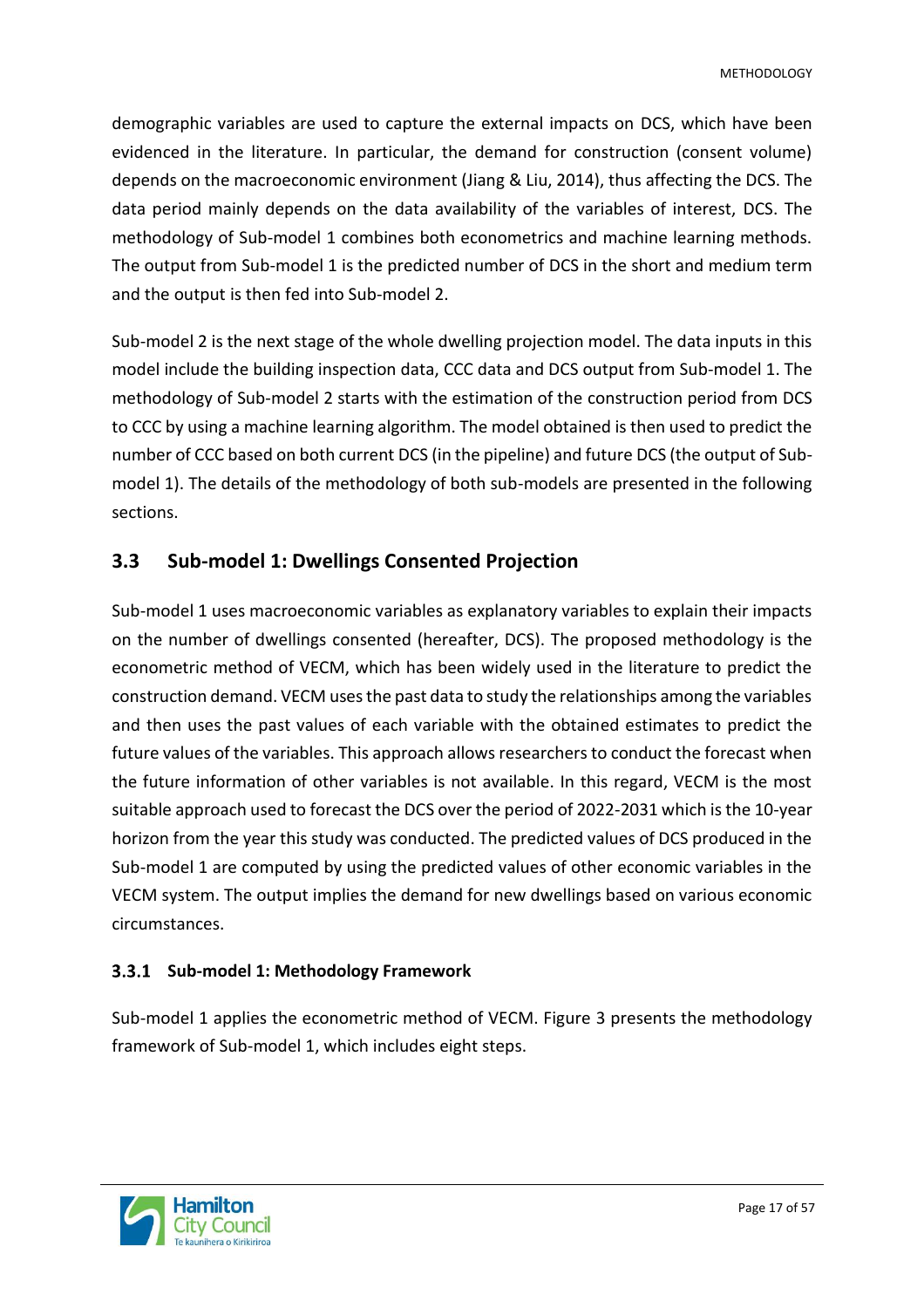#### METHODOLOGY



<span id="page-17-0"></span>**Figure 3 Methodology Framework of Sub-model 1**

Firstly, the data on possible variables are collected from various sources and then prepared for analysis. The data division is carried out for training and testing the model. Secondly, the unit root test is applied to each variable to examine the stationary properties in time series. Next, this study implements a similar approach to that of Faghih et al. (2021) to select the explanatory variables, i.e., literature review, local judgment and intuition are used to identify the explanatory variables and build candidate models. The developed candidate model is tested for cointegration to check whether there are any cointegrating ranks and thus to be qualified for VECM estimation. After that, the information derived from the cointegration test is treated in the development of VECM. The estimation result is stored and carried on with the model diagnostic tests of VECM to validate the reliability of VECM.

If the model satisfies all the requirements of diagnostic tests, the out-of-sample forecast is implemented and then compared with the actual data to evaluate the forecasting performance. If the MAPE score is less than 10%, the forecasting power of the model is considered to be 'highly accurate forecasting', and if the MAPE score is between 10-20%, it is 'good forecasting' (Abidin & Jaffar, 2014; Lewis, 1982). Otherwise, the model needs to be modified by adding or removing variables by referring back to Step 3-Variable Selection/Candidate Model Development, and then the same processes are followed iteratively until the lowest MAPE score is achieved. It is also worth mentioning that although MAPE < 20% is the acceptance rule in this study, the return to Step 3 could be necessary if there is a possibility to achieve the model with a lower MAPE score than the current model. Once the lowest MAPE is achieved, the model is employed to produce the ex-ante forecast

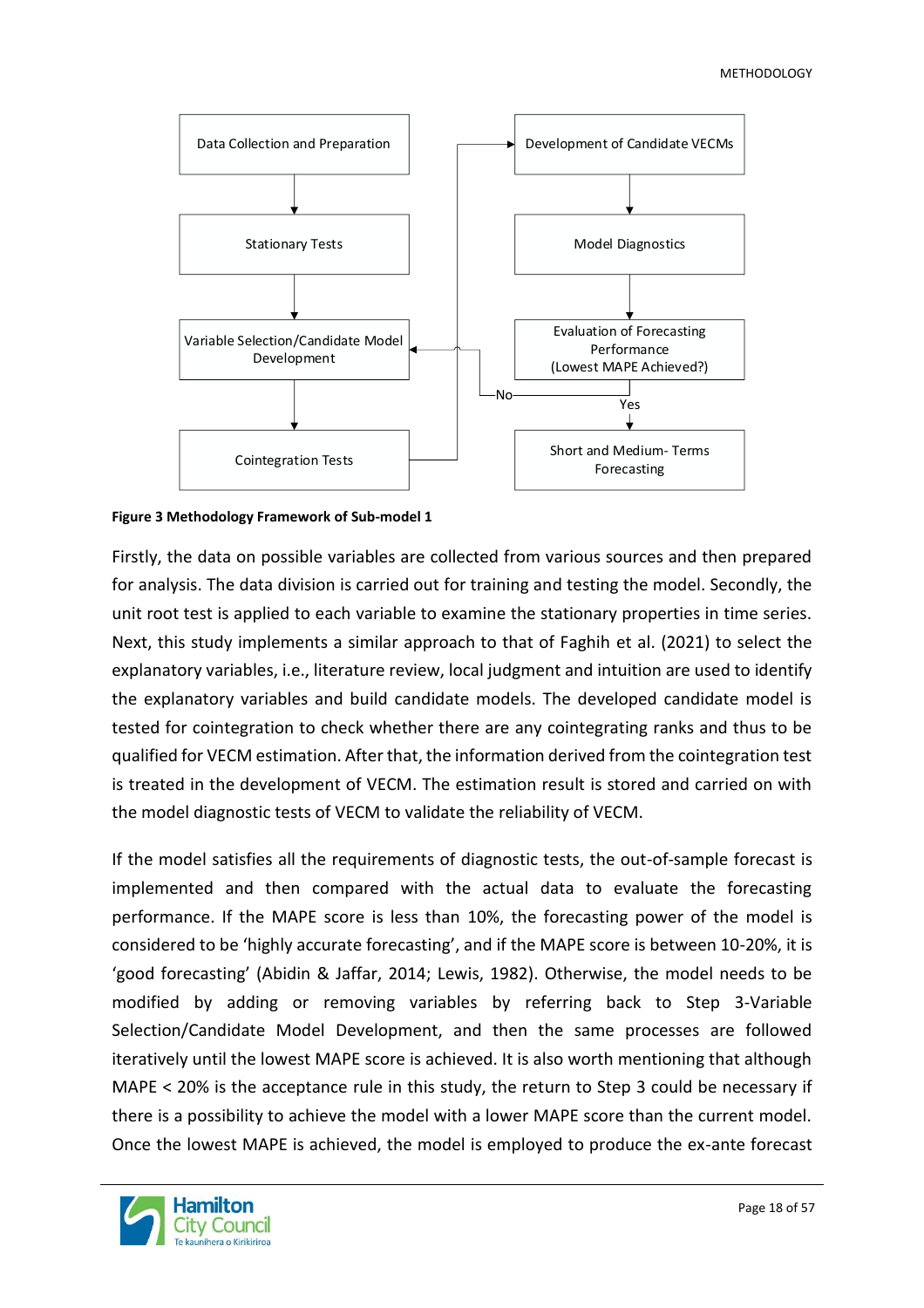for both the short- and medium-term. The details of the methodology for Sub-model 1 are described in the followings.

#### **(a) Data Collection and Preparation**

Data need to be divided into training and testing. The former is used as an input for modelling and forecasting while the latter is used as an input for validating the forecasting performance. The ratio of data division is 80:20, which is commonly adopted in the literature. Hence, the train data is from 2005Q1-2018Q3, and the last 12 quarters (2018Q4-2021Q3) are retained as the test data. All the time series data used in this study are expressed as the actual level term because transforming original data can lead to overlooking the nonstationary properties and cointegrating relationships in the data and thus causing model misspecification.

#### **(b) Variable Selection and Candidate Development:**

The most crucial task in developing forecasting models is to select appropriate and useful explanatory variables, that can potentially improve the forecasting accuracy. There is no universal rule to select the best indicators although there are many techniques suggested in the literature. For instance, Hua (2012) adopted the Stepwise and Statistical Significance methods to decide which variables need to be entered into the model. Some studies rely on theoretical justifications to select the most appropriate variables (Fan et al., 2011; Hua, 1996; Jiang & Liu, 2011; 2014). Likewise, this study relies on the literature review to get a list of possible indicators. This study finds that the variables selected in the literature are vastly different across studies. Notwithstanding this, there are still a number of common variables which have been fundamentally justified to have impacts on dwelling demand by both theoretical and statistical evidence. They include income, house price, interest rate, unemployment and population (Fan et al., 2011; Hua 1996, 2012; Jiang & Liu, 2011,2014).

Despite many approaches available for variable selection, the common purpose of doing that is to achieve the highest forecasting performance. The challenge of adding a large number of explanatory variables is that not all variables will improve forecasting performance but instead create noise in the model. As the main objective of this study is to achieve a higher predictive quality of forecasting models, the subset of explanatory variables that can improve forecasting performance should be selected. In addition, the choice of variables should not be generalised. Different locations will have different responses of macroeconomic variables to the dwelling demand due to different economic conditions and housing markets. Thus, it is important to run an analysis of variable selection specifically for Hamilton City.

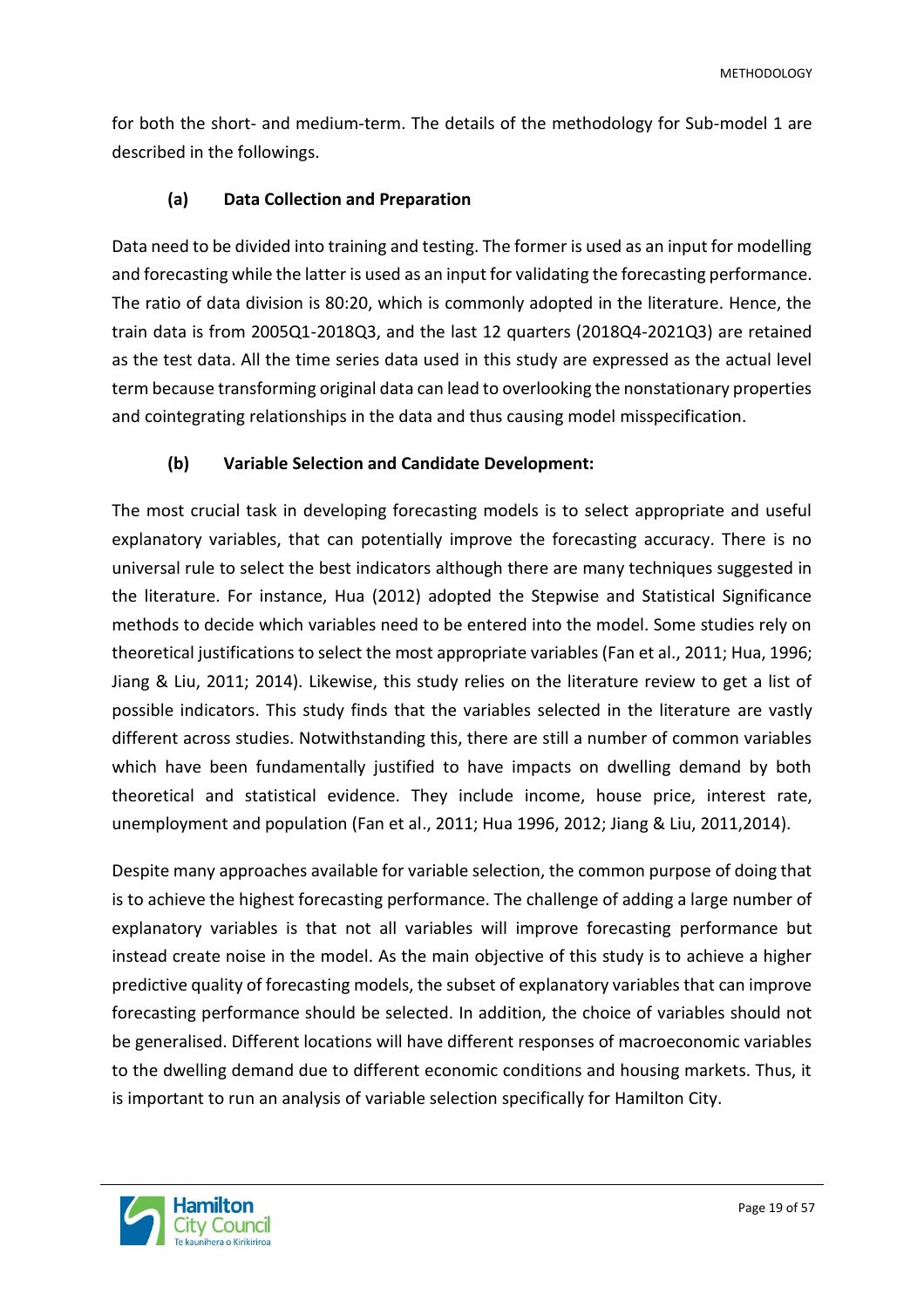To implement this, this study will utilise all the potential variables whose data are available at both local and national levels to be included in the model. This method is beneficial on the ground that all variables will be taken into account equally whereas the statistical selection approach could overlook their actual relationships happening in the real world due to data quality or model misspecification. However, including all variables in the model could also be subject to econometric issues, such as multicollinearity and overfitting. To overcome those issues, the final selected variables are based on the degree of forecasting performance. This means that if the variables added to the model can achieve higher forecasting accuracy or lower forecasting errors in terms of MAPE scores, they will be selected to create a candidate model.

In practice, this study starts with including only the most relevant variables, i.e., the variables with quarterly data available at a Hamilton-City level. They include GDP, house price, house sale, unemployment rate, rent price and land price. Next, more relevant variables which are at the national level are included in the model if the previous model cannot reach reasonably acceptable forecasting accuracy. Those variables are interest rate, inflation, saving rate, migration, population, money supply, household spending, mortgage rate and many more. To reduce subjective judgement, this study proceeds with this approach by adding or removing variables iteratively until reasonably acceptable forecasting errors are achieved. Although it is simply a naïve approach, it is still a reliable approach that can provide the best forecasting models. Also, the models obtained should produce the outcome to be closest to the real world. Finally, the variables found to best predict DCS for Hamilton City are GDP, house price, land value, unemployment and interest rate. These selected variables are similar to those in Akintoye & Skitmore (1994) and Jiang & Liu (2014). The details of the variables selected are presented in Sub-section (h).

#### **(c) Unit Root Test**

A stationary time series has a constant mean and time-invariant correlations. Otherwise, the time series is considered to be non-stationary and hence has a unit root (Hamilton, 1994). The number of the order of integration *I(d)* of each time series can be defined by the stationary test, which reports the number of differences to reach the stationary series (Hamilton, 1994). If the time series is non-stationary at the level and becomes stationary after taking the first difference, it is said to have *I(1)*. In some situations, the transformation of nonstationary time series can help covert to be stationary, but it could lead to a loss of information. For instance, if all variables are non-stationary and *I(1)*, there is a potential existence of cointegrating relationships between the variables. Therefore, the stationary test

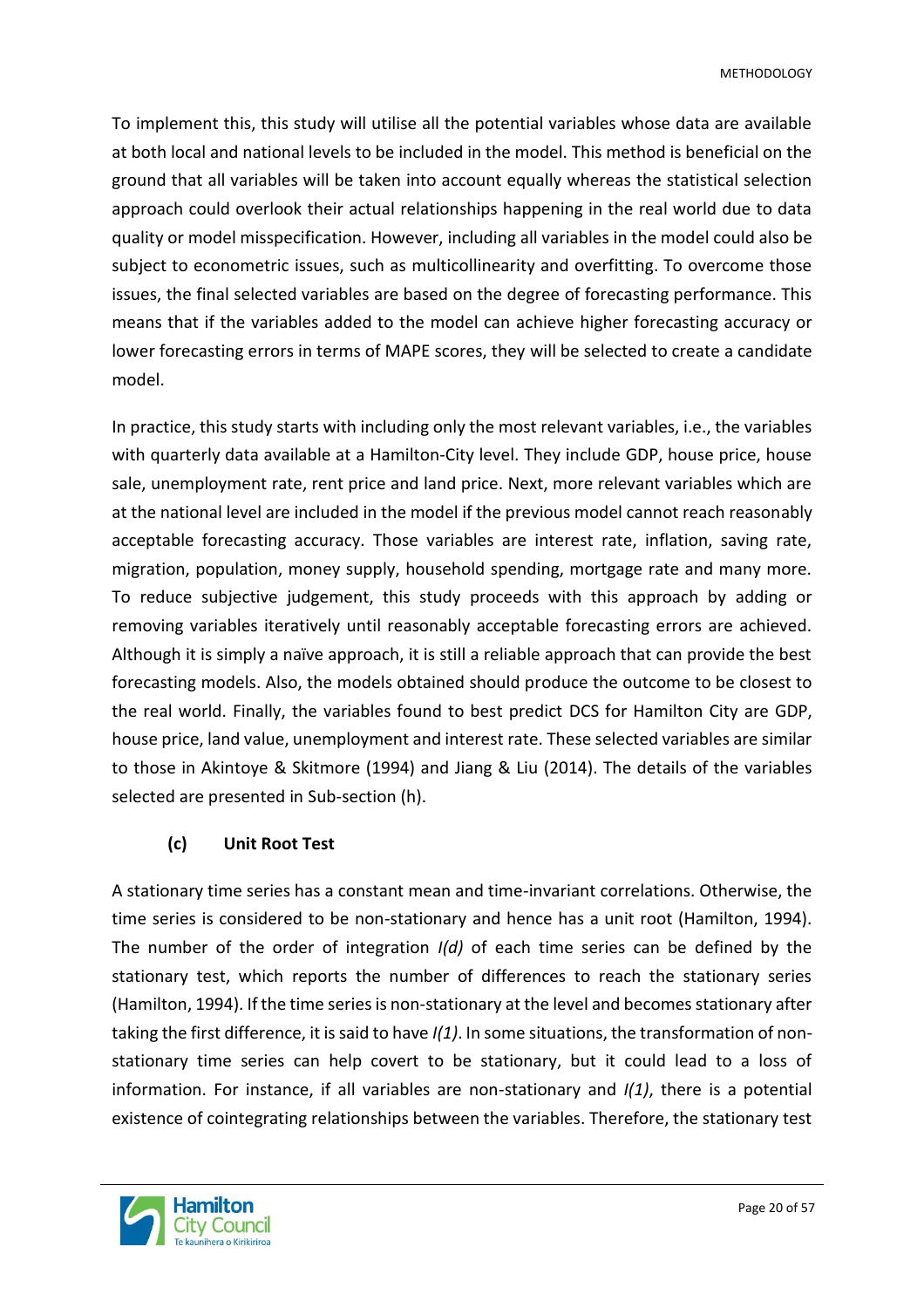or the determination of the order of integration is necessary to determine whether there is cointegration and to identify the choice of estimation methods (Baltagi, 2011).

One of the most popular stationary tests for time series data is the Augmented Dickey-Fuller (ADF) test developed by Dickey & Fuller (1979) and Said & Dickey (1984). The ADF test identifies the order of integration and existence of unit root with the null hypothesis of having unit root at a specific level of confidence by comparing the t-statistic of the series against the corresponding critical value (Dickey & Fuller, 1979). The ADF test can be formulated as follows:

$$
\Delta X_t = \delta t + \beta + \alpha X_{t-1} + \sum_{i=1}^p \alpha_i \Delta X_{t-1} + \varepsilon_t \tag{1}
$$

where  $\Delta X_t$  denotes the differenced value of time series  $X_t$  at time t.  $\delta t$  denotes the time trend.  $\beta$  denotes the drift,  $\alpha$  denotes the coefficient value and  $\varepsilon_t$  denotes the residuals. The null hypothesis is  $H_0: \alpha = 0$  representing the time series is non-stationary while the alternative hypothesis takes  $H_1: \alpha < 0$ , representing the time series is stationary. The null hypothesis is rejected if the t-statistic of the ADF test is larger than the critical value or the *pvalue* is smaller than 0.01, 0.05 or 0.1). Otherwise, the series is non-stationary, and then stationary test of the difference of the data should be taken to check if it is *I(1)* or further.

#### **(d) Cointegration Test**

Having more than one non-stationary time series, it is necessary to check if there exists a linear combination of them that is stationary *I(0),* namely the cointegration series (Gujarati, 1995). If there is, variables are said to have a cointegration relationship. In other words, cointegration refers to the long-run relationships between *I(1)* variables. If two variables are cointegrated, they are said to have a similar pattern of long-run fluctuations (Engle & Ganger, 1987).

One of the well-known cointegration tests, the Johansen cointegration test (Johansen, 1988) determines the number of cointegration equations by testing the restrictions imposed by cointegration on an unrestricted vector autoregressive (VAR) model (Johansen, 2000). Johansen cointegration test consists of five different models with different characteristics in terms of trend and intercept of the cointegration equations. Model 1 assumes no trend in a dataset with zero mean. Model 2 represents deterministic data with an intercept but no trend in the cointegration equations. Model 3 assumes data have a linear trend with an intercept but no trend in the cointegration equations. Model 4 has a linear trend with both an intercept and a trend in cointegration equations. Finally, Model 5 assumes a quadratic data trend with

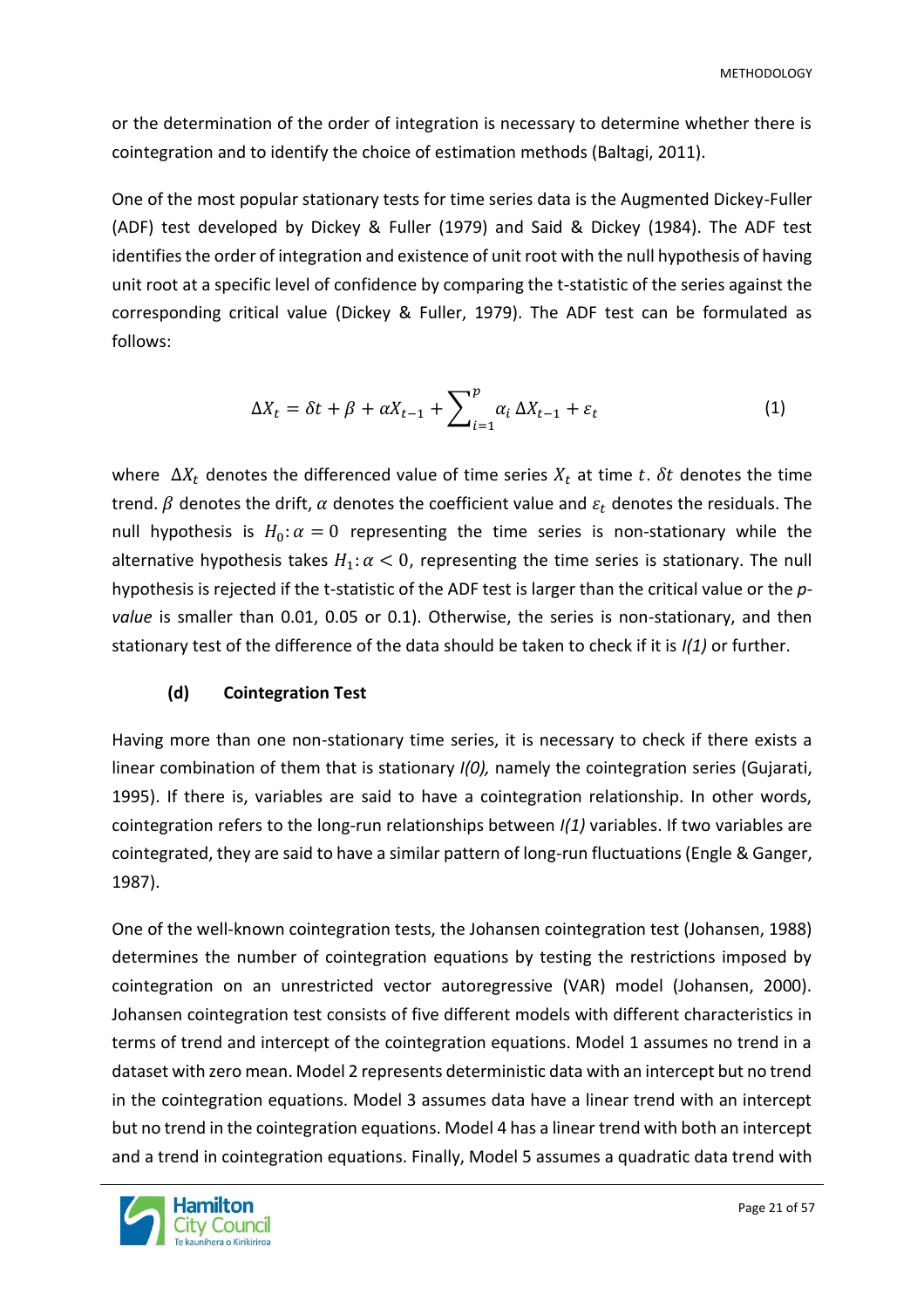an intercept and a trend in the cointegration equations. However, Model 1 and 5 are not practical in the real world and thus implausible for forecasting (Faghih et al., 2021; Fan et al., 2011; Jiang & Liu, 2014).

The cointegration test of Johansen & Juselius (1990) uses the multivariate maximum likelihood approach to identify the number of cointegration ranks without using arbitrary normalization rules. This study uses the cointegration test on the model with data having a linear trend with an intercept but no trend in the cointegration equation, as it is generally used in the literature. The Johansen cointegration test can be performed based on Trace statistics or Max-eigen statistics (Johansen, 1991; Johansen, 2000). In the Trace test, the null hypothesis is that there is the number of cointegration equations is less than or equal to *r*  (number of cointegrating ranks), while the alternative hypothesis implies that there are more than *r* cointegration equations existing in the model. On the other hand, the null hypothesis of the Max-eigen test is that the number of cointegration equations is *r*, while the alternative hypothesis is the *r+1* cointegration equation. However, the possible number of cointegration equations should be less than the number of variables included in the model  $(r < p)$ (Johansen, 1991).

If the cointegration test shows any long-run relationships among the variables exist, a longrun estimation approach should be used to estimate the model, e.g., VECM which can be developed to estimate the relationships among the variables in both the short and long run as well as allows researchers to conduct ex-ante forecasts using their dynamic relationships.

#### **(e) Vector Error Correction Model**

Cointegration is a time-series data property in the econometric describing the long-run relationships between non-stationary variables. When two variables are non-stationary at level but become stationary at the first difference, they tend to be cointegrated at order one, implying a linear long-run relationship between the variables.

The VECM is a combination of the VAR model and cointegration restrictions. The long-run equilibrium restriction explains that the relationship of two variables returns to the long-run trend after there is a deviation in the short run. Following Jiang & Liu (2011), the general VECM is represented in Equation 1:

$$
\Delta Y_t = C + \Pi Y_{t-1} + \sum_{i=1}^{k-1} \Gamma_i \, \Delta Y_{t-i} + \epsilon_t \tag{2}
$$

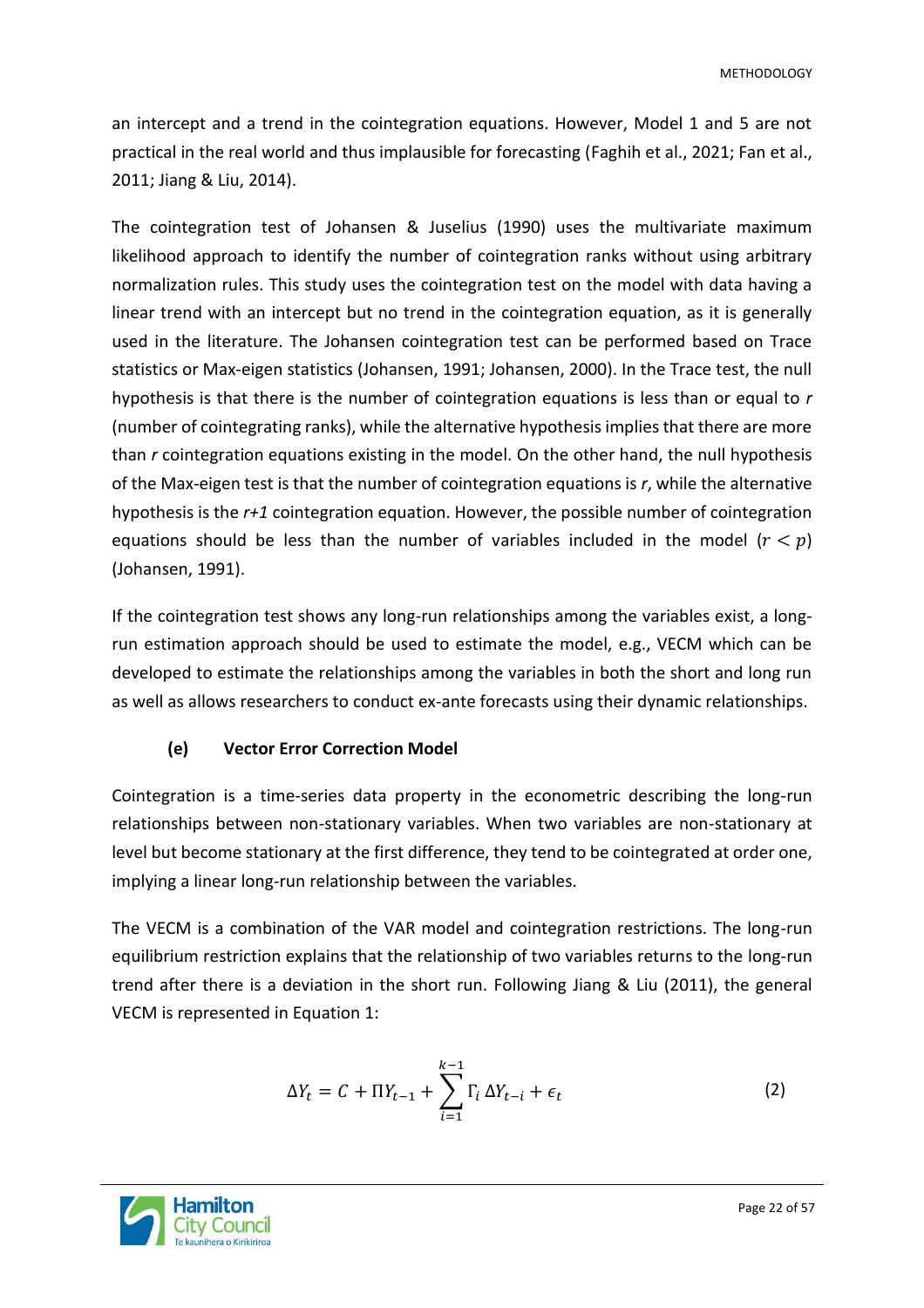where  $Y_t$  are the independent variables being  $I(1)$  and integrated to an  $I(0)$  vector, C is the intercept, Γ is the matrix representing the short-run dynamic relationship between the independent variables, and  $\epsilon_t$  is the residuals. In  $\Delta = (I - L)$ ,  $L$  is the lag operator.  $k$  is the number of lags. The cointegrating rank of  $\Pi$  is the matrix reflecting the long-run equilibrium information, i.e., the number of linear combinations of stationary  $Y_t$  and denoted as  $r$ . If there are p endogenous variables and cointegrated with rank  $(\Pi) = r < p$ , the rank of  $\Pi$  can be written as  $\Pi=\alpha\beta'=\alpha e cm_{t-1}$  where  $e cm_{t-1}$  denotes the error correction term and  $\beta'Y_t$  is stationary. This suggests that there exists  $r <$  stationary linear combinations of  $Y_t$ ,  $\beta$  is a vector of cointegrating relationships and  $\alpha$  is a loading matrix defining the adjustment speed of the variables in  $Y$  to the long-run equilibrium, which is the cointegrating relationship.

The lag length of the VECM can be selected by the Akaike information criteria (AIC). The selection can be done through the test of the lag length selection, and the result is used as input into the Johansen cointegration test to construct the VECM. Specifically, all variables included need to be stationary and cointegrated, so the VECM can be constructed.

#### **(f) Diagnostic Tests**

Several diagnostic tests need to be performed to validate the VECM. The tests investigate the presence of serial correlation, heteroscedasticity and normality (Chatfield, 2000; Faghih et al., 2021).

First, the test for serial correlation is necessary to the check the existence of autocorrelation in the residuals of the model which can imply several issues including overlooking the seasonal effect and long-run linear trend in the model and omitting important variables and random noise in the model (Faghih et al., 2021). Ignoring serial correlation where it exists in the model can lead to underestimation of the standard errors and oversized goodness of fit and statistical significance (Asteriou & Stephen, 2007). The Breusch-Godfrey serial correlation LM test can be used to detect the presence of autocorrelation (Breusch, 1978; Godfrey, 1978). This test allows a high-order autoregressive model for the residuals where the null hypothesis is no autocorrelation in the residuals up to a specified order (Faghih et al., 2021; Gujarati, 1995; Jiang et al., 2013).

Second, homoscedasticity refers to having constant variants of the model residuals. Ignoring the homoscedasticity can result in overestimating the goodness of fit and thus inefficient estimates (Asteriou & Stephen, 2007). The autoregressive conditional heteroscedasticity in the autoregressive-typed models can be detected by Engle's (1982) ARCH-LM test. This test is the Lagrange Multiplier test to fit a linear regression model for the squared residuals and

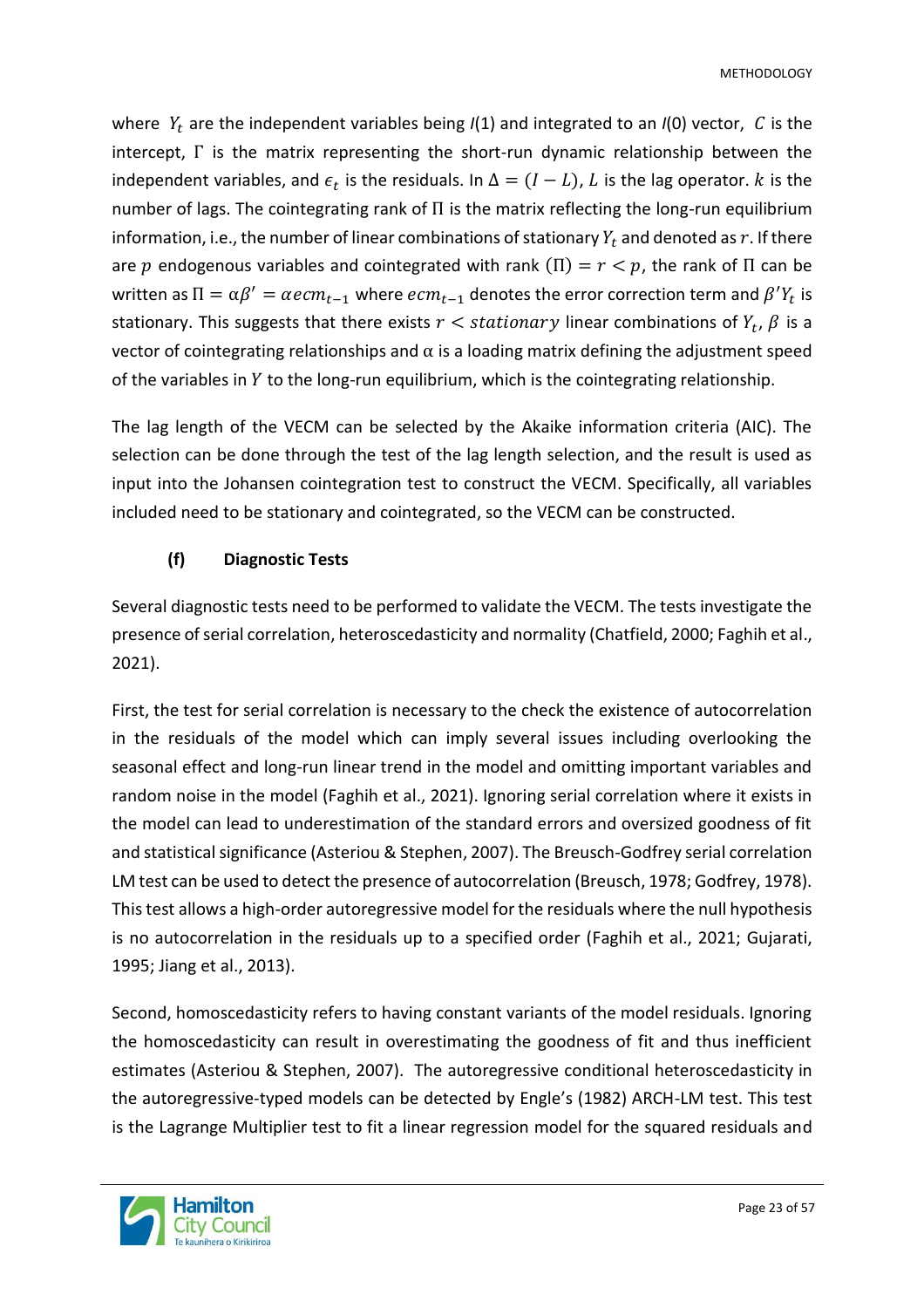determine if the fitted model is significant. The null hypothesis of this test is the residuals are homoscedastic.

Finally, the normality of the model residuals is an important criterion in performing linear regression. Normality refers to having normally distributed residuals; otherwise, violating the normality assumption can lead to the inferential statistics of a regression model not being valid. Jarque-Berra's (1987) JB statistics can be applied to examine the residual normality. JB statistics follows the chi-square distribution, and the values of skewness and kurtosis of the residuals can be used to examine the residual distribution (Faghih et al., 2021). The null hypothesis of JB statistics implies the normal distribution of the residuals.

#### **(g) Selected Candidate VECM**

This study proposed three models as follows:

#### **(i) VECM-1**

This VECM represents the full model which includes all potential independent variables which are found to be capable of explaining the dependent variable. In this case, the first VECM for the Sub-model 1, namely VECM-1, can be written as:

$$
\Delta DCS_t = C + \alpha (ecm_{t-1}Y_{t-1} + \rho_0) + \sum_{i=1}^k \theta_{1,i} \Delta DCS_{t-i} + \sum_{i=1}^k \theta_{2,i} \Delta GDP_{t-i} + \sum_{i=1}^k \theta_{3,i} \Delta AHP_{t-i} + \sum_{i=1}^k \theta_{4,i} \Delta LVL_{t-i} + \sum_{i=1}^k \theta_{5,i} \Delta UNE_{t-i} + \sum_{i=1}^k \theta_{6,i} \Delta INT_{t-i} + \sum_{i=1}^k \theta_{7,i} \Delta POP_{t-i} + \epsilon_t
$$
(3)

where  $\alpha$  is the adjustment coefficient,  $\rho_0$  is the intercept of cointegrating equations,  $Y_{t-1}$  are the  $I(1)$  vectors at time t-1.  $\theta_{j,i}$  represents the short-run dynamics of the relationships between the independent variables and the target variable. At time t,  $DCS_t$  denotes the number of dwellings consented (residential dwellings demand),  $GDP<sub>t</sub>$  denotes the gross domestic products,  $AHP_t$  denotes the average house price,  $LVL_t$  is the land value,  $UNE_t$  is the unemployment rate,  $INT_t$  denotes interest rate and  $POP_t$  denotes changes in population size. All variables included here are at a city level, except the interest rate variable which is only available at the national level.

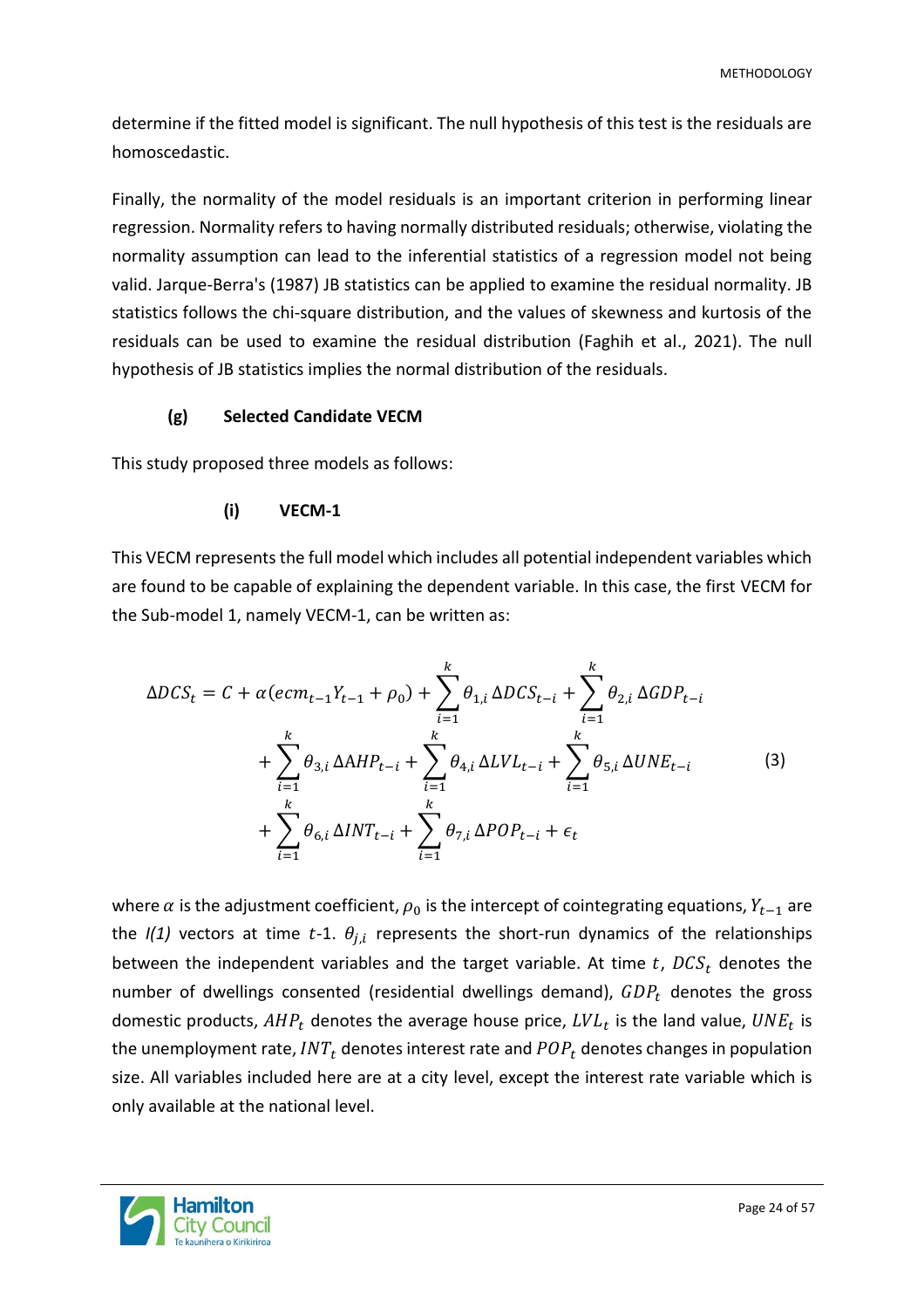**METHODOLOGY** 

#### **(ii) VECM-2**

Concerning the problem of interpolating variables, this study introduces another model which excludes the population variable from VECM-1, namely VECM-2. VECM-2 is developed to check if the removal of the interpolated variable can improve forecasting performance. In this regard, VECM-2 has five explanatory variables: GDP, house price, land value, unemployment and interest rate.

#### **(iii) VECM-3**

Both VECM-1 and VECM-2 assume that all variables are endogenous, whereas the interest rate variable could be exogenous as it is measured by national data. For this reason, VECM-3 was proposed to consider the exogeneity property of the interest rate variable and to check whether this consideration enhances forecasting performance. VECM-3 will use the estimates of VECM-2 as its coefficients to compute forecasts, but the difference between VECM-2 and VECM-3 is the exogeneity function of interest rate in VECM-3. This means that interest rate can impact other variables in the system but is not impacted by other variables. Therefore, VECM-3 depends on the exogenous predicted values of interest rate to predict the future values of the other variables.

The exogenous predicted values of the interest rate were obtained by using a separate forecast methodology, namely ARIMA. This method can well predict future values using its own past values. The interest rate data consists of the historical data of 2005Q1-2021Q3 and forecast data of 2021Q4-2026Q2 whereas the former is used as train data and the latter is set as test data. The data were collected from Stats NZ and the Treasury of New Zealand. The train data were used to develop an ARIMA model where the order is automatically selected by AIC. MAPE score is used to evaluate the forecasting performance.

#### **(h) Data and Variables**

The data used in this study are based on quarterly time series collected from 2005Q1-2021Q3, which are available at the time the analysis is conducted. Most data were collected at the local level from various sources. The main variable of interest is DCS, which is measured by the number of dwellings consented in HCC's consenting database. It is noted that the DCS data excludes the dwellings in retirement village as dwellings in retirement village are frequently volatile and project-based. This exclusion helps reduce the noise in the data and improve forecasting performance. The consent data have been used as a proxy of construction demand by Fan et al. (2011), Gyourko & Saiz (2006), Hua (2012) and Tse et al. (1999).

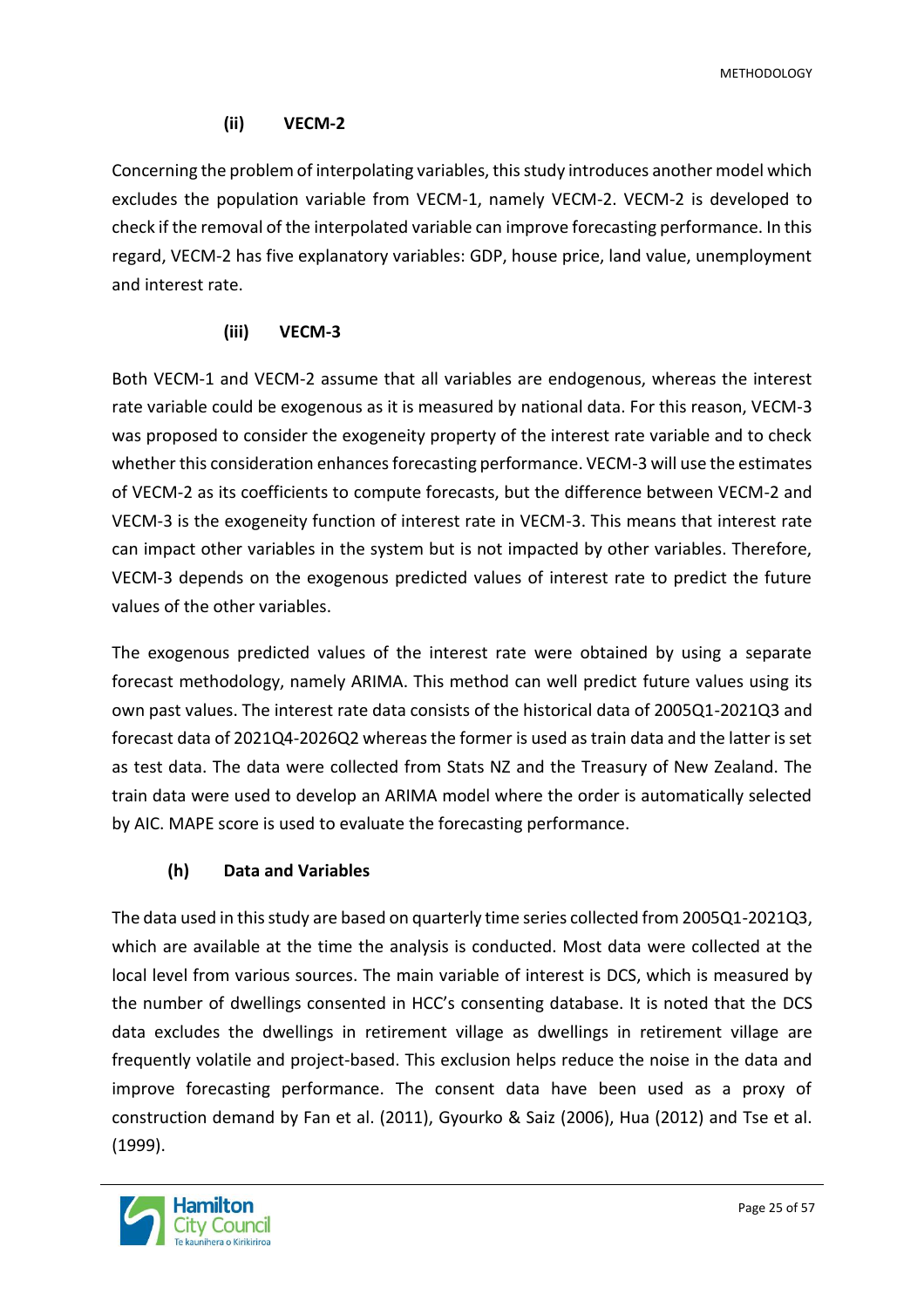One of the main explanatory variables is GDP, measured by the real GDP of Hamilton City collected from Stats NZ. It is widely accepted in the literature that GDP is a leading indicator of economic performance that could ultimately cause the fluctuation in housing demand. A rising GDP could translate into higher demand for new dwellings (Ofori & Han, 2003). Similarly, the individual demand for new dwellings tends to go along with income level. House price is also an important determinant of demand. This variable is proxied by the average house sale price collected from HCC's consenting database. Residential housing is generally regarded as household consumption goods, so the rising price could reduce the number of dwellings demanded (Hua, 2012).

In addition, land price is another fundamental determinant in predicting the total dwelling cost. The change in land price implies the change in land availability for development, which could affect the construction decision. This variable is measured by the average land value collected from HCC's consenting database. The unemployment rate is an indicator of macroeconomic stability that can affect investment in the housing market (Ng et al., 2011). The unemployment rate is measured by the rate of unemployed people to the total population and collected from Stats NZ. The interest rate can affect the investment level and the money supply in the market, which can potentially impact the loanable fund in the housing market. Interest rate is a macroeconomic variable that can affect the overall economic stability of an economy (Woodford, 2003). A lower interest rate reduces the lending costs of borrowing and encourages more investments in the construction sector as there are more loanable funds available in the market (Fan et al., 2011). The interest rate is proxied by the bank bill rate. The data are presented in the national level and collected from the RBNZ and Treasury of New Zealand.

It is generally accepted that the change in population size could affect the housing demand (Fan et al., 2011). However, the population data is not available on a quarterly basis for Hamilton City. The annual population estimates for Hamilton City collected from Stats NZ and NIDEA are converted to quarterly frequency by using the same quarterly proportion values (quarterly/ annual) of DCS. This approach assumes that the quarterly change in DCS is affected by the quarterly change in population size in each quarter.

#### <span id="page-25-0"></span>**Forecasting Construction**

The forecasts  $(f_{t+h|t})$  of the vector are computed based on the information derived from the model estimates. The forecast construction in this study is based on the multiple-step forecasts using an iterated approach. The iterated procedure needs only one estimated model to compute the forecasts for any *h* time ahead and make efficient use of data (George, 2019).

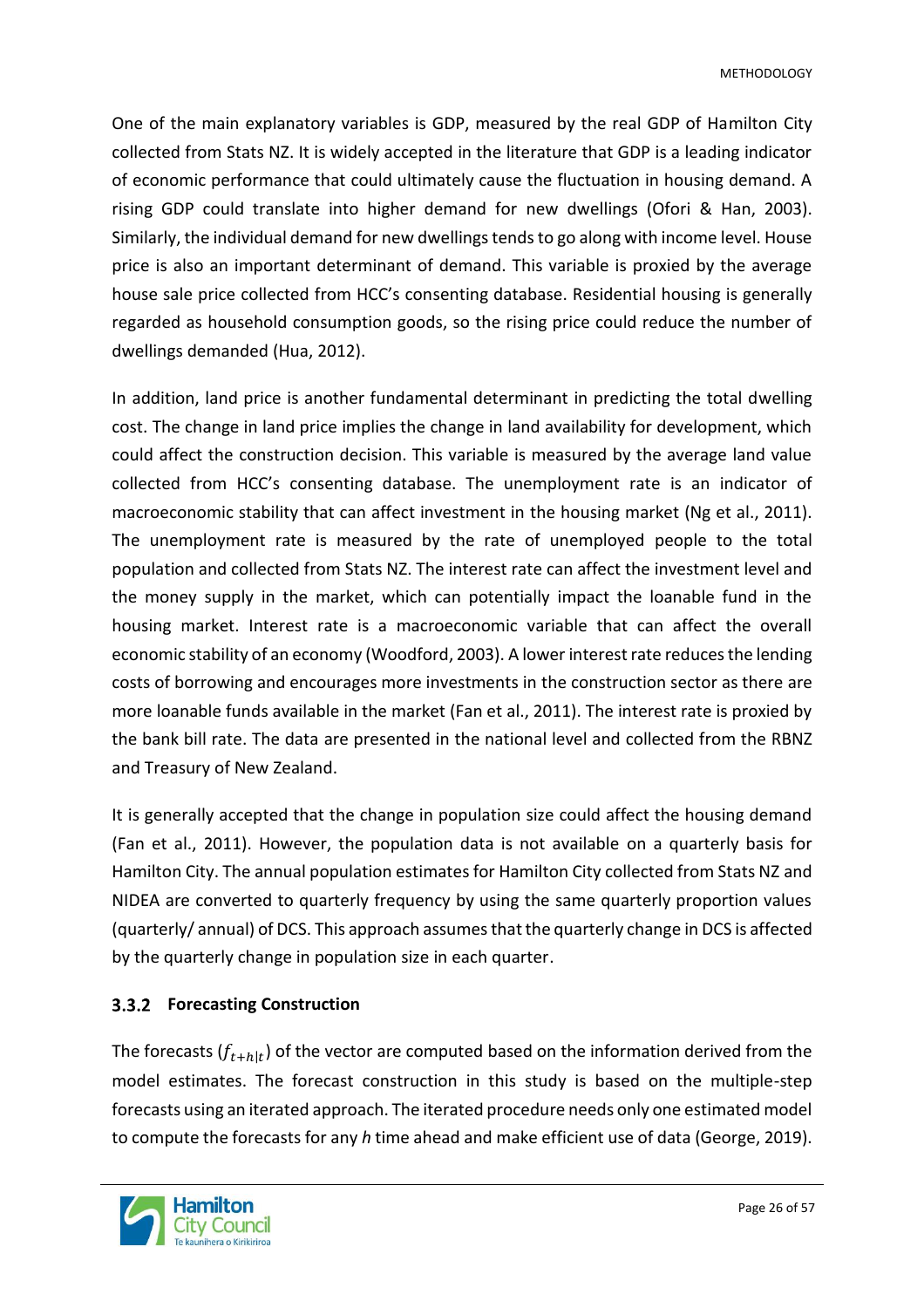The iterated forecast approach developed by Pfaff (2008) is applied and takes the following equations:

$$
y_{t+h|t} = A_1 y_{t+h-1|t} + \dots + A_p y_{t+h-p|t} + C D_{t+h}
$$
\n(11)

where  $y_{t+h|t}$  is the forecasted variable at *h* ahead, and  $p$  denotes lag number of the vector model.  $CD_{t+h}$  is the constant or/and trend terms.

#### <span id="page-26-0"></span>**3.4 Sub-model 2: Dwellings Completed Projection**

Unlike Sub-model 1, Sub-model 2 predicts the number of CCC in both short and medium term from two different components using the machine learning approach of the Gradient Boosting Machine (GBM) algorithm as the forecasting method. The GBM simulates the construction process from the building consent granted to construction completed with Code Compliance Certificate being issued. The algorithm uses historical construction timeframes as a basis to forecast the total time length. To make it simple, this study calls it the 'construction period' (the time length from consent granted to CCC granted). In short, GBM is used to predict the construction period which will be summed with the date on which consents are progressing to compute the date of CCC being issued.

#### <span id="page-26-1"></span>**Methodology Framework**



#### <span id="page-26-2"></span>**Figure 4 Sub-Model 2: Dwellings Completed Projection Framework**

First of all, the data collection and preparation are performed. The input data are collected from April 2015 when the housing boom started to capture the most recent construction pattern. On a high level, the average length of construction time reflects a combination of local labour force capacity, material supply and the council's work volume. The data are divided into train (80%) and test (20%) datasets. The data are on a monthly frequency, which

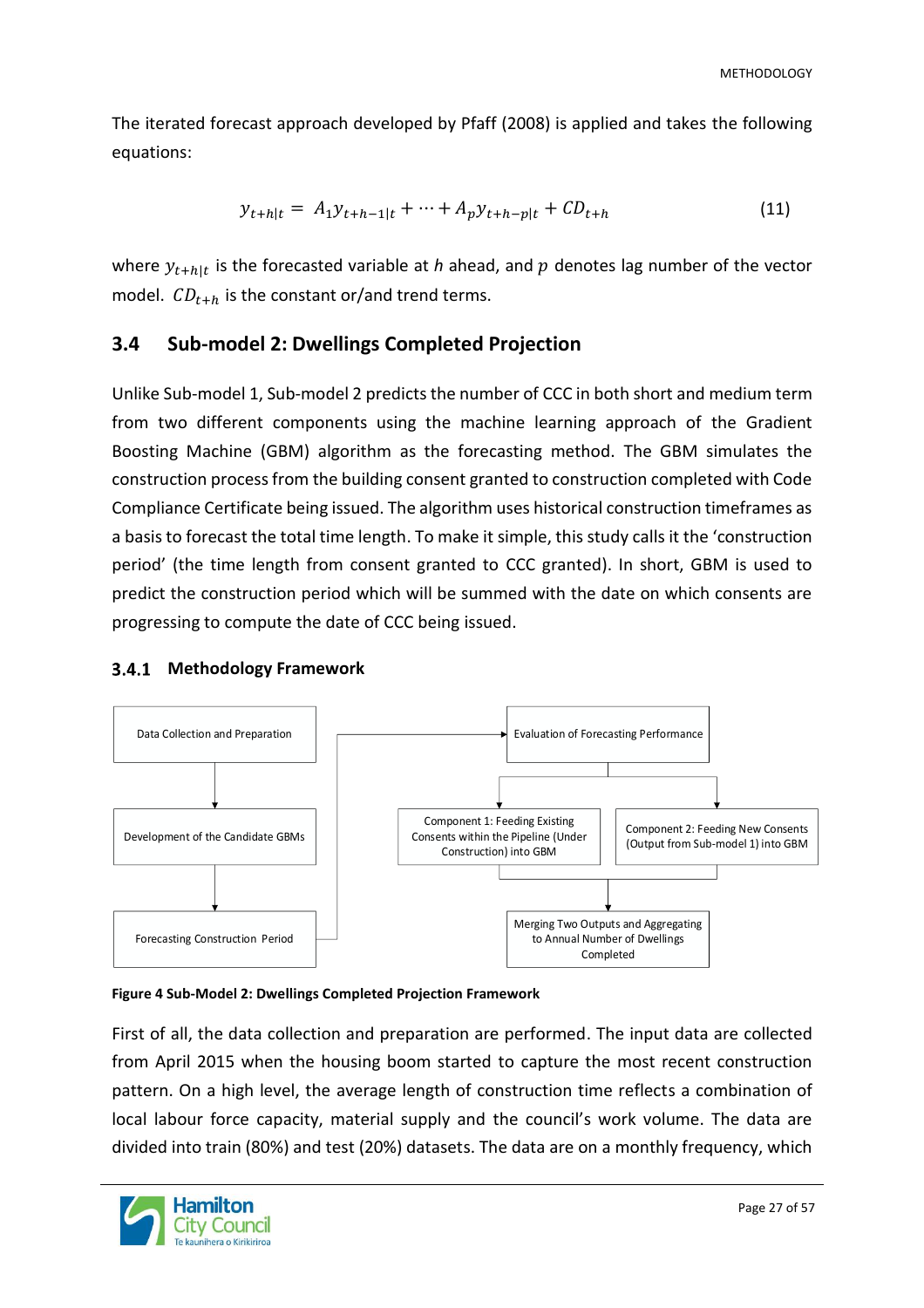enables monthly updating to reflect the latest activity in the construction market. Next, the train data is fed into the Gradient Boosting algorithm, and then the GBM is developed and implemented to forecast the construction period and validate against the test dataset. The loss function minimises the difference between the predicted construction period and the actual construction period in terms of the number of months, provided by RMSE. The smaller RMSE suggests the lower errors.

After the best candidate GBM is obtained, it is used to predict the total future number of CCC by merging outputs from two components: the existing dwellings consented in the pipeline (under construction) and the new dwellings consented (output from Sub-model 1). First, the existing dwellings consented in the pipeline or under construction refer to the dwellings which are granted for consents either being ready for construction (pipeline) or being in the construction process (under construction). During construction, it is required to pass number of building inspections performed by the council before a CCC can be issued. Therefore, the way to test whether construction has started is to check the number of building inspections that have been completed. Second, the new dwellings consented are the ones that have either been lodged but not been granted, or will be lodged/granted in the future.

The first component is derived from the prediction using the building inspection data in the pipeline (under construction), including all building consents that have not received CCC. The data are collected from HCC's database. The data are fed into the trained GBM to compute the length of the construction period for each existing dwellings consented and derive the completion date. They are then aggregated into the annual frequency to understand the number of dwellings completed in each future year. In the next step, the second component is the predicted CCC number based on the number of new dwellings consented that have either lodged but not granted or not been lodged, in particular, new DCS produced by Submodel 1.

To implement this, the quarterly or annual data of DCS from Sub-model 1 will be converted into monthly frequency using the phasing technique because GBM's construction period data are in monthly frequency and the conversion can reflect the seasonal difference and enable monthly model updating. The phasing technique assumes that the future monthly proportion of DCS (monthly/quarterly or monthly/annual) in each year will stay constant over time. The used proportion is based on the year 2019 data as this year is the normal year without any major economic disruption or pandemic.

Next, the historical CCC data are used to compute the dwelling proportion by several categories, such as growth cell (location), dwelling typology (detached or attached), median dwelling number per consent and median dwelling value. The new DCS data are then

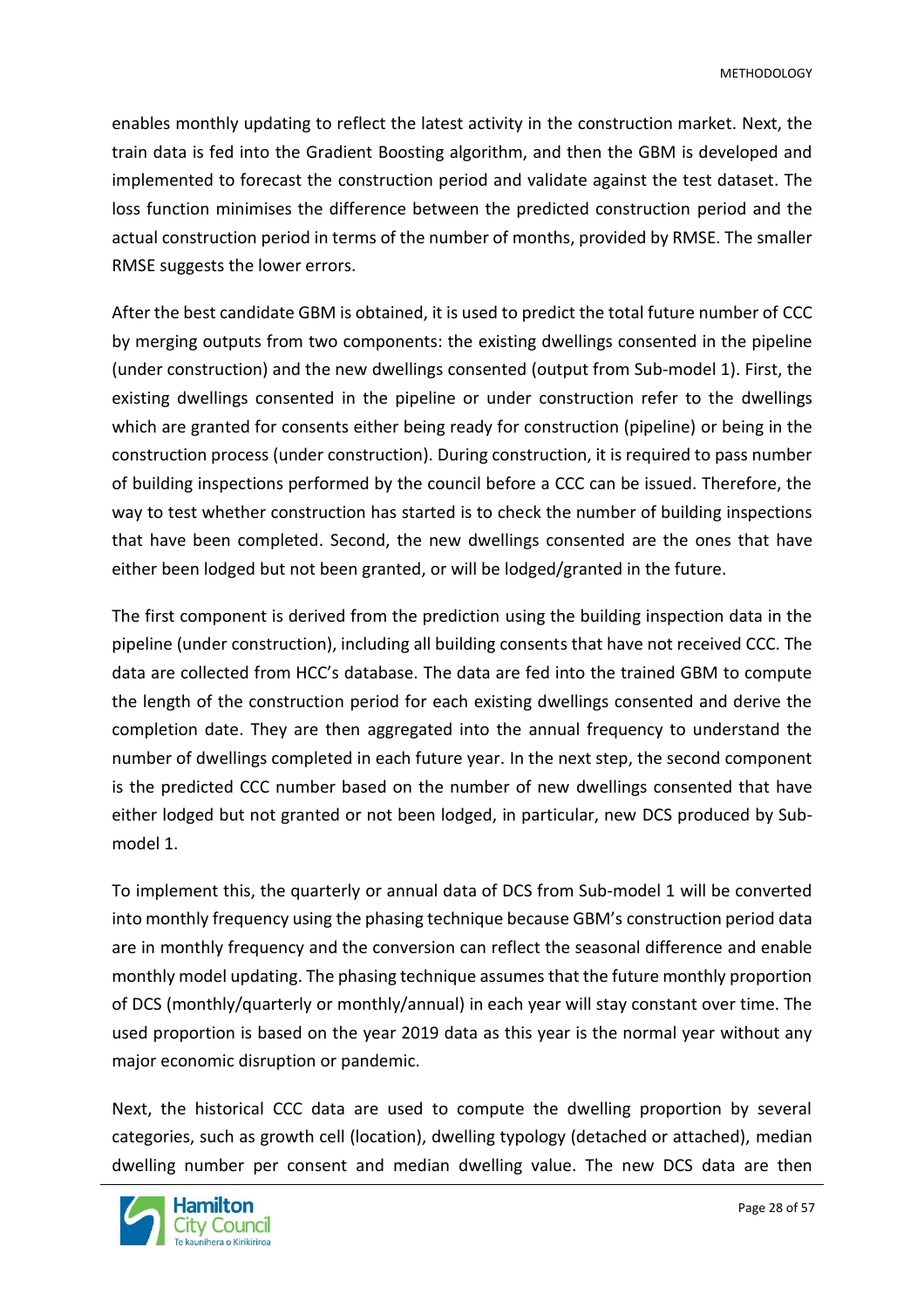distributed proportionally based on the historic dwelling proportion. This method is beneficial because it considers the heterogeneity effects in data distribution that the different locations and typologies have different construction completion timeframes. After that, the distributed new DCS data are fitted by the GBM algorithm to predict the construction period (the time length from consent granted to CCC issued) for each new dwelling consented.

Finally, both predicted values from the two components are merged and aggregated to annual frequency to compute the total number of CCC in each year.

#### <span id="page-28-0"></span>**Gradient Boosting Model (GBM)**

The GBM is a decision tree-based machine learning algorithm that is developed by Friedman (2001). The algorithm is a widely used method that can perform both regression-based and classification-based predictions. Boosting means using the algorithm method to improve the weak prediction trees to become stronger prediction trees. It is developed to improve the forecast accuracy and robustness of the model through building an additive model in a forward stage-wise fashion. This model makes a single leaf and builds regression trees, which is a decision trees used to estimate a continuous real-valued function. The regression tree is derived from an iterative process that divides the data into smaller sub-data based on the number of nodes and branches. It involved three main elements: (1) the optimization of the loss function; (2) the utilization of weak learners to make predictions; and (3) an additive model to add weak learners to minimise the loss function. In general, it uses a base weak learner and boosts the performance of a weak learner by iteratively shifting the focus towards problematic observations that are hard to forecast and thus build a stronger learner. According to Nie et al. (2021), the process of minimizing the loss function is calculated by the following equation:

$$
\tilde{F}(x) = \underset{F(x)}{\operatorname{argmin}} L_{y,x}(y, F(x)) \tag{12}
$$

where  $\tilde{F}(x)$  is the approximation of function  $F(x)$  mapping x to y, to minimize the loss function  $L(y, F(x))$ . The squared error function is used as the loss function to compute the approximation function as  $L\bigl(y, F(x)\bigr) = \bigl(y, F(x)\bigr)^2.$ 

The gradient boosting algorithm begins with creating an initial base learner  $F_0(x)$  which is the constant function, and then it uses the steepest descent step to minimize the loss function. The gradient of loss function  $L(y, F(x))$  can be computed by:

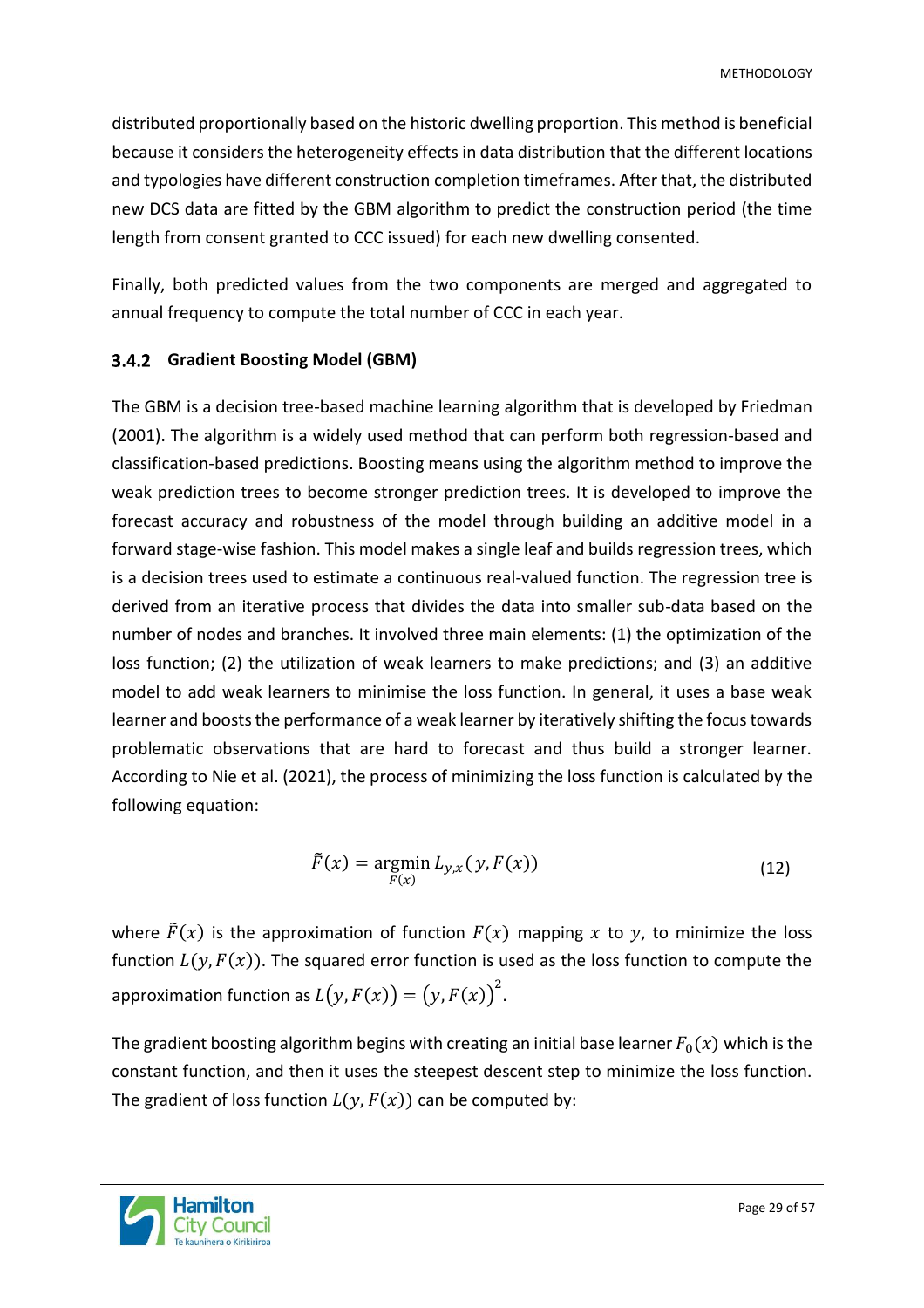METHODOLOGY

$$
\tilde{F}(x) = \underset{F(x)}{\operatorname{argmin}} L_{y,x}(y, F(x)) \tilde{y}_i = -\left[\frac{\partial L(y_i, F(x_i))}{\partial F(x_i)}\right]_{F(x) = F_{m-1}(x)}, i = 1, \dots, N \tag{13}
$$

where  $\tilde{\mathbf{y}}_i$  denotes approximation value of the gradient of loss function  $L(\mathbf{y}, F(\mathbf{x})).\; x_i$  is input variables.  $m$  is the number of iterations.

After that, GBM takes further steps to define the regression trees  $h(x_i;\alpha)$  with  $\alpha$  as a parameter of weaker learners. The parameter of the tree takes the following equations:

$$
\alpha_m = \underset{\alpha,\beta}{\text{argmin}} \sum_{i=1}^N [\tilde{y}_i - \beta h(x_i; \alpha)]^2 \tag{14}
$$

where  $\alpha_m$  is the parameters received at iteration  $m$ .  $\beta$  is the weights of each weak learner. Each regression tree is added to the current negative gradient. Next, the optimal length  $(\rho_m)$ is determined by the following equation:

$$
\rho_m = \underset{\rho}{\text{argmin}} \sum_{i=1}^{N} L(y_i - F_{m-1}(x_i) + \rho h(x_i; \alpha_m))
$$
\n(15)

Finally, the GBM model can be achieved by updating model  $F_m(x)$  at each iteration m by the following equation:

$$
F_m(x) = F_{m-1}(x) + \rho_m h(x; a_m)
$$
\n(16)

In summary, the weak predictive trees are repetitively generated and added to predicting machine model until the prediction is closest to the actual event.

#### <span id="page-29-0"></span>**3.5 Forecasting Accuracy Evaluation**

The accuracy of forecasting performance varies with the different forecasting models used, so an accuracy test is vital in choosing the best model (Mahmoud, 1984; Makridakis et al., 1983). Evaluating the forecasting performance is an important stage when deciding to select the best model that can predict the unknown values. Model performance can be generally tested by comparing the predicted outputs produced by each model with the actual output. Hua (2012) suggests that MAPE is a more appropriate measure to evaluate the performance accuracy of the models because it focuses on the absolute error values. Two tests are widely adopted in the literature to check the forecasting reliability: MAPE and RMSE. Therefore, the

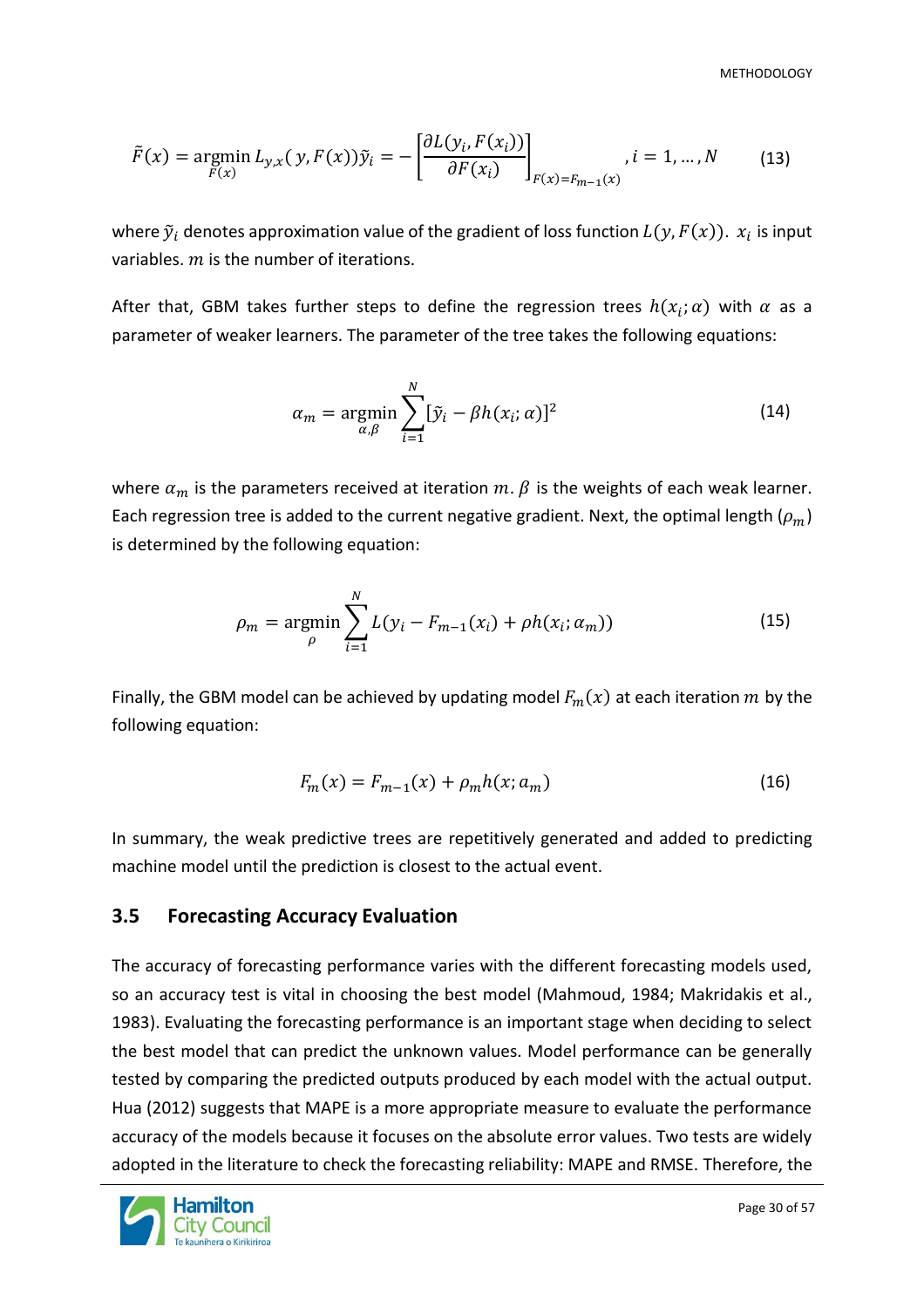standard statistical approaches for forecasting performance evaluation used in this study are Mean Absolute Percentage Error (MAPE) and Root Mean Square Error (RMSE).

For single model comparison, a MAPE score of 10-20% is generally acceptable (Abidin & Jaffar, 2014; Fan et al., 2010; Hua & Pin, 2000; Wong et al., 2007). The widely accepted rule in literature is that the MAPE score of less than 10% is 'highly accurate' forecasting, and it is good forecasting for a MAPE score between 10-20% (Lewis, 1982). For multi-model comparison, the basic rule is the one with lower MAPE would be considered to have a better forecasting performance.

MAPE is one of the most common approaches used to evaluate forecasting performance. It is computed by:

$$
MAPE = \frac{1}{h} \sum_{i=1}^{h} \frac{|e_t|}{Y_t} * 100
$$
 (17)

where  $|e_t|$  is the absolute forecast error term  $(Y_i - \widehat{Y}_i).$   $Y_i$  is the observed and  $\widehat{Y}_i$  is the predicted values for  $h$  horizon. The generally accepted MAPE scores vary across the studies, but smaller than 20% would be considered to be acceptable.

RMSE used to evaluate the forecasting performance at each forecast horizon takes the following form:

$$
RMSE = \sqrt{\frac{1}{h} \sum_{i=1}^{h} (Y_i - \hat{Y}_i)^2}
$$
 (18)

where  $Y_i$  is the observed and  $\widehat{Y}_i$  is the predicted values for  $h$  horizon. The lowest RMSE value indicates the highest forecasting accuracy where the error is the smallest. There is no clearcut rule on what values of RMSE can be accepted as it is computed in error unit value. The rule of thumb in this study is that RMSE less than 2 indicates a good-fit model, which means the difference in construction time length between the predicted data and actual data should be less than 2 months.

#### <span id="page-30-0"></span>**3.6 Summary of Methodology Framework**

A diagram summarising of methodology framework used in this study is provided in Figure 5.

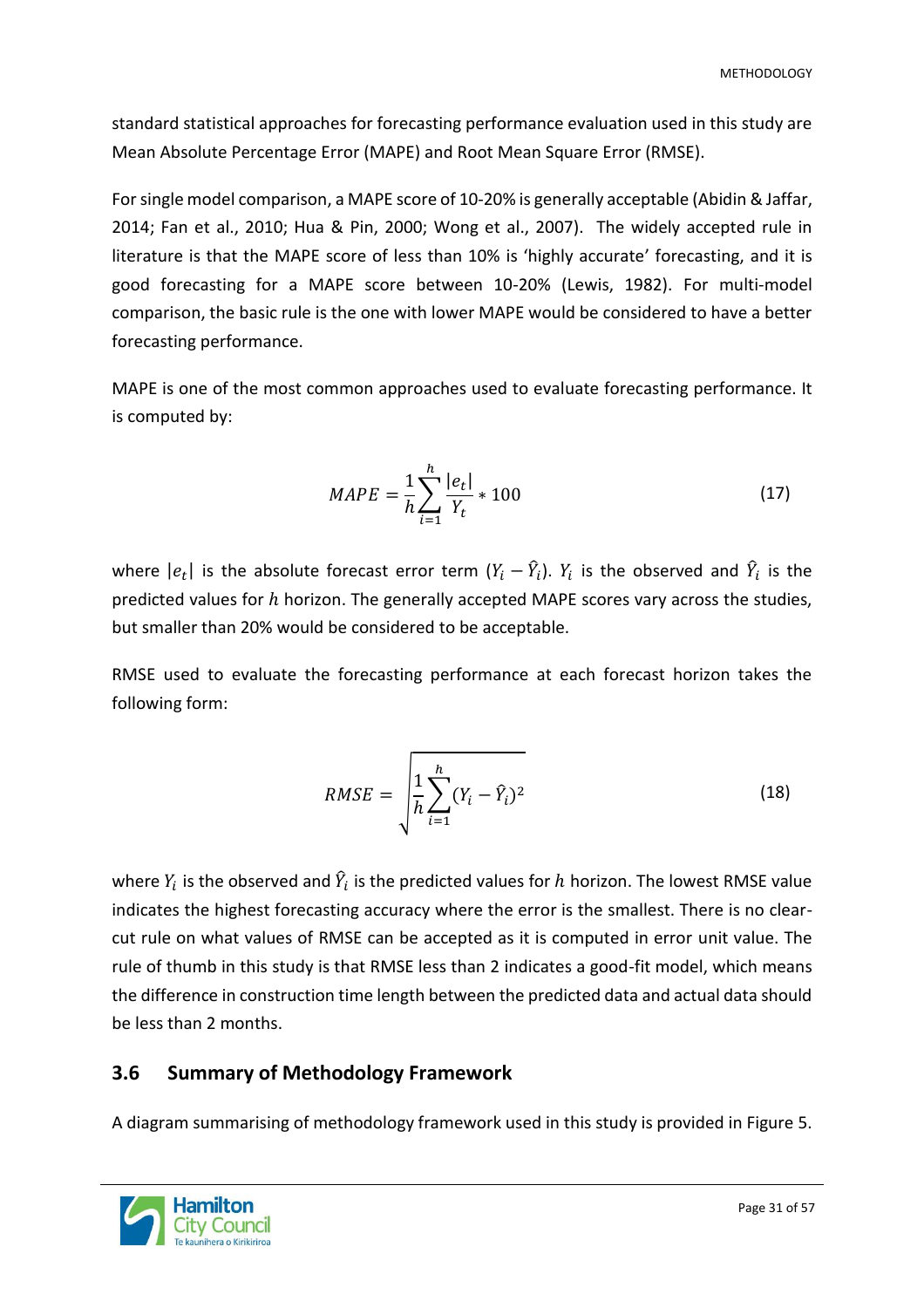

<span id="page-31-0"></span>**Figure 5 Summary of Forecasting Methodology** 

The dwelling projection has two sub-model 1. Sub-model 1 uses the VECM estimation method with a set of economic variables to predict the number of DCS in the short and medium term. Sub-model 2 employs GBM to predict the construction period from two different inputs: consents in the pipeline (under construction) and new dwellings consented (DCS output from Sub-model 1). The outputs are aggregated to compute the total number of CCC in the short and medium term.

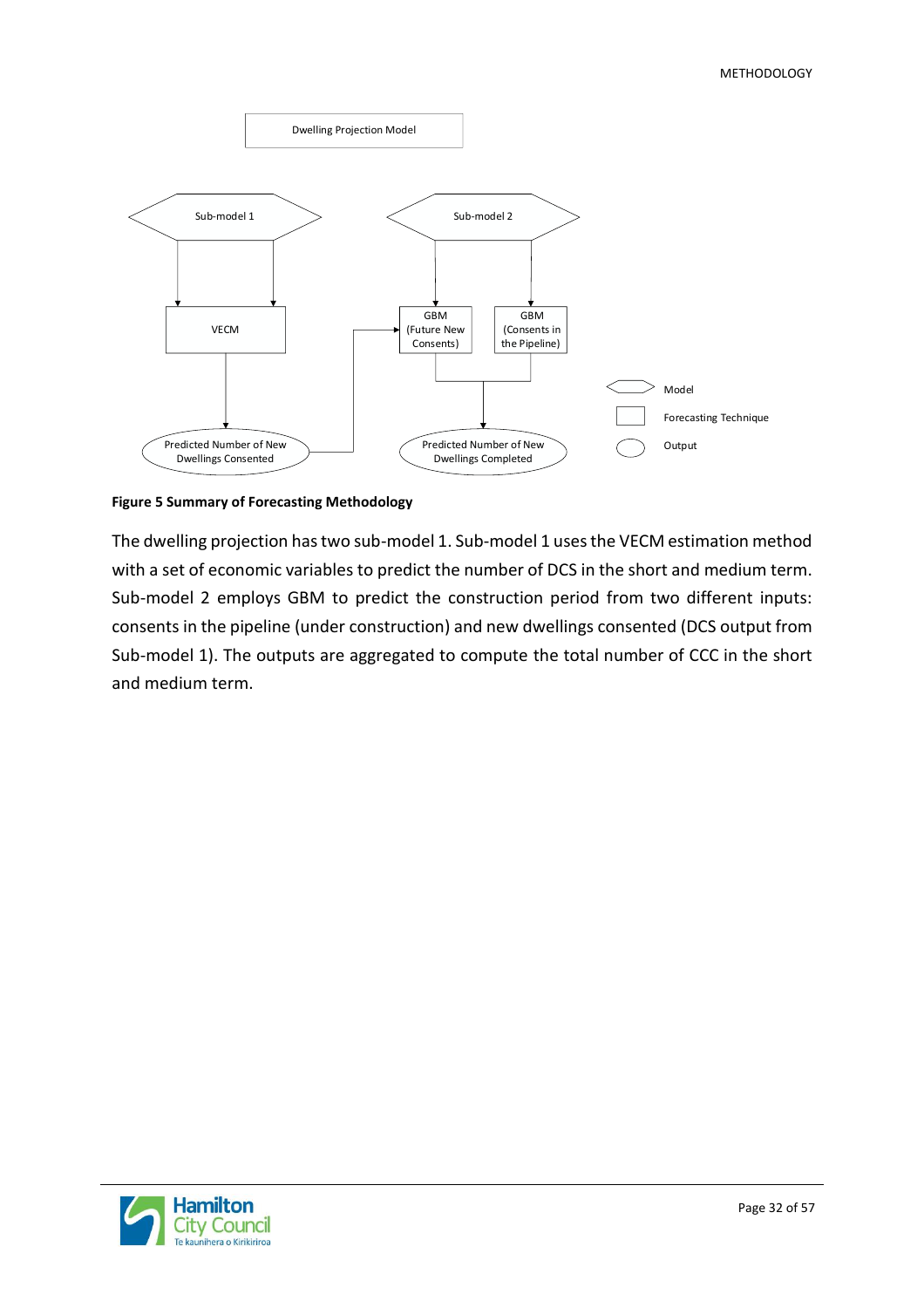# <span id="page-32-0"></span>**SECTION 4 - EMPIRICAL RESULTS**

This section presents the empirical results for both sub-models. Section 4.1 presents the results of Sub-model 1, and Section 4.2 illustrates the results of Sub-model 2.

#### <span id="page-32-1"></span>**4.1 Empirical Results of Sub-Model 1**

In this section, the first part presents all empirical results of the candidate VECMs, while the second part presents the empirical results of the hybrid model. This section presents the empirical results, including unit root tests, cointegration tests, VECM equations, forecasting evaluation and ex-ante forecasts.

#### <span id="page-32-2"></span>**Unit Root Test:**

To check whether the time series are stationary and identify the order of integration, the ADF test was applied to all selected variables. Table 1 shows the results of implementing the ADF test with lag order selection using the AIC method. The results show that all the series have a unit root where the null hypothesis is not rejected, meaning non-stationary series. Meanwhile, the test results indicate that all the series become stationary at least at a 10% significance level after taking the first difference, implying the order of integration is one or *I(1)*. This result is aligned with the assumption of VECM that the variables included should be of the same order of integration so that the cointegrating relationships can be investigated.

| <b>Variable</b> |         | Level   | <b>Frist Difference</b> |         |  |
|-----------------|---------|---------|-------------------------|---------|--|
|                 | t-stat  | p-value | t-stat                  | p-value |  |
| <b>DCS</b>      | $-1.93$ | 0.602   | $-4.51***$              | 0.010   |  |
| AHP             | $-0.65$ | 0.969   | $-3.23*$                | 0.092   |  |
| <b>GDP</b>      | $-0.81$ | 0.817   | $-12.01***$             | 0.000   |  |
| LVL             | $-2.89$ | 0.214   | $-3.89**$               | 0.021   |  |
| <b>UNE</b>      | $-0.80$ | 0.956   | $-5.05***$              | 0.010   |  |
| <b>INT</b>      | $-0.87$ | 0.798   | $-3.99**$               | 0.020   |  |
| POP             | $-2.46$ | 0.388   | $-5.01***$              | 0.001   |  |

<span id="page-32-4"></span>**Table 1 Results of Unit Root Test**

*Note: \*\*\*, \*\* and \* indicate statistically significant at 1%, 5% and 10%, respectively.*

#### <span id="page-32-3"></span>**Cointegration Test**

After all the variables were confirmed to be *I(1)* series, the cointegration test was implemented for VECM-1 and VECM-2, whereas VECM-3 is just a replication of VECM-2 in which the interest rate is set as an exogenous variable. Table 2 shows the results of the

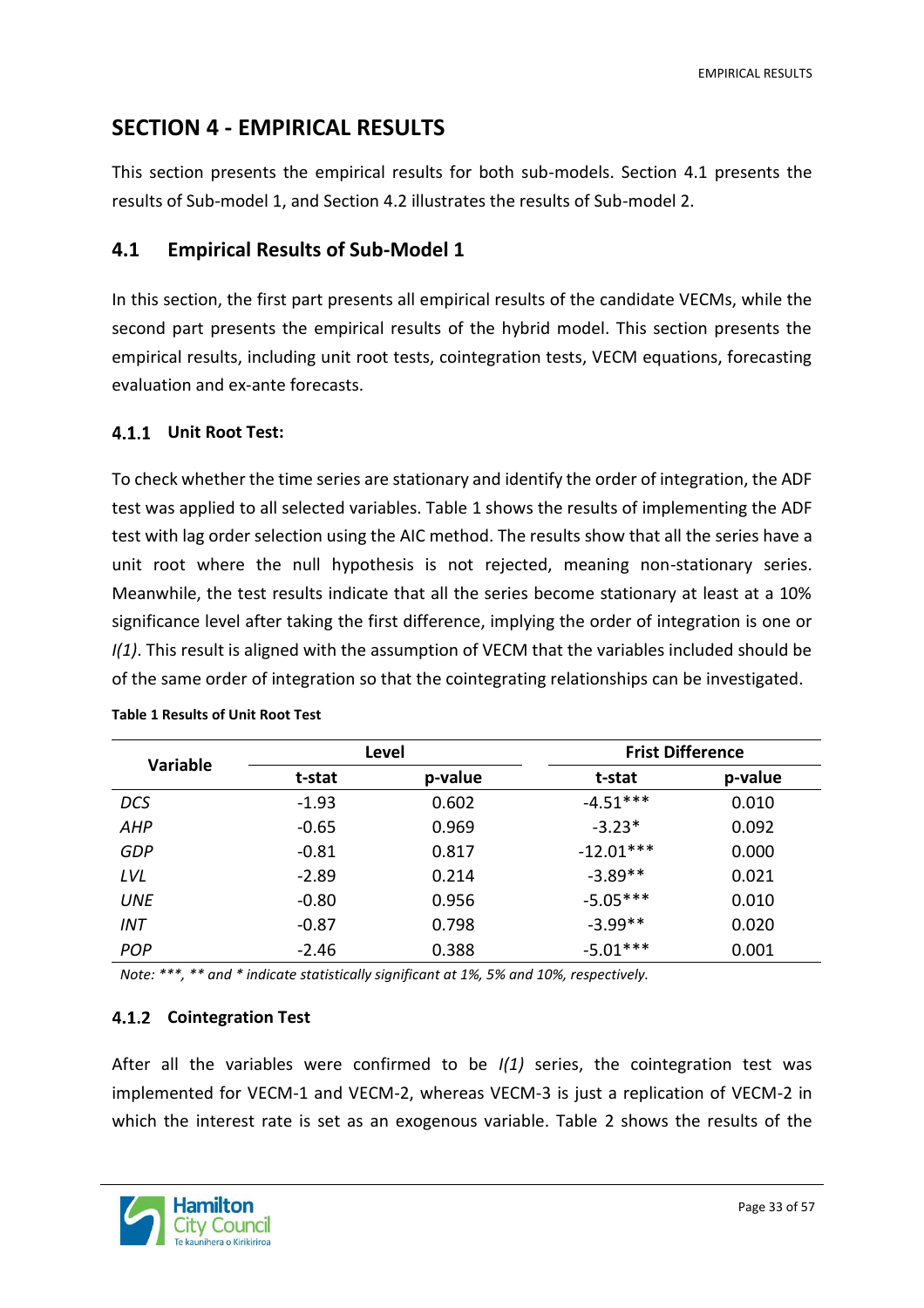Johansen cointegration tests for each candidate VECM at the lag orders selected based on AIC.

Table 2 indicates the results of the Johansen cointegration test which is conducted to determine the number of cointegrating ranks among the variables in each model. The test results show that some cointegration equations exist among the variables. For VECM-1 which includes all variables, the Trace statistic is statistically significant at a 1% level at five cointegrating ranks, indicating that there are at most 5 cointegrating equations among the variables. The Max-eigen statistic shows that there are four cointegrating equations, but the statistic at five cointegrating ranks is very close to the 10% critical value. From these two types of statistics, it is concluded that there are at most five cointegrating ranks in VECM-1.

#### <span id="page-33-0"></span>**Table 2 Results of the Cointegration Test**

| Cointegrating<br>Rank | <b>Trace</b><br><b>Statistic</b> | 0.1<br><b>Critical</b><br>Value | 0.05<br><b>Critical</b><br><b>Value</b> | 0.01<br><b>Critical</b><br><b>Value</b> | Max-<br>eigen<br><b>Statistic</b> | 0.1<br><b>Critical</b><br><b>Value</b> | 0.05<br><b>Critical</b><br><b>Value</b> | 0.01<br><b>Critical</b><br>Value |
|-----------------------|----------------------------------|---------------------------------|-----------------------------------------|-----------------------------------------|-----------------------------------|----------------------------------------|-----------------------------------------|----------------------------------|
| r<=6                  | 5.60                             | 7.52                            | 9.24                                    | 12.97                                   | 5.60                              | 7.52                                   | 9.24                                    | 12.97                            |
| $r \leq 5$            | 18.68*                           | 17.85                           | 19.96                                   | 24.60                                   | 13.08                             | 13.75                                  | 15.67                                   | 20.20                            |
| $r < = 4$             | $43.25***$                       | 32.00                           | 34.91                                   | 41.07                                   | $24.58**$                         | 19.77                                  | 22.00                                   | 26.81                            |
| $r < = 3$             | 86.55***                         | 49.65                           | 53.12                                   | 60.16                                   | $43.3***$                         | 25.56                                  | 28.14                                   | 33.24                            |
| r < 2                 | 145.74***                        | 71.86                           | 76.07                                   | 84.45                                   | 59.19***                          | 31.66                                  | 34.40                                   | 39.79                            |
| r < 1                 | 221.09***                        | 97.18                           | 102.14                                  | 111.01                                  | 75.35***                          | 37.45                                  | 40.30                                   | 46.82                            |
| $r = 0$               | 344.87***                        | 126.58                          | 131.70                                  | 143.09                                  | 123.78***                         | 43.25                                  | 46.45                                   | 51.91                            |

**VECM-1**: *DCS, AHP, GDP, LVL, UNE, INT*, *POP*

**VECM-2:** *DCS, AHP, GDP, LVL, UNE, INT*

| Cointegrating<br>Rank | Trace<br><b>Statistic</b> | 0.1<br><b>Critical</b><br>Value | 0.05<br><b>Critical</b><br>Value | 0.01<br><b>Critical</b><br><b>Value</b> | Max-<br>eigen<br><b>Statistic</b> | 0.1<br><b>Critical</b><br>Value | 0.05<br><b>Critical</b><br><b>Value</b> | 0.01<br><b>Critical</b><br>Value |
|-----------------------|---------------------------|---------------------------------|----------------------------------|-----------------------------------------|-----------------------------------|---------------------------------|-----------------------------------------|----------------------------------|
| $r \leq 5$            | 4.33                      | 7.52                            | 9.24                             | 12.97                                   | 4.33                              | 7.52                            | 9.24                                    | 12.97                            |
| $r < = 4$             | 17.01                     | 17.85                           | 19.96                            | 24.60                                   | 12.68                             | 13.75                           | 15.67                                   | 20.20                            |
| $r < = 3$             | $41.38***$                | 32.00                           | 34.91                            | 41.07                                   | $24.37**$                         | 19.77                           | 22.00                                   | 26.81                            |
| $r < = 2$             | 76.48***                  | 49.65                           | 53.12                            | 60.16                                   | $35.1***$                         | 25.56                           | 28.14                                   | 33.24                            |
| r < 1                 | $133.26***$               | 71.86                           | 76.07                            | 84.45                                   | 56.78***                          | 31.66                           | 34.40                                   | 39.79                            |
| $r = 0$               | 199.94***                 | 97.18                           | 102.14                           | 111.01                                  | 66.68***                          | 37.45                           | 40.30                                   | 46.82                            |

*Note: \*\*\*, \*\* and \* indicate statistically significant at 1%, 5% and 10%, respectively.*

VECM-2 which excludes the population variable has similar results between both types of statistics. There are at most three cointegrating ranks among the variables where the Trace statistic is statistically significant at the 1% level and the Max-eigen statistic is statistically significant at the 5% level. Therefore, VECM-2 is concluded to have three cointegrating ranks.

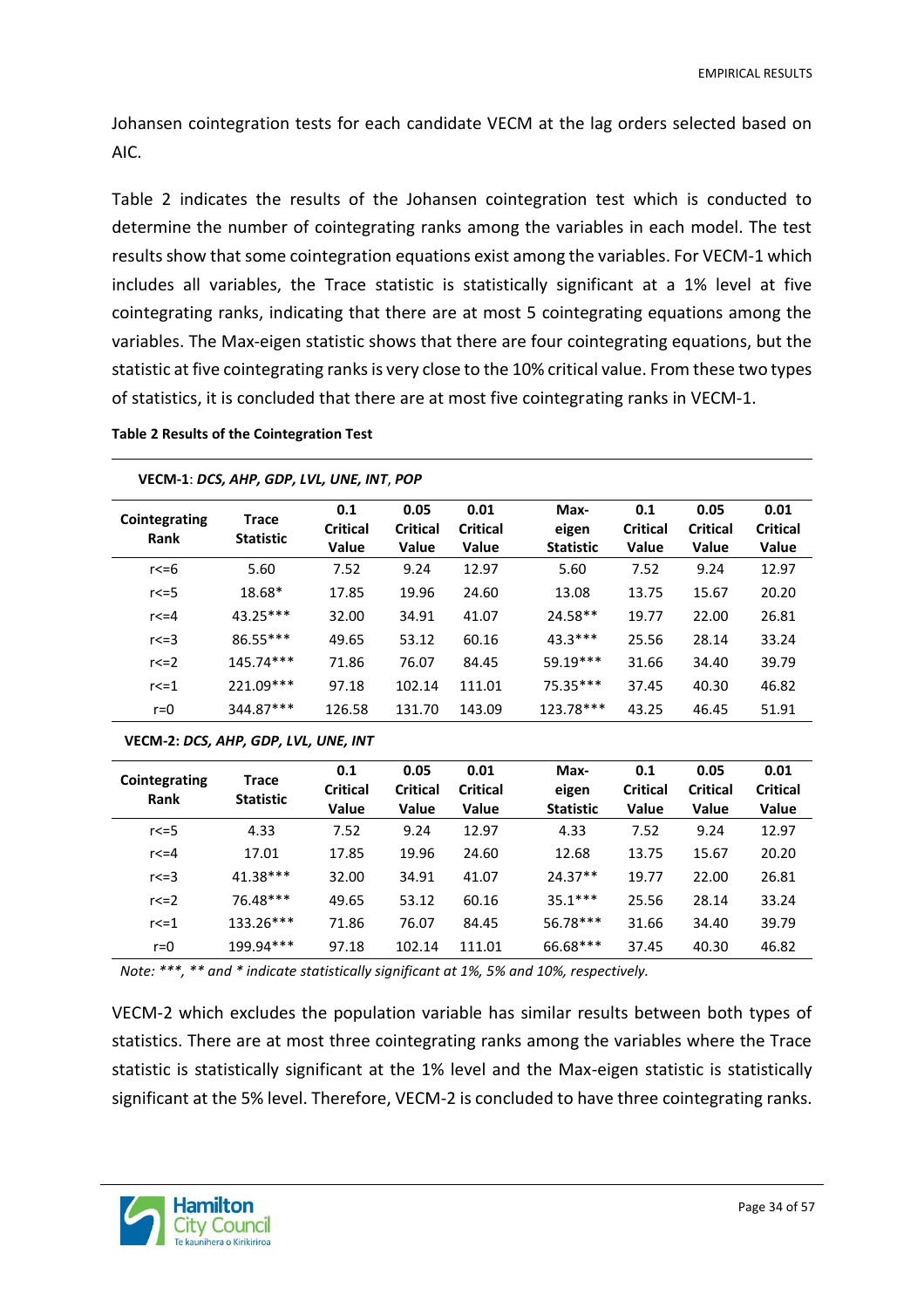#### <span id="page-34-0"></span>**Level-VAR Representation of VECMs**

VECM-1 and VECM-2 are the candidate models which have a different subset of explanatory variables and cointegration relationships. VECM-1 was constructed with five lags, the deterministic trend and five cointegration ranks. Likewise, VECM-2 was performed with five lags, the deterministic trend and four cointegration ranks. In practice, both models were estimated in VECM whose estimates are in a differenced form. To generate forecasts of VECM, VECM is needed to transform into their equivalent level-VAR representation whereas the cointegration rank is important information for the transformation. The details of the transformation method can be seen in Pfaff (2008). The level-VAR representations of both models are obtained as follows:

VECM-1:

$$
DCS_t = -419.7861 - 0.1381DCS_{t-1} - 0.1668GDP_{t-1} + 0.0012AHP_{t-1} - 0.0004LVL_{t-1} - 13.0680UNE_{t-1} + 53.0204INT_{t-1} + 0.0535POP_{t-1} + \cdots - 0.0544DCS_{t-5} - 0.2192GDP_{t-5} - 0.0010AHP_{t-5} + 0.0003LVL_{t-5} - 16.6529UNE_{t-5} + 2.8586INT_{t-5} - 0.0070POP_{t-5} + \epsilon_t
$$
\n(19)

VECM-2:

$$
DCS_t = -328.9262 - 0.1995DCS_{t-1} - 0.9110GDP_{t-1} + 0.0012AHP_{t-1} + 0.0006LVL_{t-1} + 5.3185UNE_{t-1} + 44.7112INT_{t-1} + \cdots
$$
\n
$$
- 0.2898DCS_{t-5} + 0.3417GDP_{t-5} - 0.0003AHP_{t-5} - 0.0010LVL_{t-5} - 9.5794UNE_{t-5} - 44.2599INT_{t-5} + \epsilon_t
$$
\n(20)

Overall, both equations were developed and used to generate forecasts. However, to find the best-fit model, these two models should be checked with several diagnostic tests and prediction performance evaluations.

#### <span id="page-34-1"></span>**Model Diagnostics**

Several diagnostic tests were applied to candidate models to detect any violation of standard assumptions. Table 3 shows the results of the serial correlation Lagrange multiplier test, ARCH-LM heteroscedasticity test and Jarque-Bera normality test.

<span id="page-34-2"></span>**Table 3 Results of the Cointegration Test**

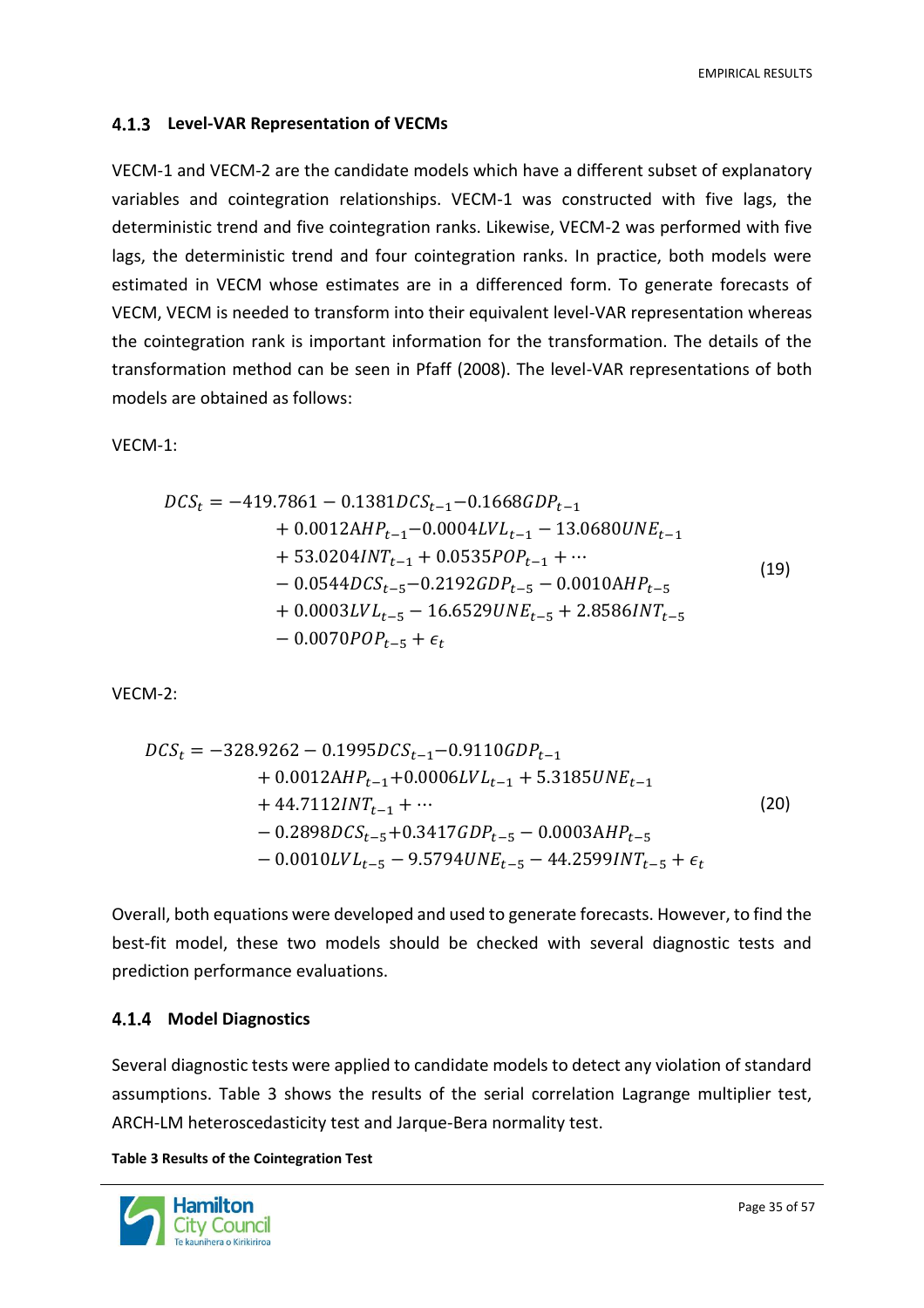| Diagnostic test     | VECM-1 | VECM-2 |
|---------------------|--------|--------|
| LM p-value          | 0.301  | 0.937  |
| ARCH-LM p-value     | 1.000  | 1.000  |
| Jarque-Bera p-value | 0.730  | 0.285  |

First, the serial correlation test of Lagrange multiplier (LM) was performed with up to eighth order and has the p-values are more than 0.01, suggesting that the null hypothesis of no serial correlation is not rejected. Hence, both models satisfy the standard assumption of no serial correlation. Second, the heteroscedasticity (ARCH-LM) test indicates the p-values of (1.0) for both models are higher than the rejection range (0.01-0.10), implying that the residuals are homoscedastic in the models. Finally, the Jarque-Bera normality tests also show that the null hypothesis of normality is not rejected where the p-values for both models are larger than the rejection range. In conclusion, there is no evidence of problems related to serial correlation, heteroscedastic and non-normal errors for both candidate models.

#### <span id="page-35-0"></span>**VECM-3 Development**

As discussed in Section 3.3.1, VECM-3 is developed based on using interest rate as an exogenous variable in the VECM-2 system. To predict the future values of an exogenous variable, the ARIMA forecasting method was applied. The train data (2005Q1-2021Q3) was used to develop the ARIMA model. The ARIMA's order is selected automatically by AIC. The ARIMA (3,1,5) was obtained and then used to generate the forecast for 2021Q4-2026Q2. The forecasted values were compared with the test data, giving a MAPE score of 1.22 which is considerably low and acceptable. The ARIMA (3,1,5) model was used to compute the forecast for a period of 2026Q3-2050Q4. Finally, all the data are merged into a full dataset of 2005Q1- 2050Q4 and then are fed into VECM-3 to generate the forecasts of other variables by using the coefficients of VECM-2.

#### <span id="page-35-1"></span>**Forecasting Output and Performance Evaluation**

There are three candidate models where their level-VAR representations will be used to compute the out-of-sample forecasts, and then the forecasting performance was compared among the models using the MAPE score. Figure 6 presents the predicted values of dwellings consented of each VECM.

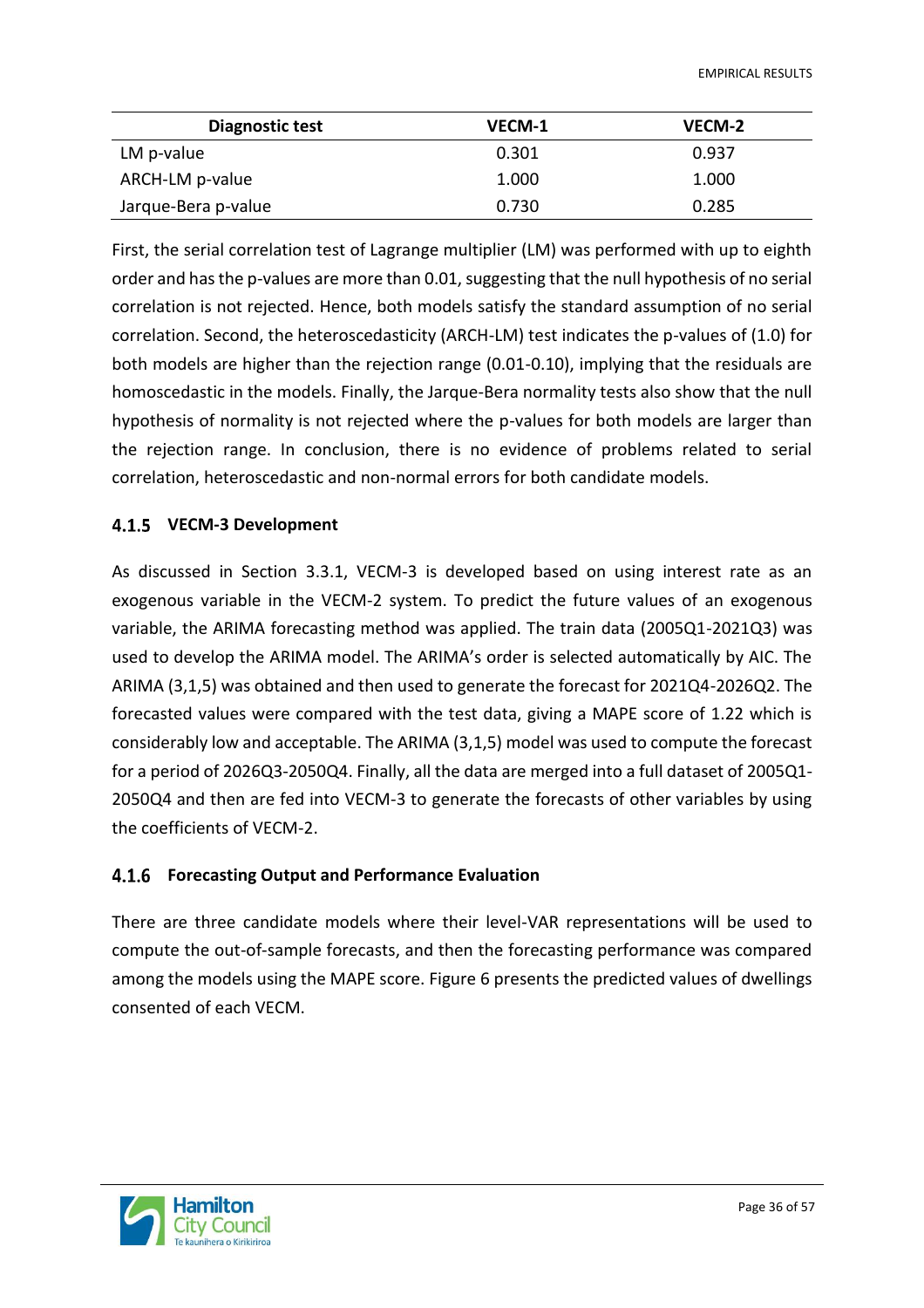

#### <span id="page-36-0"></span>**Figure 6 Results of Predicted Values of Dwellings Consented**

The figure above reflects that the deviation between the actual value and predicted value of DCS varies across the candidate models. For in-sample comparison, all the candidate models tend to have a good fit with the train data, in particular the long-term trend, albeit with unparallel turning points. Figure 7 presents a closer look at out-of-sample forecasting disparities across the models over 2018Q4-2021Q3.



#### <span id="page-36-1"></span>**Figure 7 Results of Out-of-Sample Forecasts**

The figure displays that VECM-1 has lower forecasted values than the actual values. VECM-2 and VECM-3 tend to have closer forecasted values to the actual values, but the former is

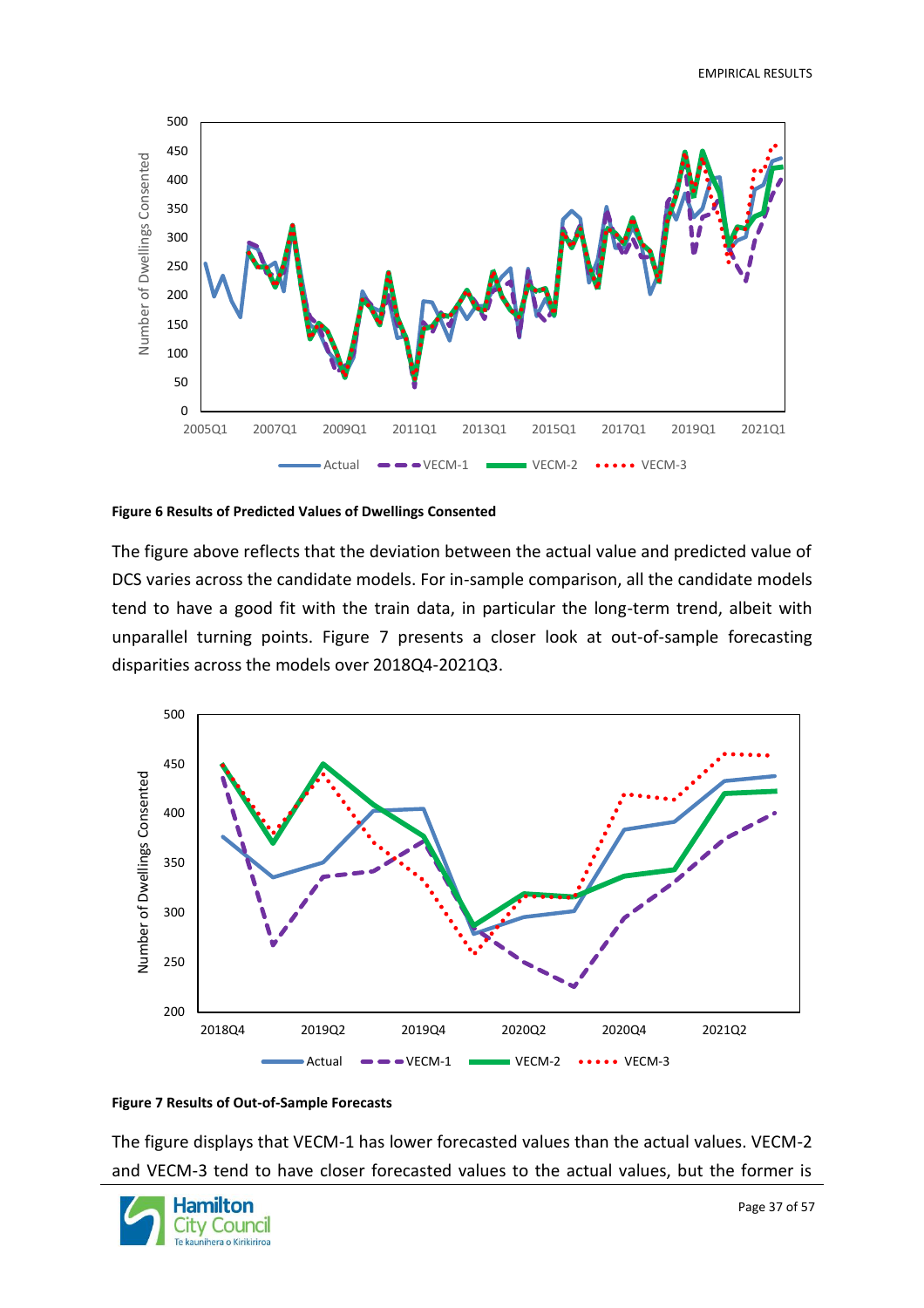relatively lower than the latter. To be more precise about their forecasting performance, the predictive adequacy of the candidate models is further evaluated by comparing them with the test data over the out-of-sample period (2018Q4-2021Q3) as shown in Table 4.

|         |                  |                     | VECM-1              |                     | VECM-2              |                     | VECM-3              |
|---------|------------------|---------------------|---------------------|---------------------|---------------------|---------------------|---------------------|
| Quarter | Actual<br>values | Predicted<br>Values | Percentage<br>Error | Predicted<br>Values | Percentage<br>Error | Predicted<br>Values | Percentage<br>Error |
| 2018Q4  | 377              | 436                 | 15.70%              | 449                 | 19.00%              | 449                 | 19.0%               |
| 2019Q1  | 336              | 268                 | $-20.32%$           | 370                 | 10.23%              | 380                 | 13.2%               |
| 2019Q2  | 351              | 337                 | $-4.10%$            | 450                 | 28.29%              | 440                 | 25.4%               |
| 2019Q3  | 403              | 342                 | $-15.11%$           | 409                 | 1.53%               | 371                 | $-7.9%$             |
| 2019Q4  | 405              | 372                 | $-8.06%$            | 378                 | $-6.78%$            | 333                 | $-17.8%$            |
| 2020Q1  | 279              | 285                 | 2.17%               | 287                 | 3.01%               | 258                 | $-7.5%$             |
| 2020Q2  | 296              | 251                 | $-15.33%$           | 319                 | 7.91%               | 317                 | 7.1%                |
| 2020Q3  | 302              | 226                 | $-25.24%$           | 316                 | 4.73%               | 316                 | 4.5%                |
| 2020Q4  | 384              | 295                 | $-23.16%$           | 337                 | $-12.17%$           | 420                 | 9.4%                |
| 2021Q1  | 392              | 331                 | $-15.46%$           | 344                 | $-12.31%$           | 414                 | 5.7%                |
| 2021Q2  | 433              | 375                 | $-13.47%$           | 420                 | $-2.89%$            | 460                 | 6.3%                |
| 2021Q3  | 438              | 401                 | $-8.49%$            | 423                 | $-3.50%$            | 459                 | 4.7%                |
|         |                  | $MAPE =$            | 13.88%              | $MAPE =$            | 9.36%               | $MAPE =$            | 10.69%              |

<span id="page-37-0"></span>**Table 4 Evaluation of Out-of-Sample Forecasting Performance**

Table 4 shows that the MAPE score of each candidate model is less than 20% absolute percentage error, which is generally acceptable (Abidin & Jaffar, 2014, Lewis, 1980). In specific, VECM-1 has the highest MAPE score, 13.88% absolute percentage error, compared to the rest. VECM-2 which excludes the population variable achieves the lowest MAPE score (9.36%). On the other hand, VECM-3 setting interest rate as an exogenous variable does not improve the forecasting accuracy as its MAPE score rises to 10.69%. Hence, VECM-2 has the highest forecasting performance based on MAPE score evaluation.

Notwithstanding this, a good forecasting model may not guarantee to produce the most realistic output over the ex-ante forecasting period. This happens when the forecasted values could increase infinitely across the time, i.e., the number of dwelling consents can reach any number in the long run, while the supply capacity tends to be more constrained over time. To this end, the ex-ante out-of-sample forecast (2022-2031) was implemented on each candidate model to confirm whether the outputs are realistic at a rate that population growth can satisfy. The output of the forecast was aggregated on an annual basis as presented in Figure 8.

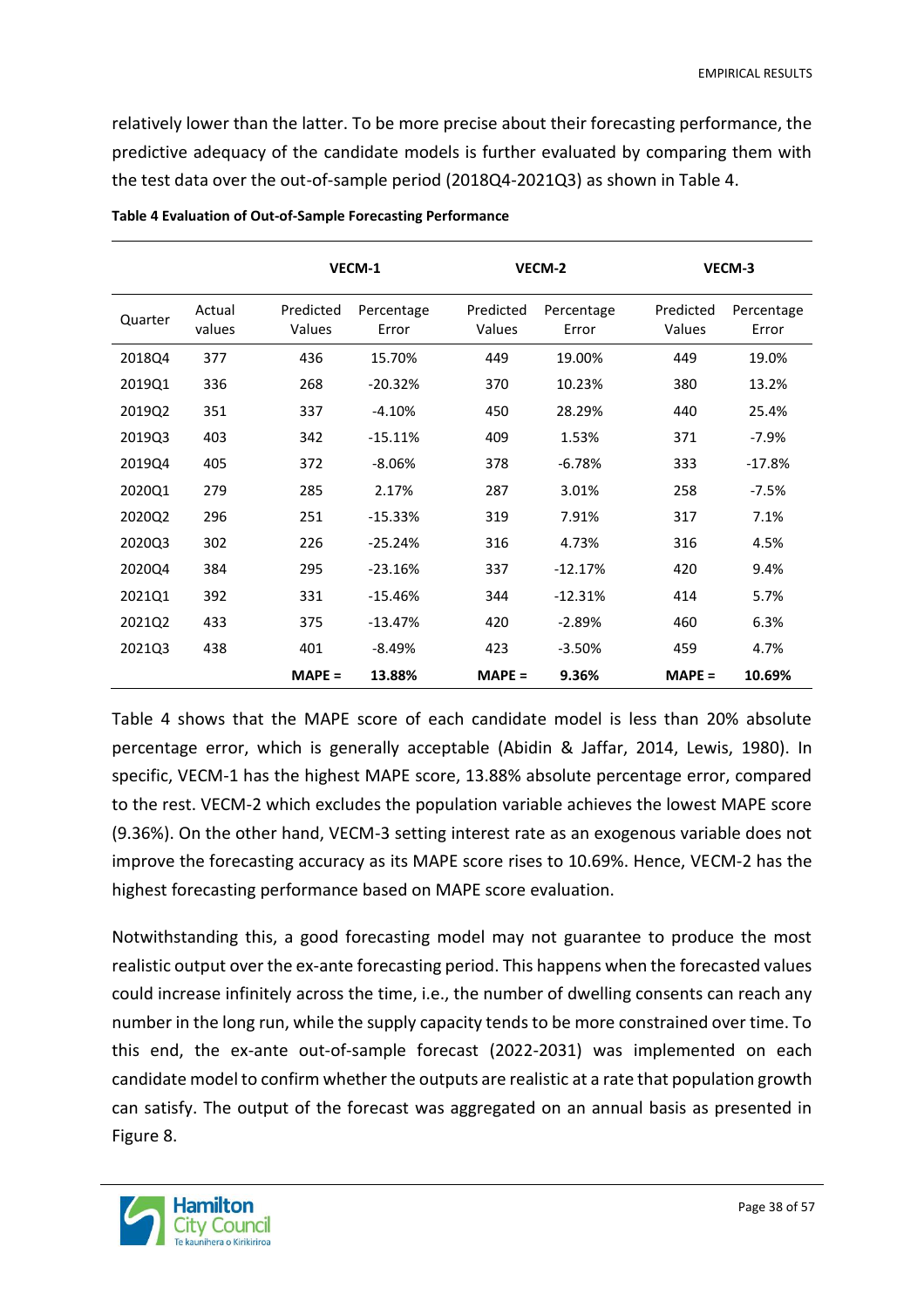

#### <span id="page-38-2"></span>**Figure 8 Results of Ex-ante Forecasts**

VECM-1 and 2 tend to have a similar volatility pattern and trend despite a significant deviation. The former has the lowest forecasted values while the latter can reach up to 1,800 per year in 2031. VECM-3 has the highest forecasted values and is less volatile compared to the rest. Noticeably, both VECM-1 and VECM-2 show a considerable drop in the next two years whereas VECM-3 has an upward trend in the same period. Overall, the projected number of dwellings consented would start from 1,500-1,900 per year in the next decade, so all candidate models forecast relatively acceptable ranges of dwelling consents that could potentially happen in reality over the forecasting period.

#### <span id="page-38-0"></span>**4.2 Empirical Results of Sub-model 2**

This section presents the results of GBM and total CCC predictions defined from two components: the first one is to produce the prediction of CCC number from existing dwellings consented in the pipeline (under construction) and the second one is to compute the prediction of CCC number from new dwellings consented (output from Sub-model 1). The details are shown as follows.

#### <span id="page-38-1"></span>**GBM Modelling and Forecasting Performance Evaluation**

The GBM was trained to predict the construction period by using a historical dataset containing several variables, including typology, location, number of dwellings per consent, and consent value. The GBM was firstly trained multi-times by using different combinations of parameters, which are the number of trees, Gaussian distribution, learning rate, the depth

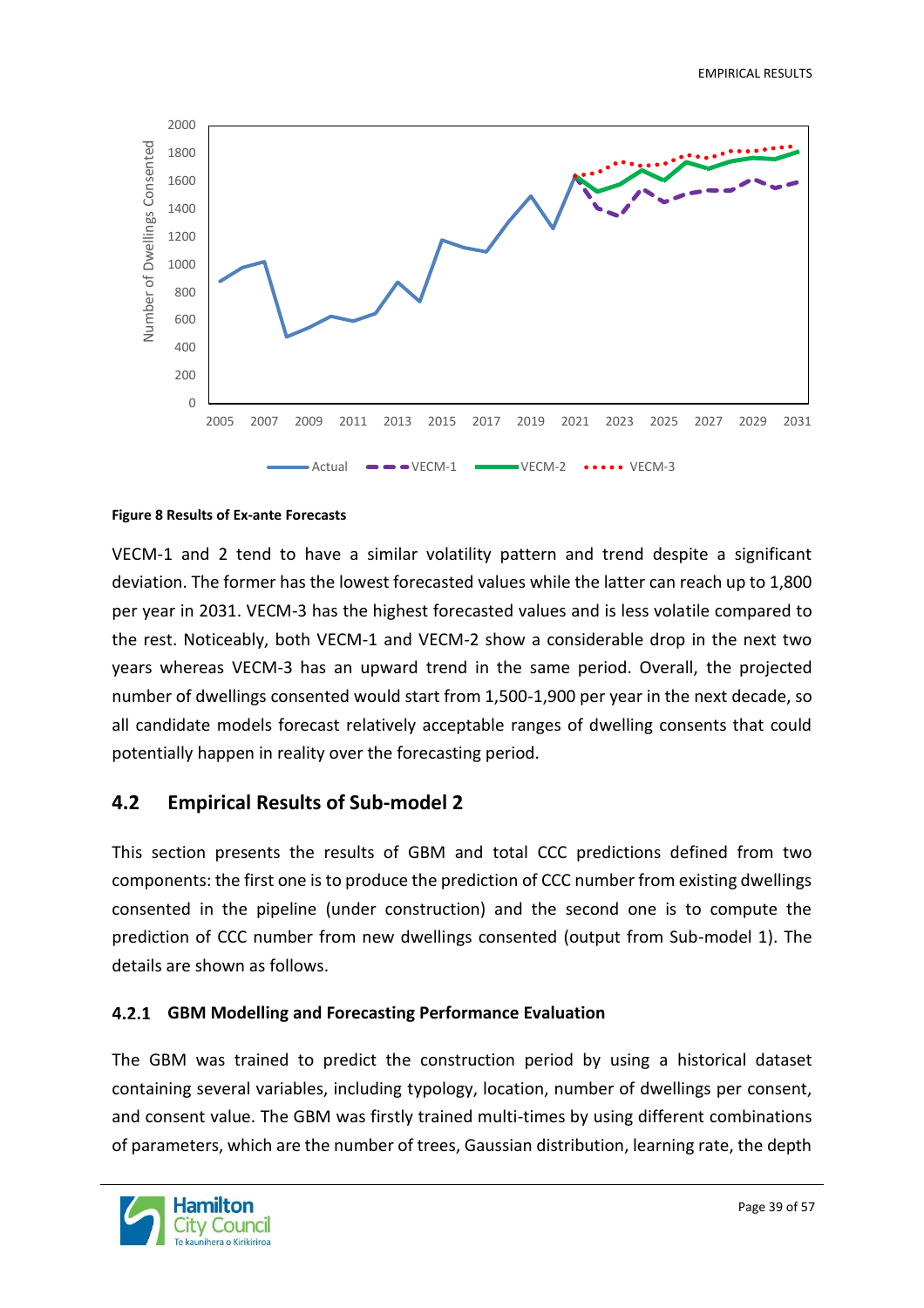of the trees, cross-validation and the minimum number of observations allowed in the tree terminal nodes. There were 81 candidate GBMs, and the most suitable candidate GBM was selected based on the RMSE and model fitness.

The selected candidate GBM was used to compute the predicted values of the construction period, and these values were used to compare with the test data to evaluate the GBM's forecasting performance. The result shows that the RMSE score is 0.58, meaning approximately an error of 0.58 months on average between the actual data and predicted data. This score is considered acceptable in practice. Therefore, the obtained GBM is then used to compute CCC on the two components.

#### <span id="page-39-0"></span>**Component 1: Existing Dwellings Consented in the Pipeline**

This component focuses on predicting the number of CCC to be issued for the existing dwellings consented by using the obtained GBM. The existing dwellings consented data were fed into GBM to compute their construction period. The data of the construction period were summed with the latest date of the status at which existing dwellings consented were progressing to compute the date of those existing dwellings consented to be issued for CCC. Finally, the number of CCC in each year was computed as shown in Figure 9.

Figure 9 displays the prediction of the number of CCC to be issued for the existing dwellings consented. Overall, the period of all existing dwellings consented completing the construction is approximately two years, accounting for about 1,572 CCC. The majority of CCC will be issued within 2022, and it falls sharply in 2023. This implies that most of the existing dwellings consented will have their construction completed in 2022.

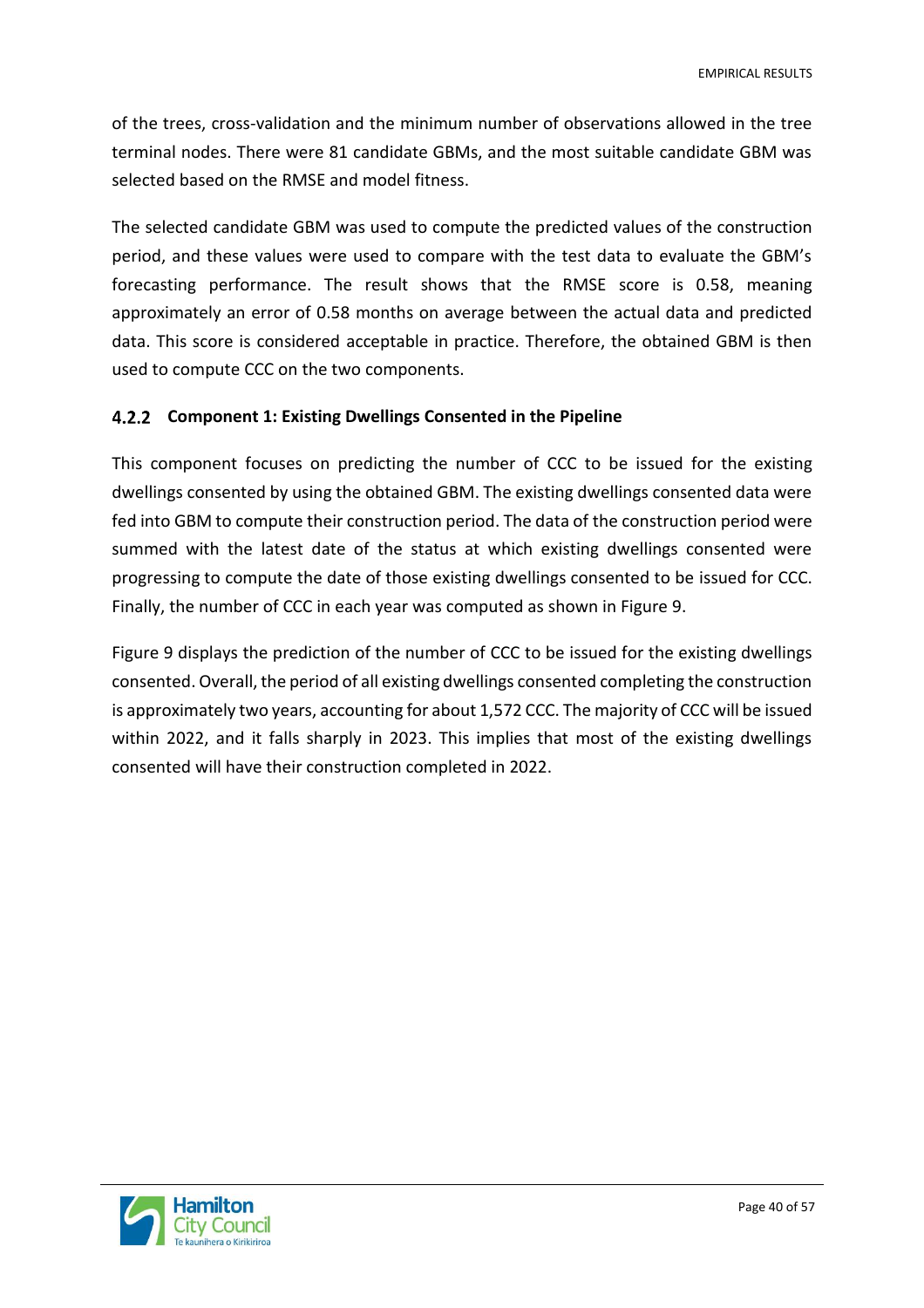

<span id="page-40-1"></span>

#### <span id="page-40-0"></span>**Component 2: New dwellings Consented from Sub-model 1**

The second component is the prediction of the CCC number to be issued for the new dwellings consented forecasted by Sub-model 1. To consider both with and without population variable scenarios, both the forecasts of VECM-1 and VECM-2 are used to compute the forecasts of CCC, namely CCC-VECM-1 and CCC-VECM-2, respectively. The data of new dwellings consented were collected from VECM-1 and VECM-2 of Sub-model 1.

As data of new dwellings consented are on a quarterly and annual basis, the data were converted to monthly frequency by using a phasing technique to reflect the seasonal difference. The phasing technique uses the monthly proportion of quarterly values in a specific year as a proportion to distribute the predicted dwellings consented from Sub-model 1. In this case, selecting the year to be used is very crucial, so this study selected 2019 as it is the most recent and normal year without any economic disruption, e.g., Covid-19. To implement this, this study calculated the monthly proportion as the former is on a quarterly basis and the latter is on annual basis. The monthly proportions are shown in Column MV/QV of Table 5.

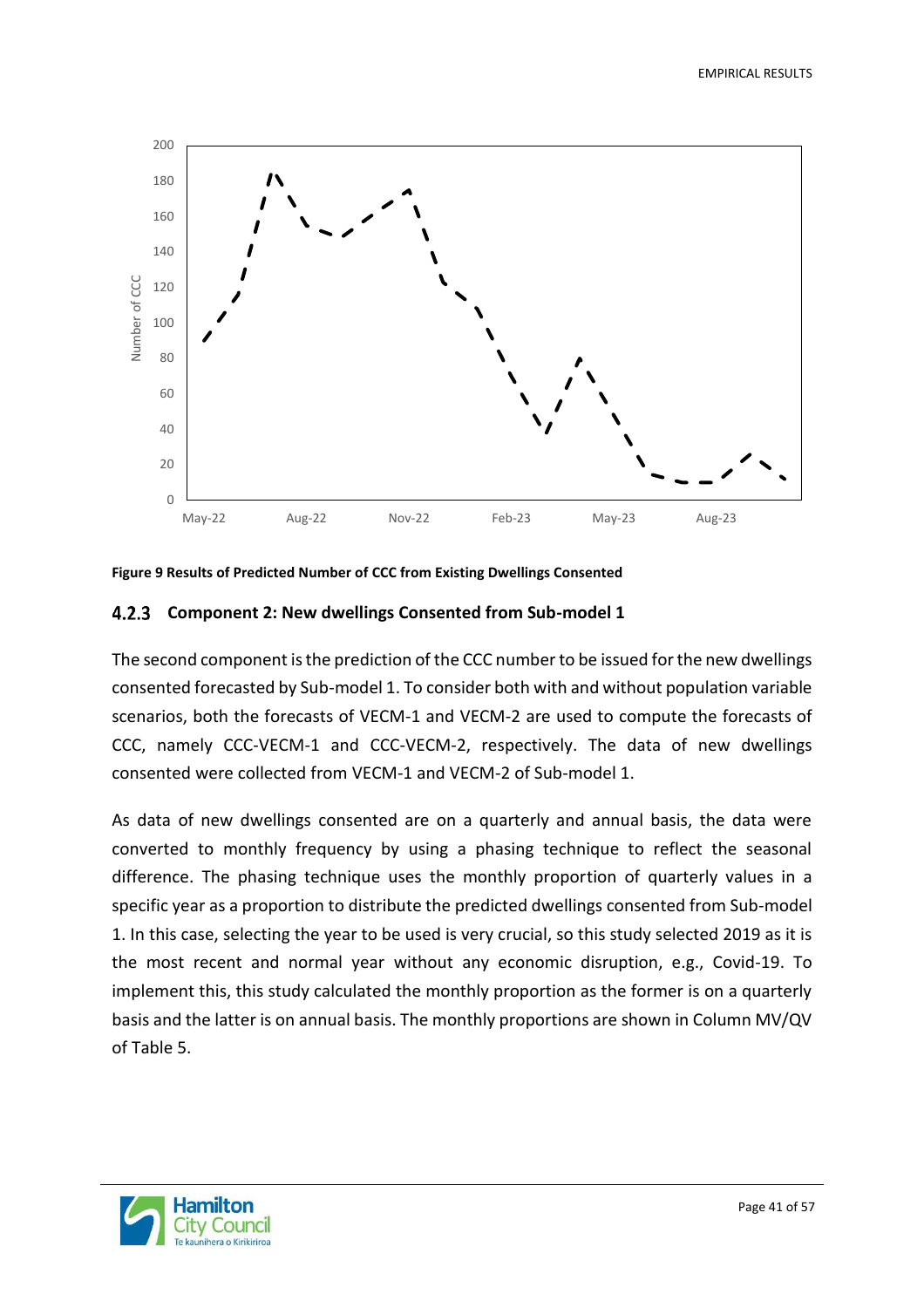| Month | <b>Monthly Value</b><br>(MV) | <b>Quarter Value</b><br>(QV) | <b>Annual Value</b><br>(AV) | MV/QV |
|-------|------------------------------|------------------------------|-----------------------------|-------|
| Jan   | 67                           | 336                          | 1495                        | 0.20  |
| Feb   | 99                           | 336                          | 1495                        | 0.29  |
| Mar   | 170                          | 336                          | 1495                        | 0.51  |
| Apr   | 81                           | 351                          | 1495                        | 0.23  |
| May   | 173                          | 351                          | 1495                        | 0.49  |
| Jun   | 97                           | 351                          | 1495                        | 0.28  |
| Jul   | 107                          | 403                          | 1495                        | 0.27  |
| Aug   | 153                          | 403                          | 1495                        | 0.38  |
| Sep   | 143                          | 403                          | 1495                        | 0.35  |
| Oct   | 146                          | 405                          | 1495                        | 0.36  |
| Nov   | 152                          | 405                          | 1495                        | 0.38  |
| Dec   | 107                          | 405                          | 1495                        | 0.26  |

<span id="page-41-0"></span>**Table 5 Results of Monthly Proportion** 

After this, the dwelling proportions by several categories were computed by using the historical CCC data. Table 6 presents the dwelling proportion by several categories, such as the typology, location, median dwelling number and value per consent.

<span id="page-41-1"></span>

| <b>Typology</b>    | Location       | <b>Median</b><br>Dwelling/<br>Consent | <b>Median</b><br><b>Dwelling</b><br>Value | Total<br><b>Dwellings</b> | <b>Dwelling</b><br>Proportion |
|--------------------|----------------|---------------------------------------|-------------------------------------------|---------------------------|-------------------------------|
| Detached Single    | Infill East    | 1.00                                  | 265,500                                   | 371                       | 0.051                         |
| Detached Single    | Infill West    | 1.00                                  | 220,184                                   | 516                       | 0.071                         |
| Detached Single    | Peacocke Stg 1 | 1.00                                  | 297,000                                   | 301                       | 0.041                         |
| Detached Single    | Rotokauri      | 1.00                                  | 335,000                                   | 177                       | 0.024                         |
| Detached Single    | Rototuna       | 1.00                                  | 379,900                                   | 1,492                     | 0.204                         |
| Detached Single    | Ruakura        | 1.00                                  | 371,975                                   | 518                       | 0.071                         |
| Attached 2-4       | Infill East    | 2.50                                  | 590,000                                   | 609                       | 0.083                         |
| Attached 2-4       | Infill West    | 3.00                                  | 500,000                                   | 920                       | 0.126                         |
| Attached 2-4       | Peacocke Stg 1 | 2.00                                  | 350,000                                   | 78                        | 0.011                         |
| Attached 2-4       | Rototuna       | 2.00                                  | 459,783                                   | 544                       | 0.074                         |
| Attached 5-10      | Infill East    | 6.00                                  | 1,096,000                                 | 637                       | 0.087                         |
| Attached 5-10      | Infill West    | 6.00                                  | 1,200,000                                 | 527                       | 0.072                         |
| Attached 5-10      | Rototuna       | 6.00                                  | 920,000                                   | 108                       | 0.015                         |
| Attached $\geq 10$ | Infill East    | 13.00                                 | 1,965,000                                 | 142                       | 0.019                         |
| Attached $\geq 10$ | Infill West    | 15.50                                 | 2,545,000                                 | 370                       | 0.051                         |

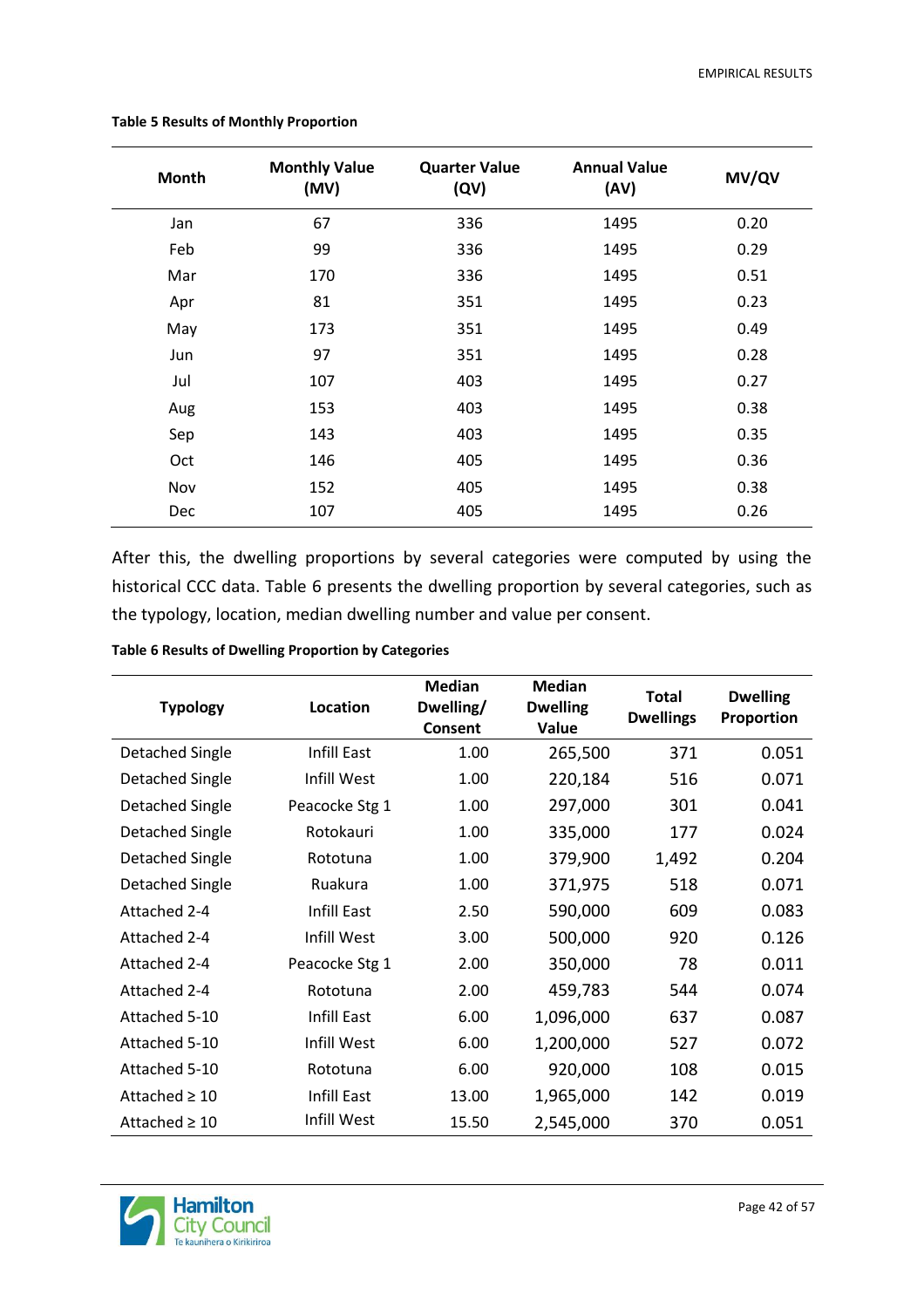The result shows that the detached-single dwelling in Rototuna has the highest proportion of 0.204 whereas the attached 2-4 in Peacocke Stg 1 has the lowest proportion of 0.11.

The obtained proportions were used to distribute the new DCS data across the categories. For instance, if the monthly number of new DCS is 100, so the 0.204 of 100 dwellings consented are distributed to the Rototuna location as detached-single dwellings with the medium number and value per consent of 1.00 and \$379,900, respectively. This method allows authors to prorate the data of new dwellings consented from the Sub-model and fed them into the candidate GBM to compute their construction period. Figure 10 shows the output of the CCC number to be issued of the new DCS data for both VECM-1 and VECM-2 from Sub-model 1 over the period of 2022-2031, denoted by CCC-VECM1 and CCC-VECM2, respectively.



#### <span id="page-42-1"></span>**Figure 10 Results of Predicted Number of CCC from New Dwellings Consented**

Figure 10 indicates that the number of new dwellings completed for CCC-VECM-1 and CCC-VECM-2 will be 1,159 and 1,246 in 2023 and gradually rise to 1,537 and 1,774 in 2031, respectively. The figure also shows that all dwellings consented in 2022 will have CCC issued from 2023.

#### <span id="page-42-0"></span>**Total Predicted CCC**

The historical and predicted CCC number is shown in Figure 11. The difference between Figure 10 and 11 is the number of CCC for existing dwellings consented are added to that for new dwellings consented. The number of CCC for both CCC-VECM-1 and CCC-VECM-2 including

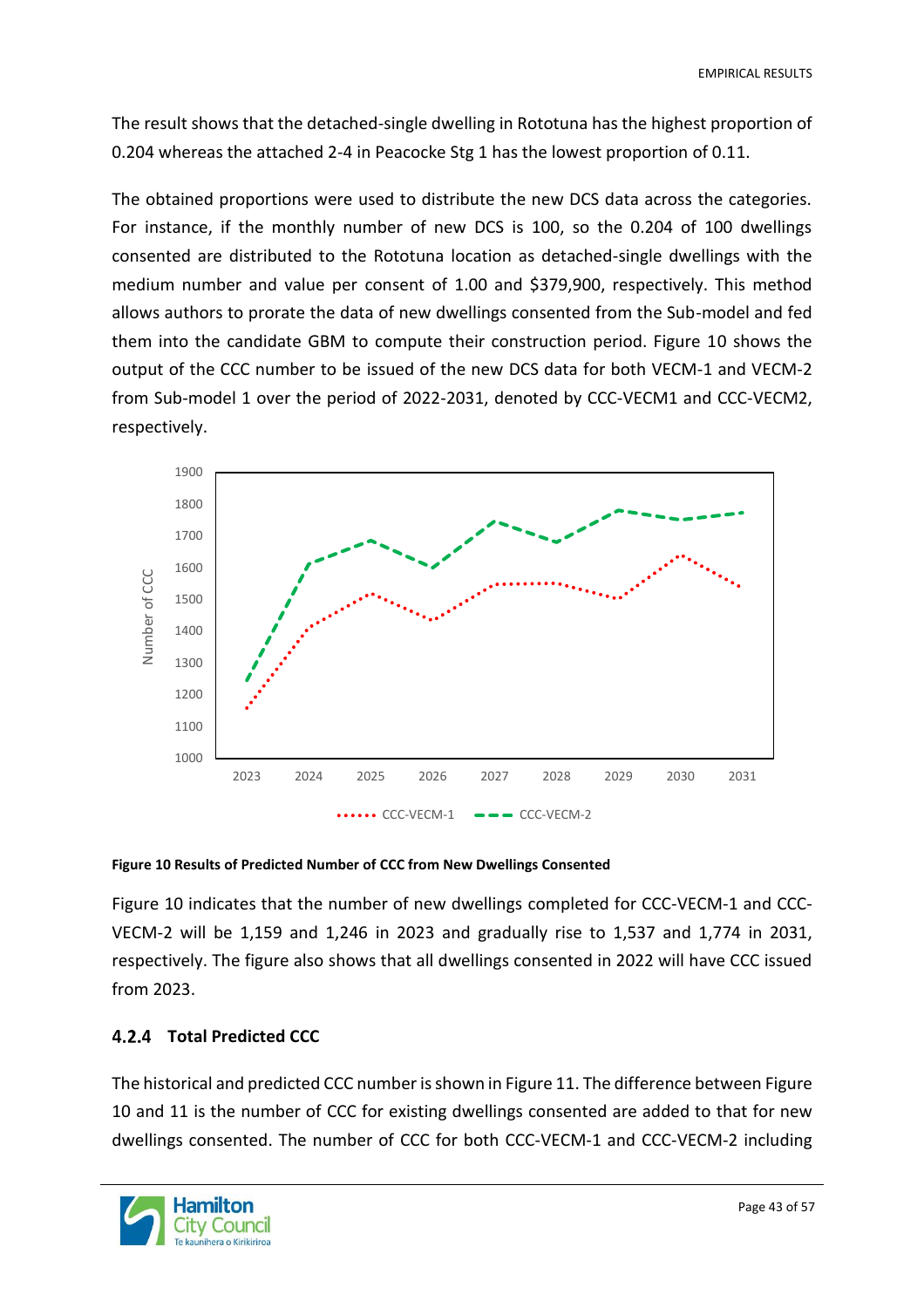both actual and predicted numbers will be 1,511 in 2022 and surges to 1,400-1800 between 2023-2031.



<span id="page-43-0"></span>**Figure 11 Results of Total Predicted Number of CCC** 

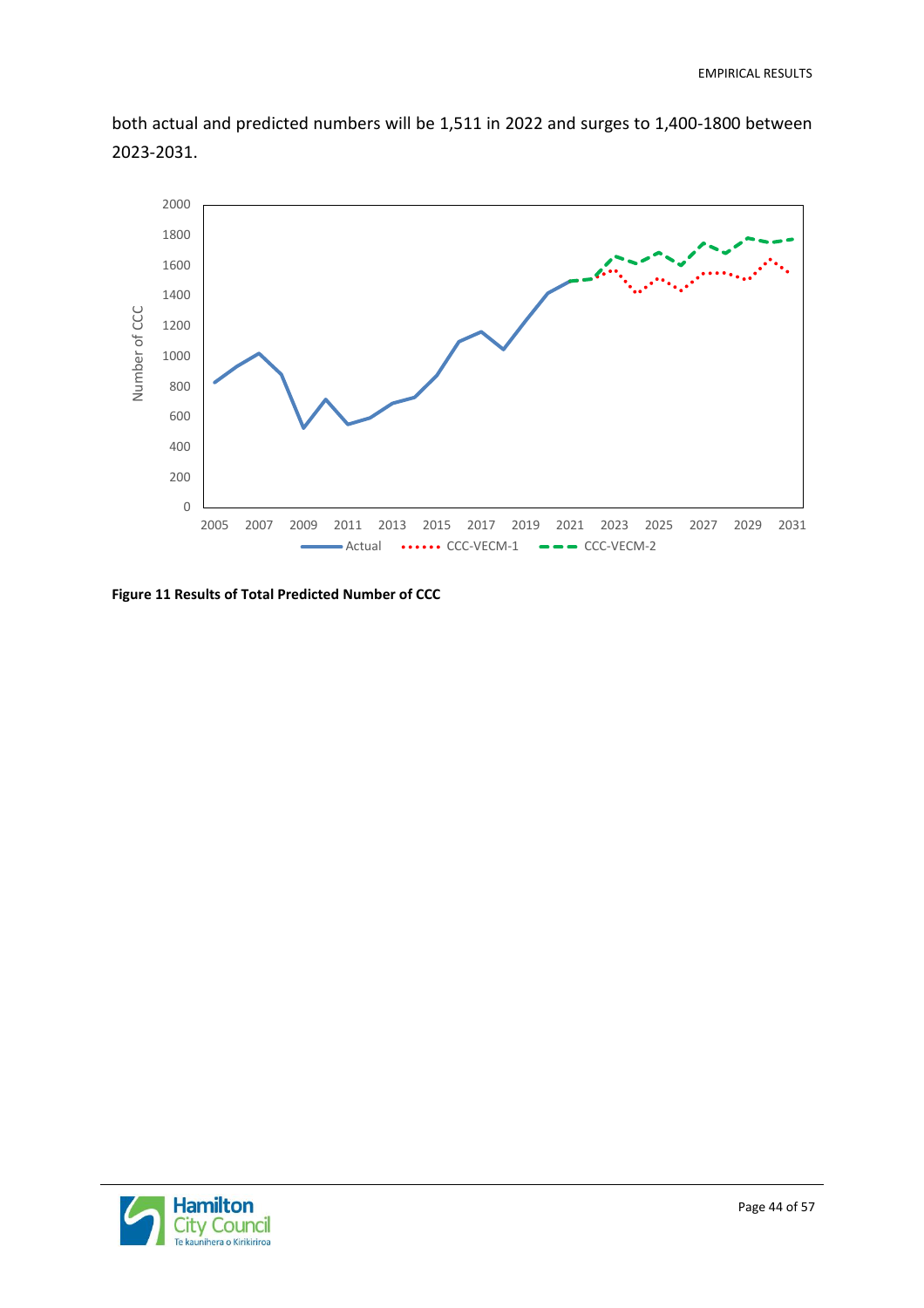# <span id="page-44-0"></span>**SECTION 5 - DISCUSSION AND POLICY IMPLICATION**

Two sub-models are constructed by using a set of forecasting techniques. All the forecasting models generate reliable forecasts which are both close to the real world and achieve lower forecasting errors.

In Sub-model 1, the multivariate forecasting framework is adopted to predict the demand for dwellings consented. The VECM approach is employed to formulate the forecasting model, and it is considered accurate at capturing the movement of dwellings consented during the test-data period. Three VECMs are proposed and have MAPE scores between 9%-14%. VECM-1 which is the full model with the inclusion of all six variables (GDP, house price, land value, unemployment, interest rate, and population size) has the highest MAPE score (13.88%), whereas VECM-2 excluding the population variables achieves the lowest MAPE score (9.36%). This implies that the removal of the population variable improves the forecasting performance, but it does not necessarily mean that the population does not have a significant impact on the demand for new dwellings.

Ultimately, people populate houses, and population can never be entirely decoupled from dwelling demand. However, if the reliability of population variable is detracting from forecasting accuracy, it may be necessary to remove that variable. This is a question of data quality where, indeed, data of the population variable have been interpolated to a quarterly frequency. The interpolation might cause a loss of important information associated with the potential relationship between dwellings consented and population size, thus resulting in a higher MAPE. In addition, VECM-3 setting interest rate as an exogenous variable in the level-VAR representation of VECM-2 has a MAPE score of 10.69%, which is not very much different from that of VCEM-2.

The ex-ante forecasts of each model are constructed to compare the reliability of the model and to ensure that model will not predict the number of dwellings consented at a rate that population growth cannot satisfy. The ex-ante forecast is vitally important for the policymaker, in particular for HCC, to implement their infrastructure investment plans and urban growth strategies. This also means that a good model should be able to produce a realistic output that is practically achievable in the local housing industry. In Sub-model 1, VECM-1 tends to underestimate the dwelling demand compared with the recent movement in the housing market in Hamilton City where the GDP and house price has risen rapidly; and, with the new government policy promoting city intensification the housing market tends to be upsizing and expanding in the value and number of new consents. VCEM-2 is more likely able to generate the forecasts (1,500-1,800) closing to the city's expectations and matching

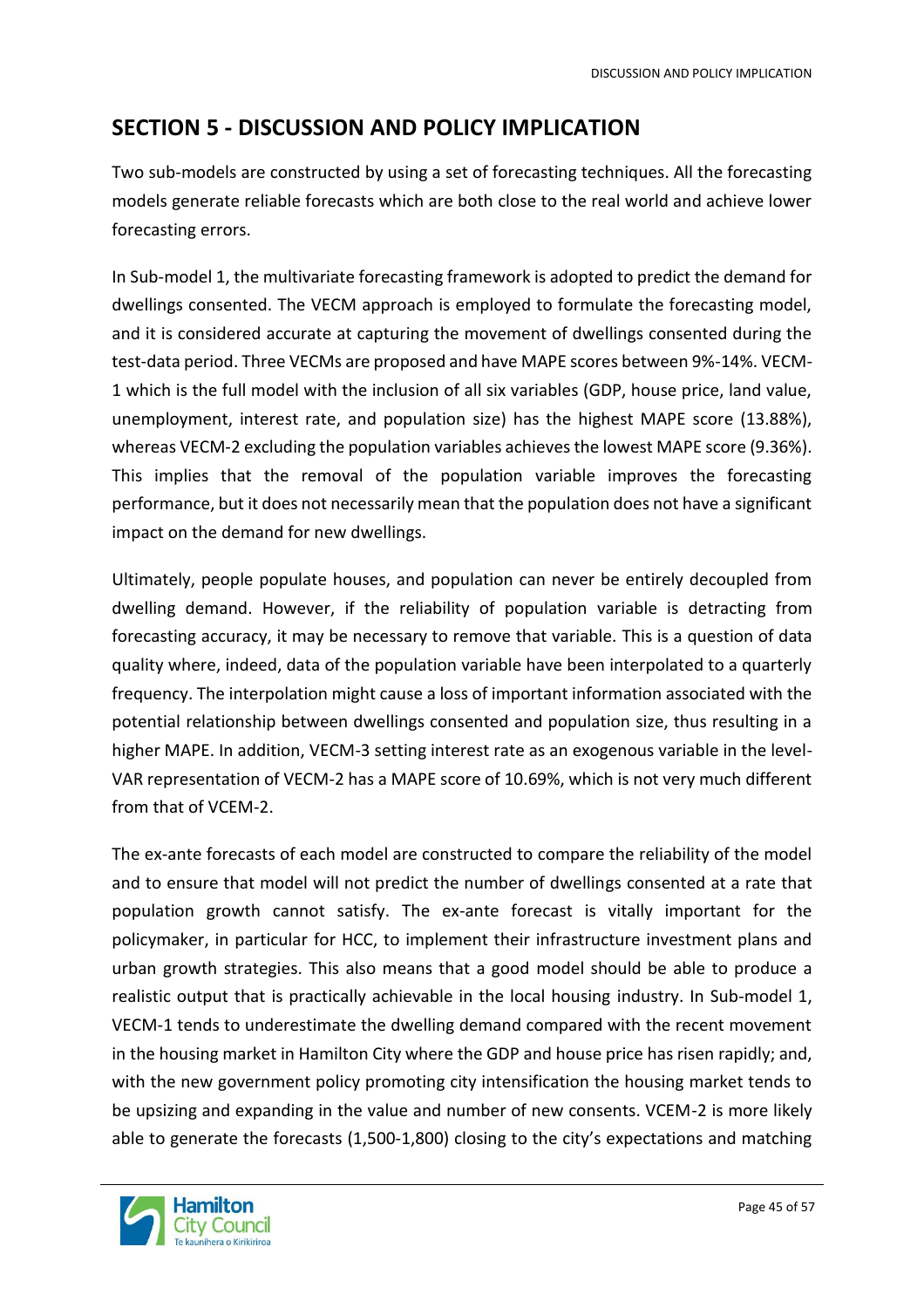with historical behaviour. It is also aligned with the available development capacity in the next decade.

On the other hand, VECM-3 seems to overestimate and has a distinctive pattern compared to the other two models. It has predicted the dwellings consented number to rise gradually in the next two years and then drop down slightly, albeit with an upward trend. This result seems to be overpredicted because the recent construction market is likely to be hit hard by New Zealand's tightened macroeconomic environment, including the rising interest rate and falling house prices, so an expected fall in the dwelling demand in the next few years is suggested.

For two potential candidate models, there are both advantages and disadvantages. VECM-1 is more theoretically sound as it takes account of the population variable, but it also becomes a limitation as the population variable has been interpolated and this could be a reason for the higher MAPE score. On the other hand, VECM-2 is more powerful as the MAPE score is lower but does not consider the population factor in the model. From an econometric aspect, it suggests that VECM-2 which uses original data and assumes the endogeneity for all variables (GDP, house price, land value, unemployment and interest rate) serves as a good candidate VECM for predicting the number of new dwellings consented in Hamilton City in the short and medium term. From theoretical and real-world perspectives, the population is an important factor in determining the demand for new dwellings, so the VECM-1 should be treated as another potential candidate model albeit with a higher MAPE score.

There is no such guarantee of which model will have the most accurate ex-ante forecast when the actual data for the future period are unavailable for comparison. It is noteworthy to keep it open for the choice of the models and re-evaluate once the actual data become available. Therefore, both VECM-1 and VECM-2 are considered to be potential forecasting models. The forecasted values from both models serve as two scenarios for future validation and improvement when future data become available. Also, as the VECM method is unable to predict the future shock and foresee the sudden change in macroeconomics, it is thus recommended to update the model regularly when needed. However, for VECM-1 the data of population estimates are updated less frequently and only available every five years via the Census. This suggests that VECM-2 is a more agile and reliable forecasting model as it can be updated more frequently.

In sub-model 2, the number of CCC is predicted by using the Gradient Boosting algorithm to train a model that can produce an accurate construction period. The GBM was obtained with an RSME of 0.58, which is reasonably acceptable. The GBM is then used to predict the CCC number from two components. First, the data of existing dwellings consented are fed into

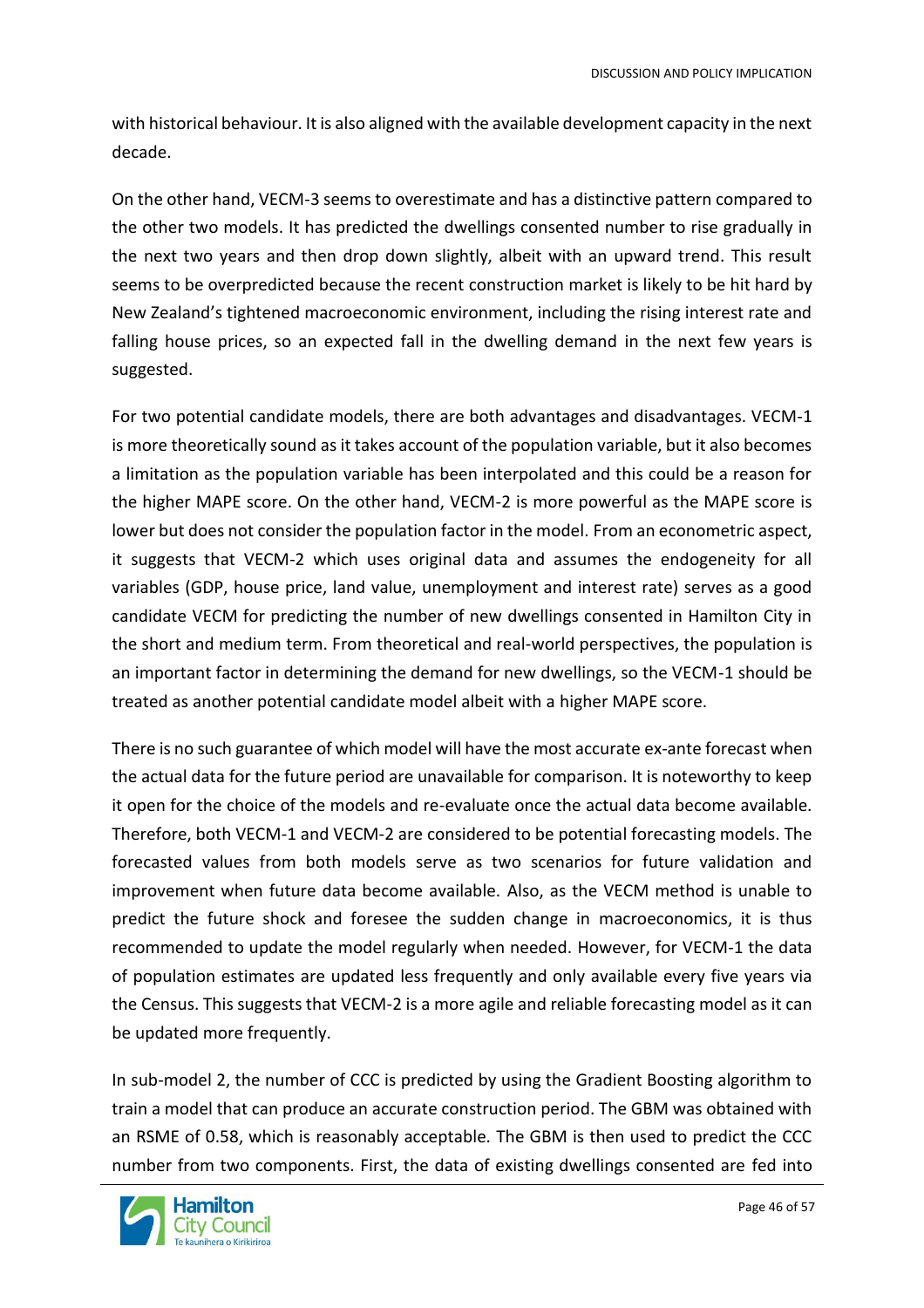GBM to produce the number of CCC. The result suggests that all the existing dwellings consented tend to get issued for CCC within two years; however, it does not necessarily mean that the construction period of each dwelling consented takes two years as some already have started construction years before, but all are predicted to get issued for CCC in the next two years.

For instance, some recent dwellings consented may take longer than two years to complete the construction. This could be due to the delay in material supply or COVID-19-related issues. In this case, the construction period trained by GBM will reflect the construction activity, e.g., if there are supply chain constraints or material shortages, this induces a longer construction period from consent granted to CCC issued, which can be reflected in the train data. Therefore, GBM utilises the train data to predict a construction period that is close to the realworld situation.

Second, the data of new dwellings consented from Sub-model 1 are fed into GBM to compute the number of CCC to be issued for those dwellings consented. To compute this, the phasing technique is introduced to convert quarterly or annually data into monthly data. Although this technique is naïve, it provides the best possible outcome that reflects the seasonal difference, while the local knowledge and judgement have been critically used in selecting the year used for phasing; this technique can be improved in the future.

The dwelling proportion by categories was calculated using historical CCC data and then used to prorate the new dwellings consented, but the future land supply in different growth locations is not considered in the computation of dwelling proportion, e.g., Rototuna capacity might not be available at a certain point in the future. The main purpose of this exercise is to capture the diversity of the construction length based on the different categories assuming the building construction under the most common urban growth patterns will carry this diversity in the long run. Since the algorithm is constructed to be re-trained on a monthly basis to include the latest month data, any major change in the construction industry will be captured gradually, e.g., new construction technology or pre-fabricated dwellings will have a much shorter construction time reflected during the algorithm training.

The final output from Sub-model 2 indicates that the number of CCC will have an upward trend over the forecasting period, implying increasing housing demand, especially in the short and medium term. Therefore, the housing supply and infrastructure capacity planning need to take account of this higher dwelling forecast.

The proposed forecasting methodology can serve as a reasonably reliable approach for forecasting housing demand in Hamilton City as well as other regions. The preliminary ex-

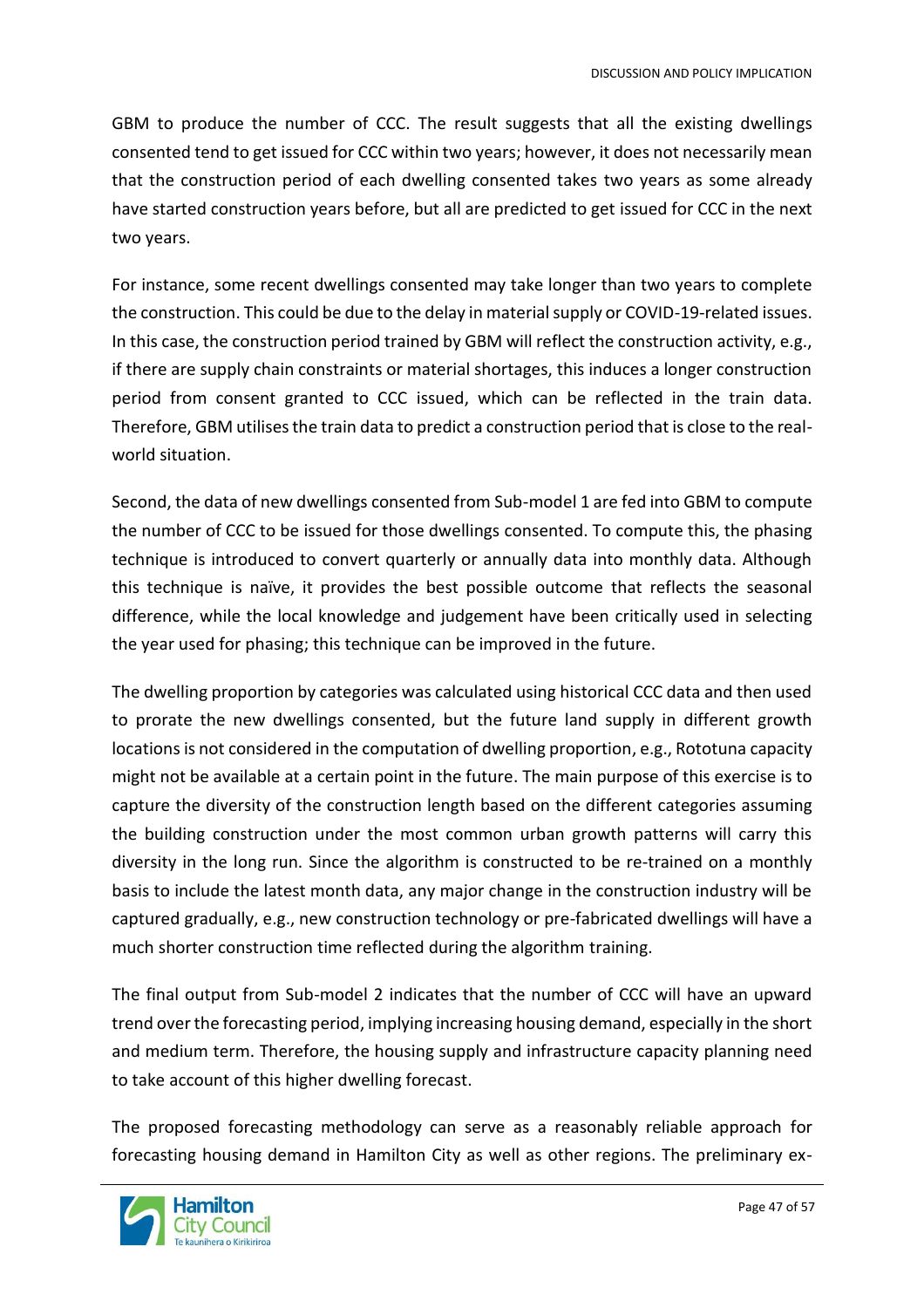ante forecast results provide a valuable contribution to local government in examining the future local housing market growth and especially in designing effective infrastructure investment plans and urban growth strategies. Practically, it will be used internally as an input to HCC's growth modelling environment, including the Growth Model, the Three-Waters Models, the Transport Model, the Development Contribution Model and the Asset Management Models. Furthermore, these models provide fundamental inputs to Council's long-term planning, infrastructure investment timing, land use and zoning decisions, and to its funding and financing activities.

The proposed models can also serve as a foundation for forecasting dwelling demand in other regions, in particular for other local councils, while a number of modifications are suggested based on characteristics of the market, purposes of research, location, data availability and local policies and regulations.

Nevertheless, amid unforeseeable changes in the economic environment and with more data available in the future, the model should be updated at various times such that those unforeseeable economic impacts can be fully accounted for, and more reliable forecasts can be achieved. HCC will review and update the model at different timeframes: Sub-model 1 will be reviewed and updated annually to capture recent economic conditions, and Sub-model 2 will be updated monthly when monthly data are available as this enables models to capture the latest situation in the construction market. It is important to note that the forecast results provided in this study are solely estimated based on the proposed methodology using the data input available and collected at the time of the study conducted, so the forecast results may vary when using a different approach and dataset in the future review.

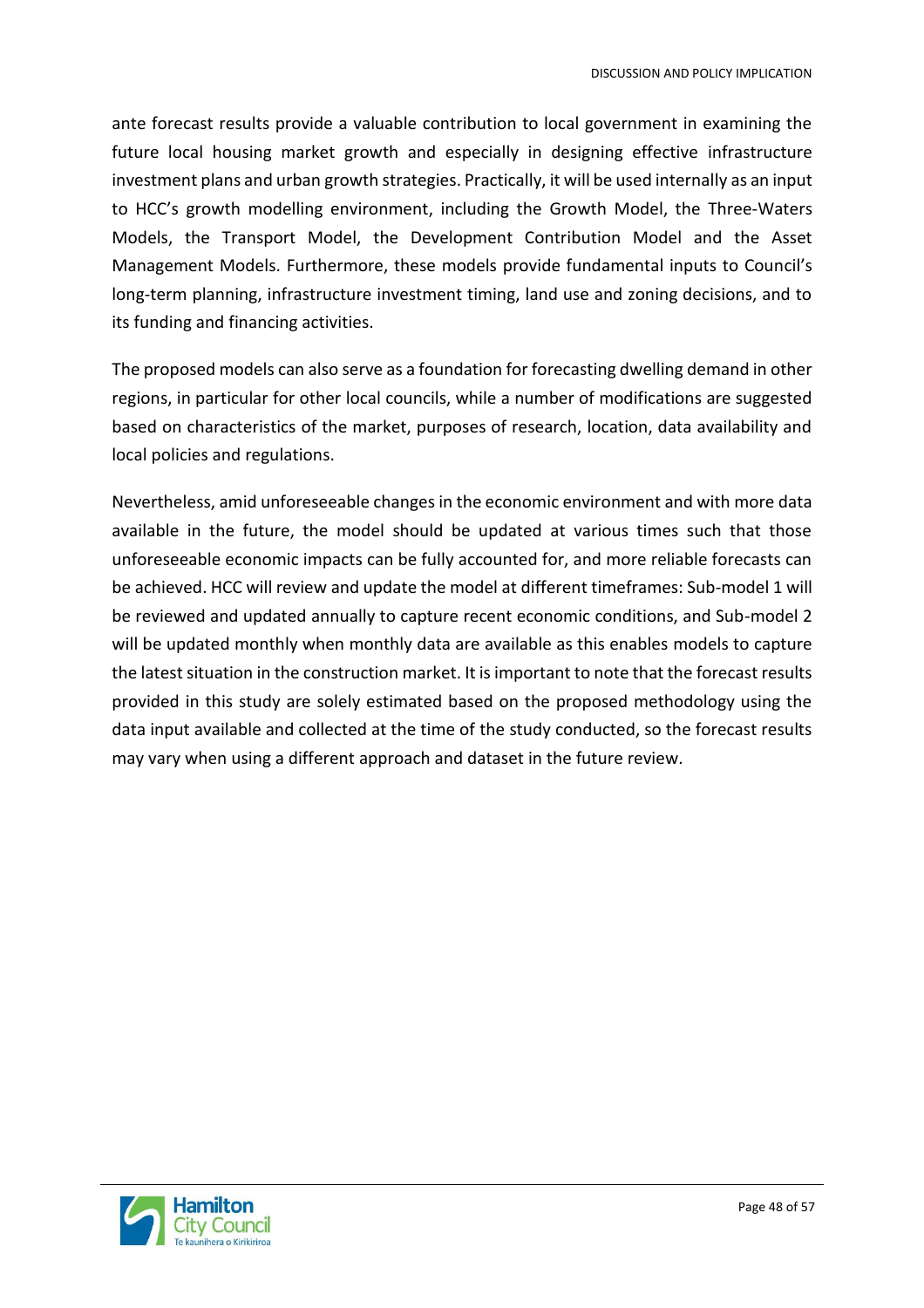# <span id="page-48-0"></span>**SECTION 6 - CONCLUSION**

This study was motivated by the need for forecasting models that can predict the number of dwellings consented and completed in the short and medium term for Hamilton City. This study delivers a methodology framework using a combination approach. It consists of two sub-models using different forecasting techniques and combining the outputs to generate the forecasts of dwellings completed.

In Sub-model 1, an econometric framework was developed by using VECMs with a set of economic variables that can explain the demand for dwellings consented. The candidate models were evaluated using MAPE scores. VECM-1 which is the full model including the population variable has the highest MAPE score of 13.88%, while VECM-2 removing the population variable from the model has the lowest MAPE score of 9.36%. VECM-3 assuming the exogeneity function of the interest rate variable has a MAPE score of 10.69%. VECM-1 and VECM-2 are considered potential candidate models based on econometric and practical perspectives. The capabilities of these models are showcased by applying their estimation to generating the ex-ante forecasts of new dwellings consented. The forecasting models in Submodel 1 have been validated to be capable of generating a reliable dwelling consented projection.

Sub-model 2 was developed to forecast the number of dwellings completed using the consent data and output from Sub-model 1. A gradient boosting algorithm was implemented to predict the timeframe of each consent to be completed based on several factors in the consent information, including location, typology, dwelling number and value. The model performance was evaluated by using RMSE, showing that the error was acceptably low. The forecasts were combined from two components: the first component was constructed on the existing dwellings consented in the pipeline, and the second was built on the future dwellings consented which are the outputs from two VECM models, with and without a population variable. The final forecast output of Sub-model 2 has been shown reasonably acceptable and practically useful.

Overall, the proposed combination approach in this study is robust and applicable as it encompasses a wide array of modelling techniques and utilises all available data in both local and national statistics. The methodology developed in this study provides valuable practical use for HCC to forecast future housing demand which serves as an input in designing effective development strategies and planning. Furthermore, it can be used as a research direction for other local governments in developing their own dwelling projection. Notwithstanding this, this study remains subject to further improvement in modelling that can incorporate more

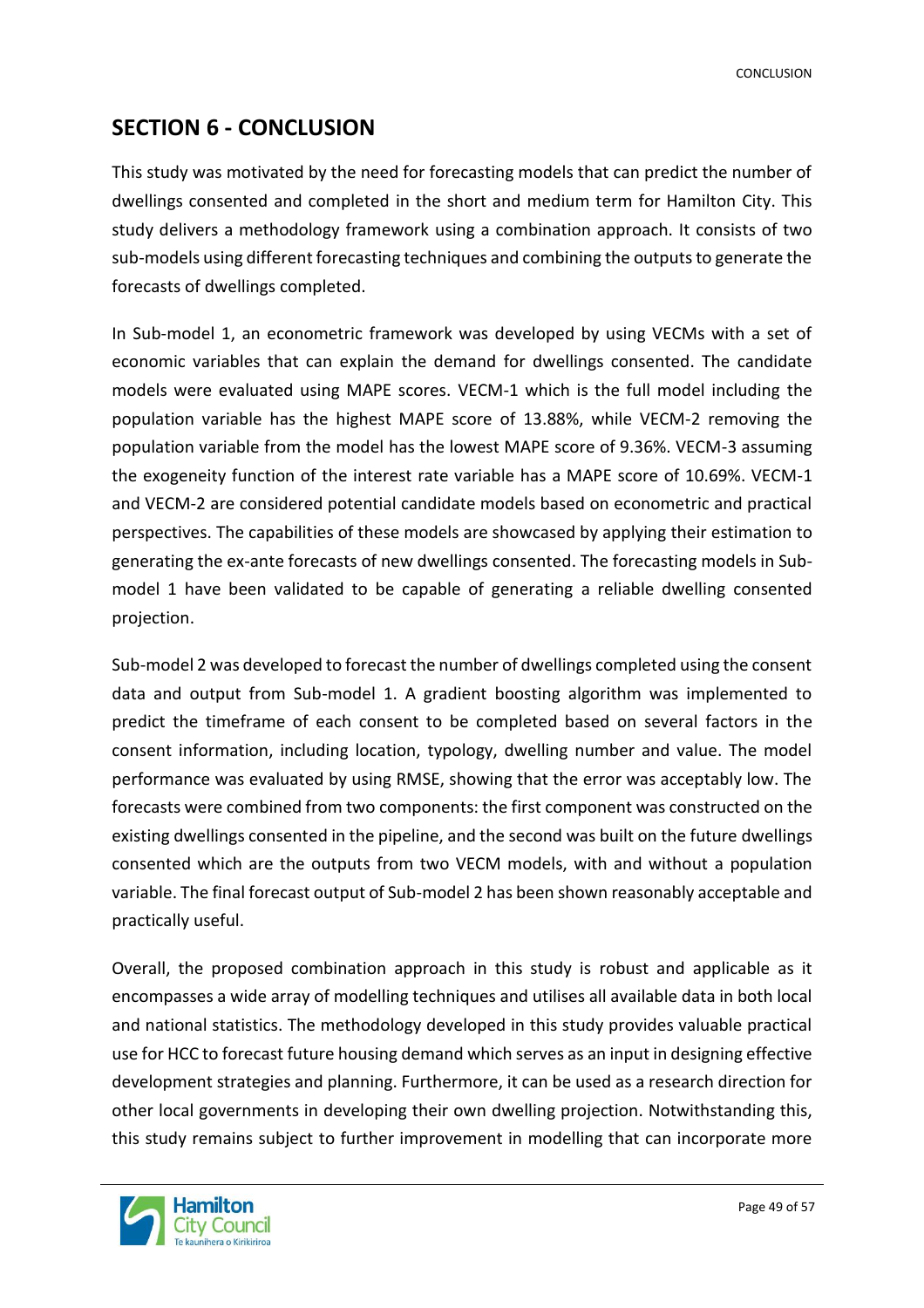economic variables and use a longer span of data period. A comparison of using different machine learning techniques is recommended in future studies.

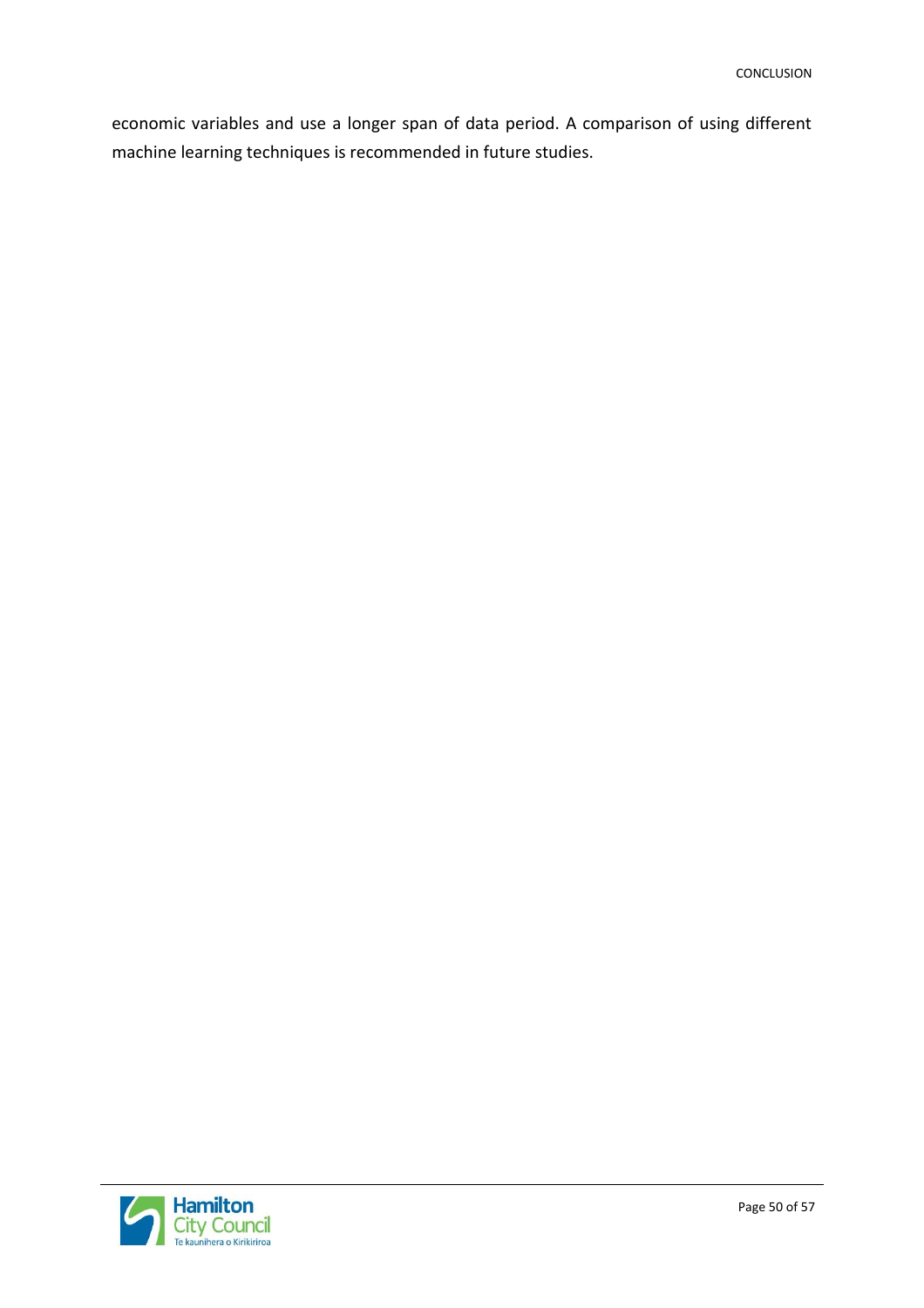#### **SECTION 7 - REFERENCE**

- Abidin, S.N., & Jaffar, M.M. (2014). Forecasting share prices of small size companies in Bursa Malaysia using Geometric Brownian Motion. *Applied Mathematics & Information Sciences*, 8, 107 112.
- Akintoye, A., & Skitmore, M. (1994). Models of UK private sector quarterly construction demand. *Construction Management and Economics*, 12, 3-13.
- Anderson, R. G., Hoffman, D. L., & Rasche, R. H. (2002). A vector error-correction forecasting model of the US economy. *Journal of Macroeconomics*, 24(4), 569-598.
- Asteriou, D., & Hall, S. (2011). *Applied Econometrics*. Palgrave Macmillan, 265-286.
- Ayub, S., & Jafri, Y.Z. (2020). Comparative study of an ANN-ARIMA hybrid model for predicting Karachi stock price. *American Journal of Mathematics and Statistics*, 10, 1-9.
- Babu, C.N., & Reddy, B.E. (2014). A moving-average filter-based hybrid ARIMA-ANN model for forecasting time series data. *Applied Soft Computing*, 23, 27-38.
- Baltagi, B. (2011). *Econometrics*. Springer Berlin, Heidelberg. 10.1007/978-3-642-20059-5.
- Bon, R. (1989). *Building as an Economic Process*. Prentice Hall, Englewood Cliffs, New Jersey.
- Bork, L., & Moller, S. (2016). Housing price forecastability: A factor analysis. *Real Estate Economics*, 46(3).
- Box, G. E. P., & Jenkins, G. M. (1976). *Time series analysis: Forecasting and contr*ol. San Francisco: Holden-Day.
- Breusch, T.S. (1978). Testing for autocorrelation in dynamic linear models. *Australian Economic Papers*, 17, 334-355.
- Briscoe, G. (1988). *The Economics of the Construction Industry*. Mitchell, London.
- Büyüksahin, Ü.C., & Ertekin, S. (2019). Improving forecasting accuracy of time series data using a new ARIMA-ANN hybrid method and empirical mode decomposition. *Neurocomputing*, 361.
- Chan, S. L. (2001). Empirical tests to discern linkages between construction and other economic sectors in Singapore. *Construction Management and Economics*, 19(4), 355- 363.
- Chatfield, C. (2000). *Time-Series Forecasting*. Chapman and Hall/CRC.
- Dickey D. A., & Fuller W. A. (1979). Distribution of the estimators for autoregressive time series with a unit root. *Journal of the American Statistical Association*, 74(366a), 427- 431.
- Drought, S., & McDonald, C. (2011). Forecasting house price inflation: a model combination approach. *Reserve Bank of New Zealand. Discussion Paper Series, ISSN 1177-7567*.
- Engle, R. F., & Granger C. W. (1987). Co-integration and error correction: Representation, estimation, and testing. *Journal of the Econometric Society,* 55(2), 251-276.
- Engle, R. F. (1982). Autoregressive conditional heteroscedasticity with estimates of the variance of United Kingdom inflation*. Econometrica*, 50(4), 987–1007.

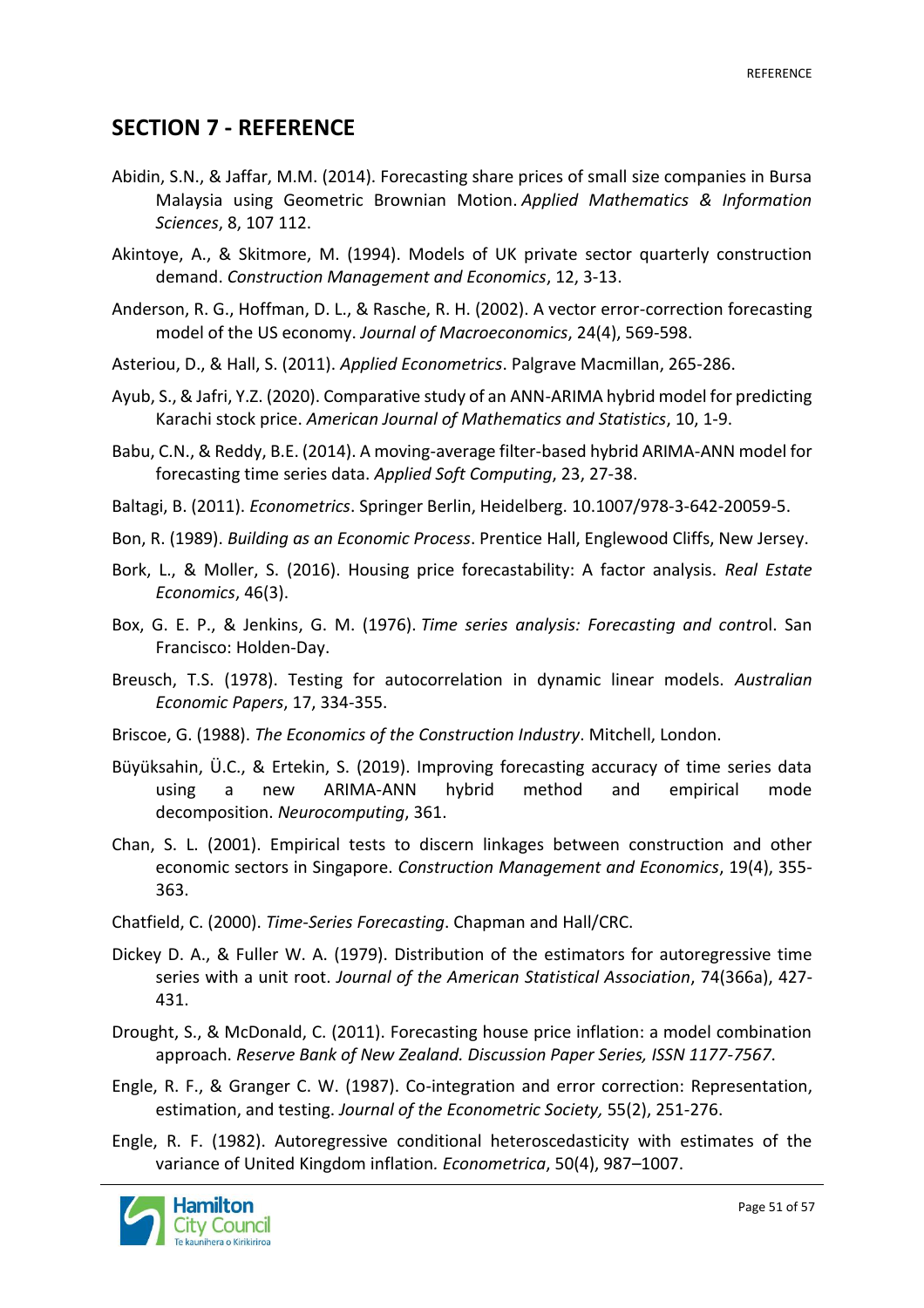- Eswaran, C., & Logeswaran, R. (2012). An enhanced hybrid method for time series prediction using linear and neural network models. *Applied Intelligence*, 37(4), 511–519.
- Faghih, S. A.M., Gholipour, Y. & Kashani, H. (2021). Time series analysis framework forforecasting the construction labor costs. *KSCE Journal of Civil Engineering*, 25, 2809– 2823.
- Faghih, S. A. M., & Kashani, H. (2018). Forecasting construction material prices using vector error correction model. *Journal of Construction Engineering and Management*, 144.
- Fan, R. Y. C., Ng, S. T., & Wong, J. M. W. (2010). Reliability of Box-Jenkins model for forecasting Hong Kong construction demand covering times of economic austerity. *Construction Management and Economics*, 28(3), 241-254.
- Fan, R., Ng, S., & Wong, J. (2011). Predicting construction market growth for urban metropolis: An econometric analysis. *Habitat International*, 35, 167-174.
- Figueiredo, E., Figueiras, J., Park, G., Farrar, C.R., & Worden, K. (2011). Influence of the autoregressive model order on damage detection. *Computer-Aided Civil and Infrastructure Engineering*, 26(3), 225–38.
- Friedman, J. H. (2001). Greedy function approximation: A Gradient Boosting machine. *The Annals of Statistics*, 29(5), 1189–1232.
- Gholamhosseini, H., Luo, D., & Reynolds, K. (2006). The comparison of different feed forward neural network architectures for ECG signal diagnosis. *Medical Engineering & Physics*, 28, 372-378.
- Godfrey, L. G. (1978). Testing for higher order serial correlation in regression equations when the regressors include lagged dependent variables. *Econometrica*, 46(6), 1303–1310.
- Gujarati, D.N. (1995). *Basic Econometrics (3rd Ed.)*. McGraw-Hill International Editions. New York.
- Gupta, R., Kabundi, A., &Miller, S.M(2011). Forecasting the US real house price index: Structural and non-structural models with and without fundamentals. *Economic Modelling*, 28(4), 2013–2021.
- Gyourko, J. & Saiz, A. (2006) Construction costs and the supply of housing structure*. Journal of Regional Science*, 46(4), 661–80.
- Hallac, D., Leskovec, J., & Boyd, S. (2015). Network Lasso: Clustering and Optimization in Large Graphs. KDD: Proceedings/International Conference on Knowledge Discovery & Data Mining. *International Conference on Knowledge Discovery & Data Mining*, 2015, 387– 396.
- Hamilton, J. (1994). Time Series Analysis. Princeton University Press, New Jersey.
- Hampson, K., & Brandon, P. (2004). Construction 2020: A vision for Australia's property and construction industry.

Hillebrandt, P. (1984). *Analysis of the British Construction Industry*. London: Macmillan.

- Hindle, R. D. (1993). The effects of the short-term business cycle on the construction industry. Paper presented at the CIB W55 Conference, Lisbon, September 1993.
- Hua, G. B. (2000). Evaluating the performance of combining neural networks and genetic

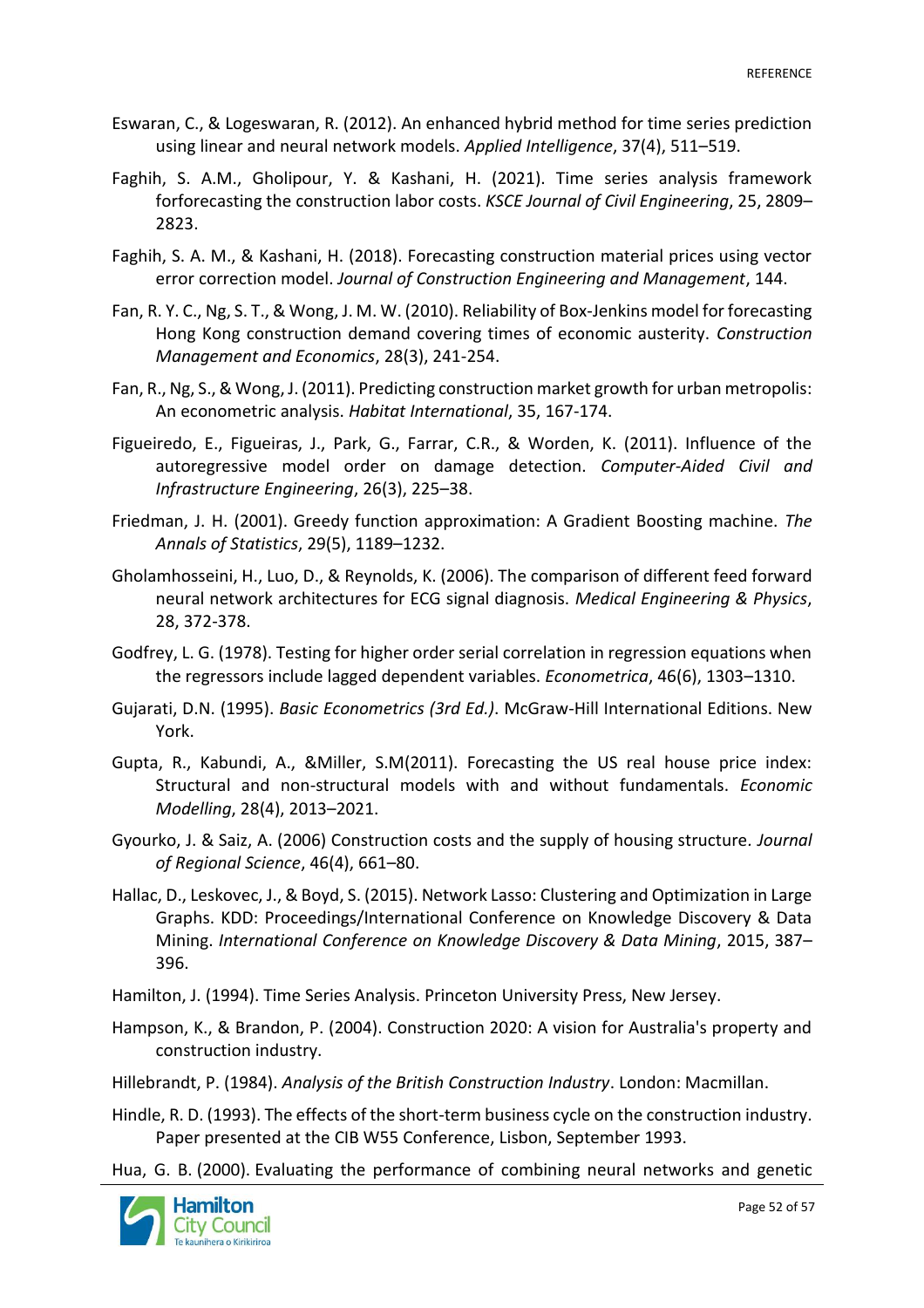algorithms to forecast construction demand: the case of the Singapore residential sector. *Construction Management and Economics*, 18(2), 209-217.

- Hua, G. B. (2012). Modelling sectoral construction demand and its relationship with economic indicators. *International Journal of Construction Education and Research*, 8, 223-240.
- Hua, G. B., & Pin, T. H. (2000). Forecasting construction industry demand, price and productivity in Singapore: The Box-Jenkins approach. *Construction Management and Economics*, 18(5), 607–618.
- Hua, G. B. (1996). Residential construction demand forecasting using economic indicators: a comparative study of artificial neural networks and multiple regression. *Construction Management and Economics*, 14(1), 25–34.
- Jarque, C. M., & Bera, A. K. (1987). A test for normality of observations and regression residuals. In*ternational Statistical Review,* 55(2), 163–172. <https://doi.org/10.2307/1403192>
- Jiang, B., Athanasopoulos, G., Hyndman, R. J., Panagiotelis, A., & Vahid, F. (2017). Macroeconomic forecasting for Australia using a large number of predictors. *Monash Econometrics and Business Statistics Working Paper No. 2/17*. Monash University, Department of Econometrics and Business Statistics.
- Jiang, H., & Liu, C. (2014). A panel vector error correction approach to forecasting demand in regional construction markets. *Construction Management and Econo*mics, 32(12).
- Jiang, H. & Liu, C. (2011). Forecasting construction demand: a vector error correction model with dummy variables. *Construction Management and Economics*, 29(9), 969–79.
- Jiang, H., Xu, Y., & Liu, C. (2013). Construction price prediction using vector error correction models. *Journal of Construction Engineering and Management*, 139(11).
- Johansen, S. (1988). Statistical analysis of cointegration vectors. *Journal of Economic Dynamics and Control*, 12, 231-254.
- Johansen, S. (1991). Estimation and hypothesis testing of cointegration vectors in Gaussian vector autoregressive models. *Econometrica*, *59(6),* 1551–1580.
- Johansen, S., & Juselius, K. (1990). Maximum likelihood estimation and inference on cointegration with applications to the demand for money. *Oxford Bulletin of Economics and Statistics, 52*, 169-210.
- Johansen, S., Mosconi, R., & Nielsen, B. (2000). Cointegration analysis in the presence of structural breaks in the deterministic trend. *The Econometrics Journal, 3*, 216-249.
- Khashei, M., & Bijari, M. (2010). An artificial neural network (p, d, q) model for timeseries forecasting. *Expert System with Applications, 37*, 479-489.
- Khashei, M., & Bijari, M. (2011). A new hybrid methodology for nonlinear time series forecasting. *Modelling and Simulation in Engineering.*
- Kim, J. M., Cho, C., & Jun, C. (2022). Forecasting the price of the cryptocurrency using linear and nonlinear error correction model. *Journal of Risk Financial Management*, *15(2)*, 74.

Kuzin, V., Marcellino, M., & Schumacher, C. (2013). Pooling versus model selection for

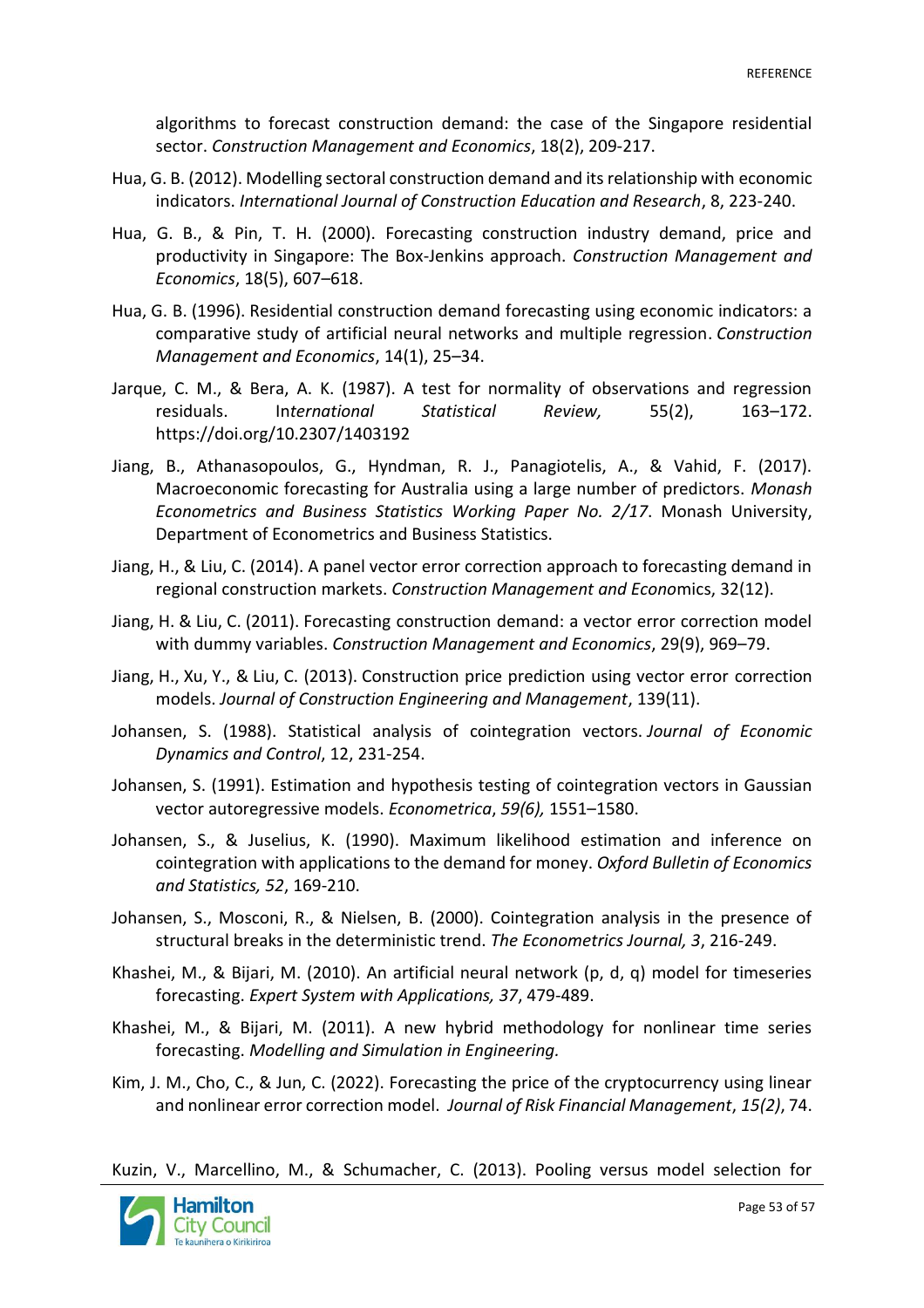nowcasting GDP with many predictors: Empirical evidence for six industrialized countries. *Journal of Applied Econometrics, 28(3)*, 392–411.

- Lewis, C.D. (1982). *Industrial and business forecasting methods*. London: Butterworths.
- Lewis, T. M. (2009). *Quantifying the GDP-construction relationship*. In L. Ruddock (Ed.), Economics for the modern built environment (pp. 34-59). London: Taylor & Francis.
- Makridakis, S., Wheelwright, S. C., & McGee, V. E. (1983). *Forecasting: Methods and Applications.* Wiley, New York.
- Meen, G. (1996). Spatial aggregation, spatial dependence and predictability in the UK housing market. *Housing Studies*, *11(3),* 345–72. Knight, K., & Fayek, A. R. (2002). Use of fuzzy logic for predicting design cost overruns on building projects. *Journal of Construction Engineering and Management*, *128(6),* 503–12.
- Merkies, A. & Poot, H. J. (1990). A case-study of forecasting building activity in the Netherlands and New Zealand, *The CIB90 Conference on Building Economics and Construction Management*. Sydney, Australia, 201-216.
- Cameron P. M., & Cochrane W. (2021). 2018-base Population, Family and Household, and Labour Force Projections for the Waikato Region, 2018-2068. Waikato Regional Council Technical Report 2021/22.
- Milunovich, G. (2020). Forecasting Australia's real house price index: A comparison of time series and machine learning methods. *Journal of Forecasting, 39*, 1098-1118.
- Moon T., & Shin D. (2018). Forecasting model of construction cost index based on VECM with search query. *KSCE Journal of Civil Engineering, 22(8),* 2726-2734.
- Morikawa, M. (2020). Uncertainty in long-term macroeconomic forecasts: Ex post evaluation of forecasts by economics researchers. *The Quarterly Review of Economics and Finance.*
- Ng, S. T., Fan, R. Y. C. & Wong, J. M. W. (2011). An econometric model for forecasting private construction investment in Hong Kong. *Construction Management and Economics, 29(5),* 519 534.
- Nie, P., & Roccotelli, M., Fanti, M., & Ming, Z. F., & Li, Z. (2021). Prediction of home energy consumption based on gradient boosting regression tree. *Energy Reports, 7*, 1246-1255.
- Ofori, G. (1990). *The Construction Industry: Aspects of its Economics and Management*, Singapore University Press, National University of Singapore.
- Ofori, G., & Han, S. S. (2003). Testing hypotheses on construction and development using data on China's provinces, 1990-2000. *Habitat International, 27(1),* 37-62.
- Parot, A., & Michell, K., & Kristjanpoller, W. (2019). Using artificial neural networks to forecast exchange rate, including VAR‐VECM residual analysis and prediction linear combination. *Intelligent Systems in Accounting, Finance and Management, 26*.
- Patterson, D. W. (1996). *Artificial neural networks - theory and applications*.
- Pfaff, B. (2008). VAR, SVAR and SVEC Models: Implementation Within R Package VARS. *Journal of Statistical Software*, *27*(4), 1–32.
- Rapach, D. E., & Strauss, J. K. (2007). Forecasting real housing price growth in the Eighth District states. *Regional Economic Development*, *3*(2), 33–42.

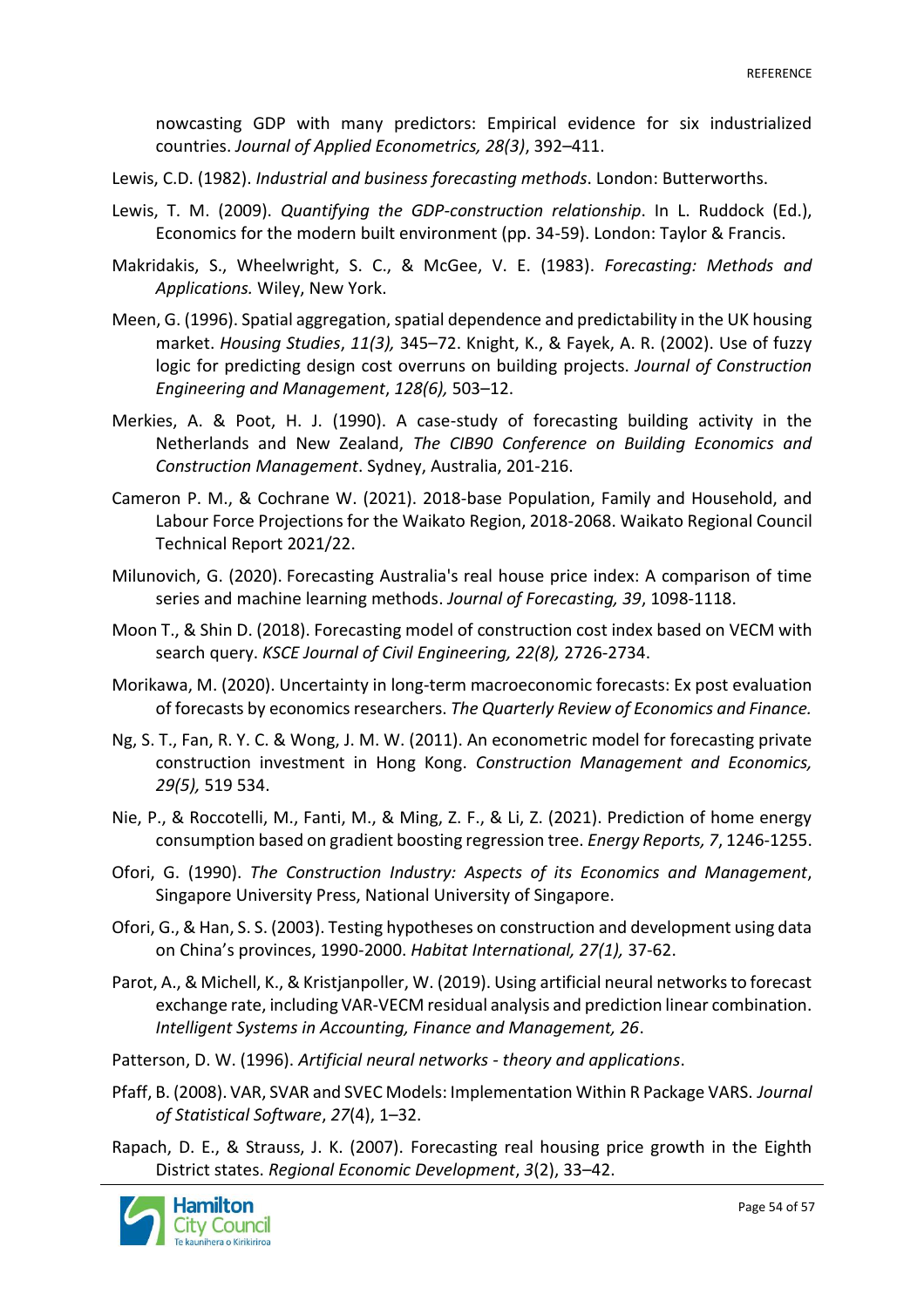- Said E., & Dickey, A. (1984). Testing for unit roots in autoregressive-moving average models of unknown order. *Biometrika*, *71*(3), 599–607.
- Shahandashti S. M., & Ashuri, B. (2013). Forecasting engineering news-record construction cost index using multivariate time series models. *Journal of Construction Engineering and Management, 139(9)*, 1237-1243.
- Stock, J. H., & Watson, M. W. (2012). Generalized shrinkage methods for forecasting using many predictors. *Journal of Business & Economic Statistics*, *30(4),* 481–493.
- Sumathi, S., & Paneerselvam, S. (2010). Computational Intelligence Paradigms: Theory & Applications using MATLAB.
- Tan, H. B., & Baharumshah, A. Z. (1999). Dynamic causal chain of money, output, interest rate and prices in malaysia: evidence based on vector error- correction modelling analysis. *International Economic Journal, 13,* 103-120.
- Tan, W. (1989). Subsector fluctuations in construction. *Construction Management and Economics, 7*, 41-51.
- Tang, J. C. S., Karasudhi, P., & Tachopiyagoon, P. (1990). Thai construction industry: demand and projection. *Construction Management and Economics, 8(3),* 249–257.
- Timmermann, A. (2006). *Chapter 4 Forecast Combinations.* Handbook of Economic Forecasting, 1, 135-196.
- Truong, Q., Nguyen, M., Dang, H., & Mei, B. (2020). Housing price prediction via improved machine learning techniques. *Procedia Computer Science, 174*, 433-442.
- Tse, R. Y. C., Ho, C. W. & Ganesan, S. (1999). Matching housing supply and demand: an empirical study of Hong Kong's market. *Construction Management and Economics, 17(5),* 625–33.
- Ulke, V., & Sahin, A., & Subasi, A. (2018). A comparison of time series and machine learning models for inflation forecasting: empirical evidence from the US. *Neural Computing and Applications*.
- van Aarle, B., Boss, M., & Hlouskova, J. (2000). Forecasting the euro exchange rate using vector error correction models. *Review of World Economics, 136(2),* 232–258.
- Wang, L., Zou, H., Su, J., Li, L. & Chaudhry, S. (2013). An ARIMA-ANN hybrid model for time series forecasting. *System Research and Behavioural Science,* 30(3), 244-259.
- Wong, J. M., Chan, A., & Chiang, Y. H. (2007). Forecasting construction manpower demand: A vector error correction model. *Building and Environment, 42*, 3030-3041.
- Wong, J. & Ng, S. (2010). Forecasting construction tender price index in Hong Kong using vector error correction model. *Construction Management & Economics, 28,* 1255-1268.
- Xu J. W., & Moon S. (2013). Stochastic forecast of construction cost index using a cointegrated vector autoregression model. *Journal of Management in Engineering 29(1),* 10-18.
- Yoon, J. (2021). Forecasting of real GDP growth using machine learning models: Gradient boosting and random forecast approach. *Computational Economics, 57*, 247–265.

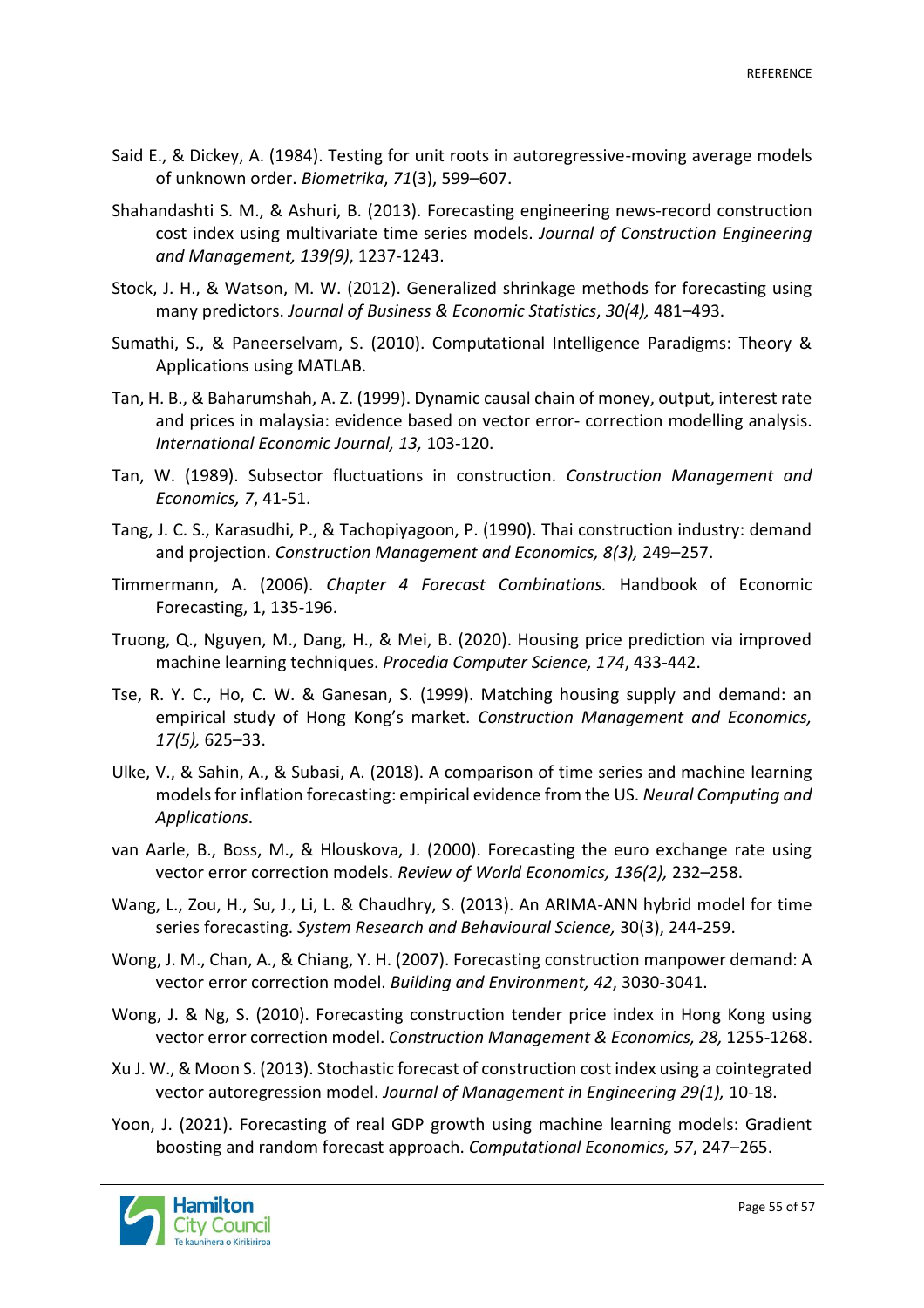- Yu, L., Wang, S., & Lai, K. K. (2009). A neural-network-based nonlinear metamodeling approach to financial time series forecasting. *Applied Soft Computing, 9*, 563-574.
- Zhang, P. (2003). Time series forecasting using a hybrid ARIMA and neural network model. *Neurocomputing, 50*, 159-175.

**Hamilton**<br>City Council<br>Te kaunihera o Kirikiriroa